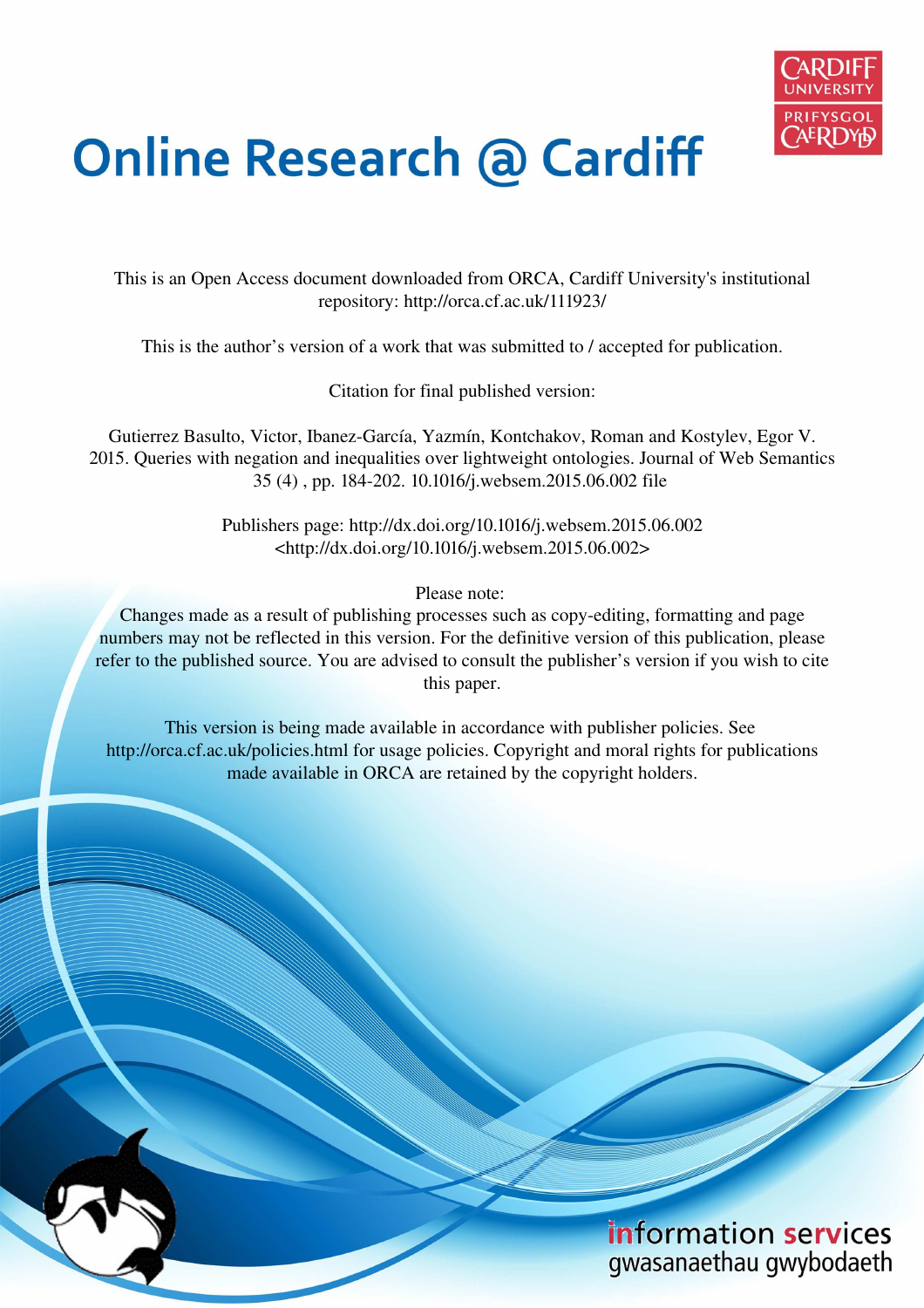## Queries with Negation and Inequalities over Lightweight Ontologies

Víctor Gutiérrez-Basulto<sup>a</sup>, Yazmín Ibáñez-García<sup>a,b</sup>, Roman Kontchakov<sup>c</sup>, Egor V. Kostylev<sup>d</sup>

<sup>a</sup> Fachbereich Mathematik und Informatik, Universität Bremen, Germany *<sup>b</sup>KRDB Research Centre, Free University of Bozen-Bolzano, Italy <sup>c</sup>Department of Computer Science and Information Systems, Birkbeck, University of London, UK <sup>d</sup>Department of Computer Science, University of Oxford, UK and School of Informatics, University of Edinburgh, UK*

#### Abstract

While the problem of answering positive existential queries, in particular, conjunctive queries (CQs) and unions of CQs, over description logic ontologies has been studied extensively, there have been few attempts to analyse queries with negated atoms. Our aim is to sharpen the complexity landscape of the problem of answering CQs with negation and inequalities in lightweight description logics of the DL-Lite and  $\mathcal{E}\mathcal{L}$  families. We begin by considering queries with safe negation and show that there is a surprisingly significant increase in the complexity from  $AC^0$  to undecidability (even if the ontology and query are fixed and only the data is regarded as input). We also investigate the problem of answering queries with inequalities and show that answering a single CQ with *one* inequality over DL-Lite with role inclusions is undecidable. In the light of our undecidability results, we explore syntactic restrictions to attain efficient query answering with negated atoms. In particular, we identify a novel class of local CQs with inequalities, for which query answering over DL-Lite is decidable.

*Keywords:* description logics, ontological query answering, conjunctive queries with negation, inequalities, DL-Lite, EL

#### 1. Introduction

In recent years, the use of ontologies to access data has become one of the most prominent applications of description logic (DL) technologies in the Semantic Web. In the *ontologybased data access* (*OBDA*) setting, the 'plain' data is enriched with the background domain knowledge, which is represented in the form of a DL ontology. This distinguishing feature of the OBDA paradigm provides the user with a friendlier vocabulary for accessing data and extends information systems with a means of querying potentially incomplete data.

In classical database theory, conjunctive queries (CQs) have long played a key role due to their attractive theoretical properties. Following in these footsteps, a vast amount of research on answering CQs in the context of OBDA has been conducted in the last decade, so that we now have a fairly clear landscape of the computational complexity of answering CQs over both lightweight and expressive ontology languages. Moreover, with the aim of achieving a realistic use of OBDA in data-intensive Web applications, special efforts have been invested into the design of ontology languages with the following two desirable properties. First, they must be expressive enough to capture essential modelling aspects of the application domain. Second, they must allow OBDA systems to scale to large amounts of data. The latter can be achieved, for example, by delegating query evaluation to a relational database management sys-

*Email addresses:* victor@informatik.uni-bremen.de (Víctor Gutiérrez-Basulto), ibanez@uni-bremen.de (Yazmín Ibáñez-García), roman@dcs.bbk.ac.uk (Roman Kontchakov), egor.kostylev@cs.ox.ac.uk (Egor V. Kostylev)

tem (RDBMS) or a datalog engine. DLs in the DL-Lite (Calvanese et al., 2007b; Artale et al., 2009) and EL (Baader et al., 2005) families were designed to meet these two requirements and underpin, respectively, the OWL 2 QL and OWL 2 EL profiles of the OWL 2 ontology language.<sup>1</sup> Notably, answering CQs and unions of CQs (UCQs) over OWL 2 QL ontologies is in AC<sup>0</sup> in data complexity, which enables a pure *query rewriting approach* to query answering in this case. Intuitively, one can rewrite a given query by including the knowledge provided by the ontology into an SQL query, which can then be answered by the RDBMS; see, e.g., (Calvanese et al., 2007b; Kikot et al., 2012) and references therein. Answering CQs (and UCQs) over OWL 2 EL ontologies is more complex, Pcomplete, and a pure query rewriting approach is not possible anymore. However, the so-called *combined approach* (Lutz et al., 2009; Kontchakov et al., 2010) allows one still to delegate query evaluation to the RDBMS. Roughly speaking, in the combined approach, not only the given query is rewritten but also the data is 'completed' with the knowledge of the ontology. A number of OBDA systems implementing these (and other) ideas have been developed; see, e.g., (Rodríguez-Muro et al., 2013; Lutz et al., 2013) and references therein.

Conjunctive queries belong to the positive existential fragment of first-order logic and therefore, lack any means of expressing '*complementation*' or '*di*ff*erence*'. However, some natural queries require these constructs: for instance, retrieve *'all sta*ff *members who do* not *belong to any trade union'* or retrieve *'all students whose month of birth is* not (i.e., different

<sup>1</sup>www.w3.org/TR/owl2-profiles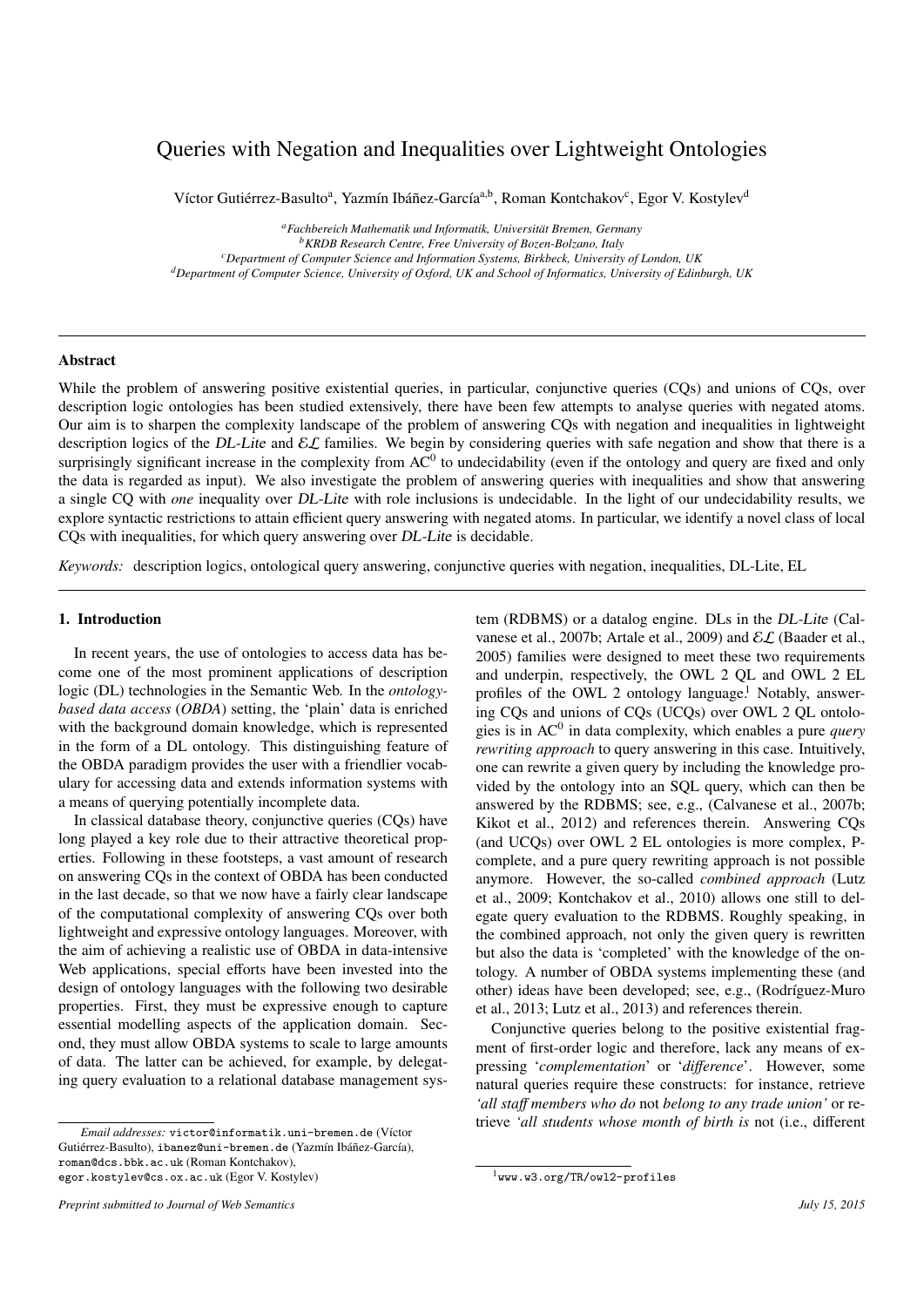from) *September'*. In order to overcome these shortcomings, extensions of CQs with some form of *negation* have been investigated in classical database theory and in different areas related to management of (incomplete) information, such as data exchange and reasoning about semi-structured data. In particular, the following three forms of negation have been advocated in the literature as important extensions of CQs: *safe negation*  $(CQ^{-s})$ , *guarded negation* (GNCQ) and *inequalities* ( $CQ^{\neq}$ ). Recently, the DL community, with a similar motivation, have also taken a look at extensions of CQs with safe negation and inequalities (Rosati, 2007; Gutiérrez-Basulto et al., 2012, 2013).

A well-known fact from database theory is that answering CQs with negated atoms can be much harder than answering plain CQs; this is the case, for instance, for *open-world* query answering under integrity constraints (Rosati, 2006), query answering in the context of data exchange (Fagin et al., 2005) or query answering using materialised views (Abiteboul and Duschka, 1999). Rosati (2007) and Gutiérrez-Basulto et al. (2012) showed that the increase in the complexity is unfortunately dramatic in the OBDA setting: in striking contrast to the highly tractable  $AC<sup>0</sup>$  upper bound for data complexity of unions of CQs, the problems of answering unions of  $CQs<sup>\neq</sup>$  and unions of CQs<sup>¬</sup>*<sup>s</sup>* turned out to be undecidable even over a very basic ontology language of  $DL\text{-}Life_{core}$ . The situation is similar for safe negation over  $\mathcal{EL}$ : answering unions of  $CQs^{-s}$  is undecidable. Remarkably, Klenke (2010) showed that in the language of  $\mathcal{EL}$  extended with the empty concept ( $\perp$ ) or, alternatively, under the standard unique name assumption (UNA), answering a *single* CQ<sup>≠</sup> is also undecidable. Interestingly, extending CQs and UCQs with negation has an effect not witnessed before in ontological query answering: there is a difference in the computational behaviour of *unions* of CQs and *single* CQs. In particular, a proof of undecidability of answering UCQs<sup>-s</sup> (or UCQs<sup> $\neq$ </sup>) cannot be straightforwardly adapted to the case of CQs<sup>-s</sup> (respectively,  $CQs^{\neq}$ ). The intuitive reason is that, in the reduction of undecidable problems (such as the  $N \times N$ -tiling problem), each component of the union takes care of one of the several 'conditions' in the undecidable problem (colouring condition, matching condition, etc.), and it is not entirely obvious how to obtain a similar effect using a single query instead.

The addition of negation to CQs not only brings an increase in the computational complexity but also introduces further technical difficulties for the development of algorithmic approaches since negated atoms are not preserved under homomorphisms (Deutsch et al., 2008). As a consequence, to devise algorithms for answering  $CQs<sup>±</sup>$  and  $CQs<sup>−s</sup>$  over lightweight DLs we cannot directly use techniques based on the construction of the *canonical model* or the *chase* (Calvanese et al., 2007b; Kontchakov et al., 2010). Due to this reason, up to now, the only known results for answering CQs with negation over lightweight DLs are coNP-hardness for answering  $CQs<sup>\neq</sup>$ and CQs<sup>-*s*</sup> over DL-Lite<sub>core</sub> (Rosati, 2007; Gutiérrez-Basulto et al., 2012), and the remarkable undecidability for  $CQs<sup>\neq</sup>$  over  $\mathcal{EL}_\perp$  (Klenke, 2010). Hence, the aim of this article is to sharpen the complexity picture for answering queries with safe negation and inequalities over lightweight ontologies.

In view of the additional complexity introduced by the pres-

ence of negative atoms in CQs, we also explore different syntactic restrictions on  $CQs^{-s}$  and  $CQs^{\neq}$  proposed in the literature. A robust approach to attain decidability for undecidable logics is to allow only for *guarded* quantification; this is the case, for example, of the guarded fragment of first-order logic and its extension with fixpoint operators (Andréka et al., 1998; Grädel and Walukiewicz, 1999). Inspired by these ideas, the notion of *guarded negation* was recently introduced in the context of decidable fragments of first-order logic, and later studied as an extension of positive existential queries (Bárány et al., 2011, 2012). In particular, Bárány et al.  $(2012)$  showed that, under the open-world semantics, answering first-order queries with guarded negation over frontier-guarded tuple-generating dependencies (fg-tgds) is decidable. Using this result as a departure point, we study the impact of guarded negation on answering CQs<sup>¬</sup>*<sup>s</sup>* over lightweight DLs. In another line, we look at restrictions on inequality atoms. Specifically, in the spirit of Arenas et al. (2011), we investigate possible ways of limiting the 'binding' of the variables occurring in inequalities. Finally, it has been observed that the *number* of negated atoms in a query can have an impact on the complexity (Klug, 1988; Fagin et al., 2005; Arenas et al., 2011; Bárány et al., 2012). So, we analyse the influence of this parameter on the complexity of answering CQs with negated atoms over lightweight DLs.

*Summary of the Obtained Results.* Our contributions can roughly be divided according to the two different forms of negation we explored: safe (including guarded) negation and inequalities; see Table 1 for a summary.

For CO<sub>s</sub> with safe negation, we first construct a CO<sup>-s</sup> with a *single* negated atom and an ontology in  $ELT_$ <sub>⊥</sub>, an expressive member of the  $\mathcal{EL}$  family, such that answering the query over the ontology amounts to checking whether the Turing machine encoded in the ontology terminates on the input encoded in the data. It follows that answering CQs<sup>¬*s*</sup> over  $\mathcal{ELI}_\bot$  is undecidable even in the case where only the data is regarded as input (the ontology and the query are fixed, which corresponds to the data complexity). Having this result at hand, we describe how  $\mathcal{ELI}_\perp$ concept inclusions can be translated into a *union* of  $CQs^{-s}$  over a DL-Lite<sub>core</sub> ontology and thereby establish undecidability of answering unions of  $CQs^{-s}$  over *DL-Lite<sub>core</sub>*. We then show that the union of CQs<sup>¬</sup>*<sup>s</sup>* constructed in our undecidability proof can be replaced (preserving answers) by a single CQ<sup>¬</sup>*<sup>s</sup>* but at a price of adding a number of concept and *role* inclusions to the ontology. Consequently, answering  $CQs^{-s}$  over  $DL\text{-}Life_{core}^{\mathcal{H}}$  is undecidable. (We note in passing that the transformation, however, is more general and applicable to a large class of unions of  $CQs^{-s}$  and  $CQs^{\neq}$  over ontologies in languages with role inclusions). Finally, we refine the borderline of undecidability for answering unions of CQs<sup>-s</sup> and observe that the result holds for a fixed union of three  $CQs^{-s}$  over *DL-Lite<sub>core</sub>* and a fixed union of two  $CQs^{-s}$  over  $\mathcal{EL}_\perp$ .

In the light of these negative results for safe negation we turn to a more restricted form of negation, guarded negation. Since frontier-guarded tuple-generating dependencies subsume  $\mathcal{ELI}$ and CQs with guarded negation can express negative constraints in the ontology (concept and role inclusions with ⊥), the results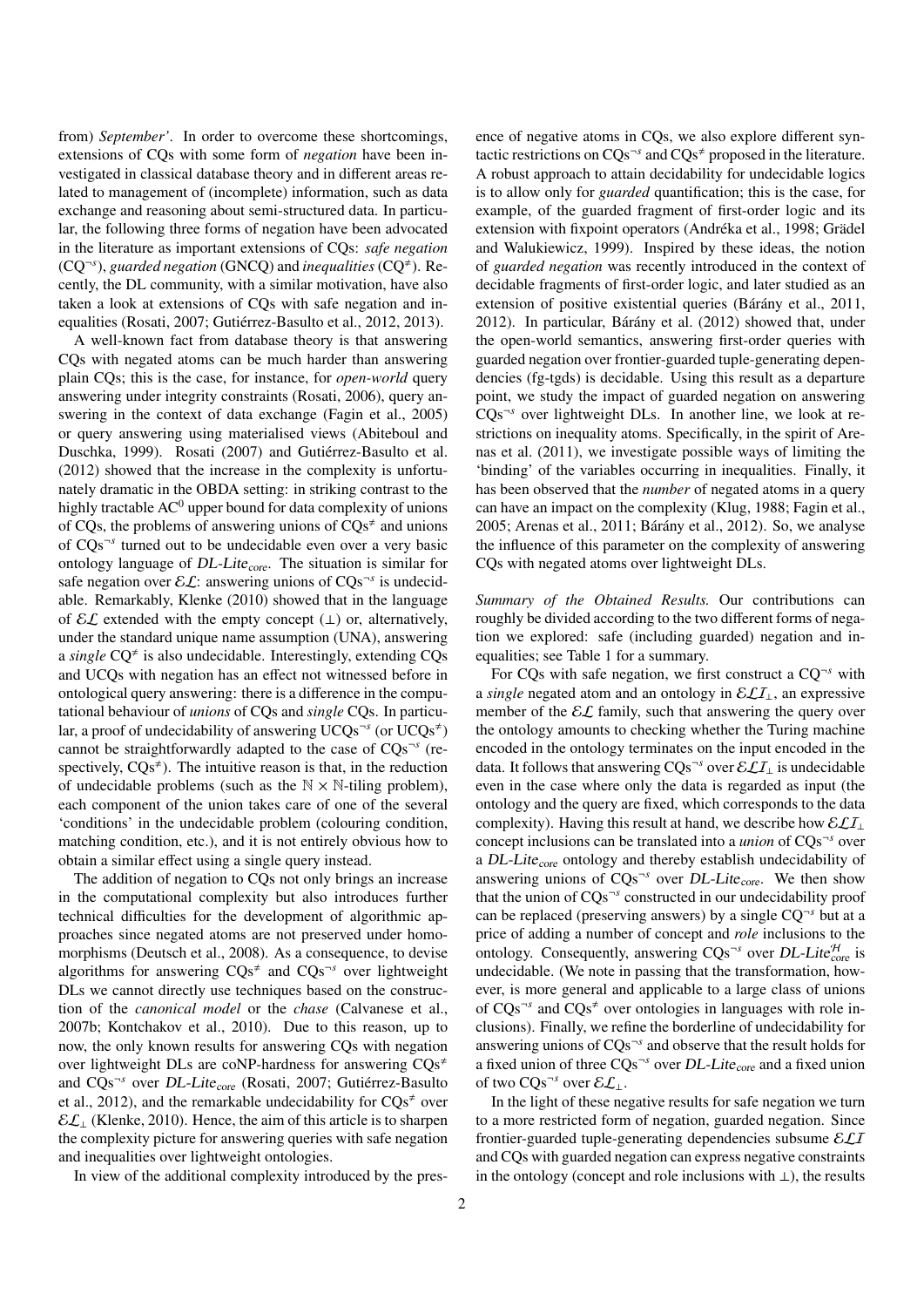|                          |                               | $DL\text{-}Life_{core}$                 | DL-Lite $_{\text{core}}^{\mathcal{H}}$ | $\mathcal{EL}_\perp$   | $\mathcal{ELI}_\bot$              |
|--------------------------|-------------------------------|-----------------------------------------|----------------------------------------|------------------------|-----------------------------------|
| $UCQ^{-s}$               |                               | undec. $[Cor. 5]$                       | undec.                                 | undec. Rosati (2007)   | undec.                            |
| $CQ^{-s}$                |                               | $coNP$ -hard <sup>a</sup>               | undec. $[Thm. 8]$                      | $coNP$ -hard $b$       | undec. $[Thm. 3]$                 |
| UCQ/CO                   | any                           | $coNP \geq [Lem. 11]$                   | coNP                                   | coNP                   | $coNP \leq B$ árány et al. (2012) |
| with guarded<br>negation | $\leq$ 1 negation<br>per CQ   | $P \geq$ [Lem. 10]                      | P                                      | P                      | $P \leq B$ árány et al. (2012)    |
| $UCQ^{\neq}$             |                               | undec. $[Thm. 14]$                      | undec. Rosati (2007)                   | undec.                 | undec.                            |
| $CQ^{\neq}$              |                               | $coNP$ -hard $c$                        | undec. $[Thm. 13]$                     | undec. Klenke $(2010)$ | undec.                            |
| UCO/CO<br>with local     | any                           | $coNP$ -hard [Thm. 16]<br>in CONEXPTIME | coNP-hard<br>in CONEXPTIME [Thm. 20]   | coNP-hard              | coNP-hard                         |
| inequalities             | $\leq$ 1 inequality<br>per CQ | P-hard $[Thm. 15]$<br>in ExpTIME        | P-hard<br>in EXPTIME                   | P-hard                 | P-hard                            |

<sup>a</sup> Thm. 9: undecidable for a union of three CQs<sup>-s</sup>, each with one negated atom.<br>b Cor. 6: undecidable for a union of two CQs<sup>-s</sup>, each with one negated atom (one of the components has guarded negation).

 $c$  Thm. 14: undecidable for a union of *three*  $CQs^2$ , each with one inequality (two of the components have local inequalities).

Table 1: Summary of the data complexity results: C stands for C-complete; ≥ and ≤ with references indicate where, respectively, the lower and upper complexity bounds are established.

by Bárány et al. (2012) apply to both  $\mathcal{ELI}_\bot$  and  $DL\text{-}Life^\mathcal{H}_\text{core}$ : answering unions of CQs with guarded negation is in coNP in data complexity and in P if each of the constituent CQs contains at most one negated atom. We thus concentrate on establishing the matching lower complexity bounds: we construct an ontology with one negative concept inclusion (which belongs to all our DLs) and a CQ with one unary negated atom for P-hardness and a CQ with two unary negated atoms for coNP-hardness in data complexity.

The second form of negation in CQs we consider is inequalities. First, we prove that answering  $CQs^{\neq}$  over *DL-Lite* $_{core}^{\mathcal{H}}$  is undecidable. This result could be established using the method mentioned above: since answering unions of  $CQs<sup>\neq</sup>$  over  $DL$ - $Life<sub>core</sub>$  is undecidable (Gutiérrez-Basulto et al., 2012), one could use additional concept and role inclusions to 'encode' the union into a single query. Following this route we would, however, obtain a query with multiple inequalities. Instead, we provide a more elaborate but direct proof using a  $CQ^{\neq}$  with a *single* inequality. Using the ideas developed for safe negation, we also establish undecidability of answering unions with at least three  $CQs^{\neq}$  over DL-Lite<sub>core</sub>.

As the next step, we consider a restriction on the 'binding' of variables occurring in inequality atoms and identify a novel class of  $CQs^{\neq}$ , *local*  $CQs^{\neq}$ , for which the query answering problem over DL-Lite $_{core}^{\mathcal{H}}$  ontologies is decidable. We also establish the lower complexity bounds over  $DL\text{-}Lite_{\text{core}}$ : P-hardness with one local inequality and coNP-hardness with two local inequalities; only coNP-hardness over *DL-Lite<sup>H</sup>* was known (Rosati, 2007).

*Related Work.* Inequalities in the OBDA setting were first introduced by Calvanese et al. (1998, 2008a), who showed, in particular, that in contrast to answering CQs, answering  $CQs^{\neq}$  over a very expressive DL  $DLR$  is undecidable. Later, Rosati (2007) proved undecidability of answering CQs with safe negation and inequalities over a fairly inexpressive DL AL. As discussed above, lightweight DLs were also analysed by Rosati (2007) and Gutiérrez-Basulto et al. (2012). A non-monotonic epistemic query language, EQL-Lite, was proposed by Calvanese et al. (2007a): it was shown that extensions of a number of query languages with negation over the epistemic S5 modality come with no increase in the complexity of query answering. In the context of Datalog<sup>±</sup>, ontology languages with equalities in the head of the rules have also been considered. Notably, Calì et al. (2012) investigated a restriction on the interaction of equalities (in the form of equality-generating dependencies) with Datalog<sup>±</sup> constraints that warranties decidability of the query answering problem. Recently, Hernich et al. (2013) presented extensions of Datalog $\pm$  with non-monotonic negation under the well-founded semantics for normal logic programs.

It is worth noting that other extensions of conjunctive queries have also been considered in the framework of OBDA. In particular, Calvanese et al. (2008b) and Kostylev and Reutter (2013) studied aggregate queries; Bienvenu et al. (2013, 2014) and Kostylev et al. (2015) explored regular path queries (RPQs) and their further extensions.

*Plan of the Article.* In Section 2, we introduce the basics of our DLs and query languages. In Section 3, we focus on queries with safe negation. We begin by presenting our undecidability results for answering CQs<sup>¬</sup>*<sup>s</sup>* and then show the lower complexity bounds for answering CQs with guarded negation. In Section 4, we present our results on answering queries with inequalities. We first establish undecidability of answering  $CQs^2$ with one inequality over DL-Lite $_{\text{core}}^{\mathcal{H}}$ . Then, in order to attain decidability, we introduce a syntactic restriction on inequalities, show the lower complexity bounds for this case and develop a decision procedure to prove decidability of the restricted problem.

This article is an extended and improved version of the conference paper (Gutiérrez-Basulto et al., 2013). Specifically, we extend our results along two directions: the range of DLs in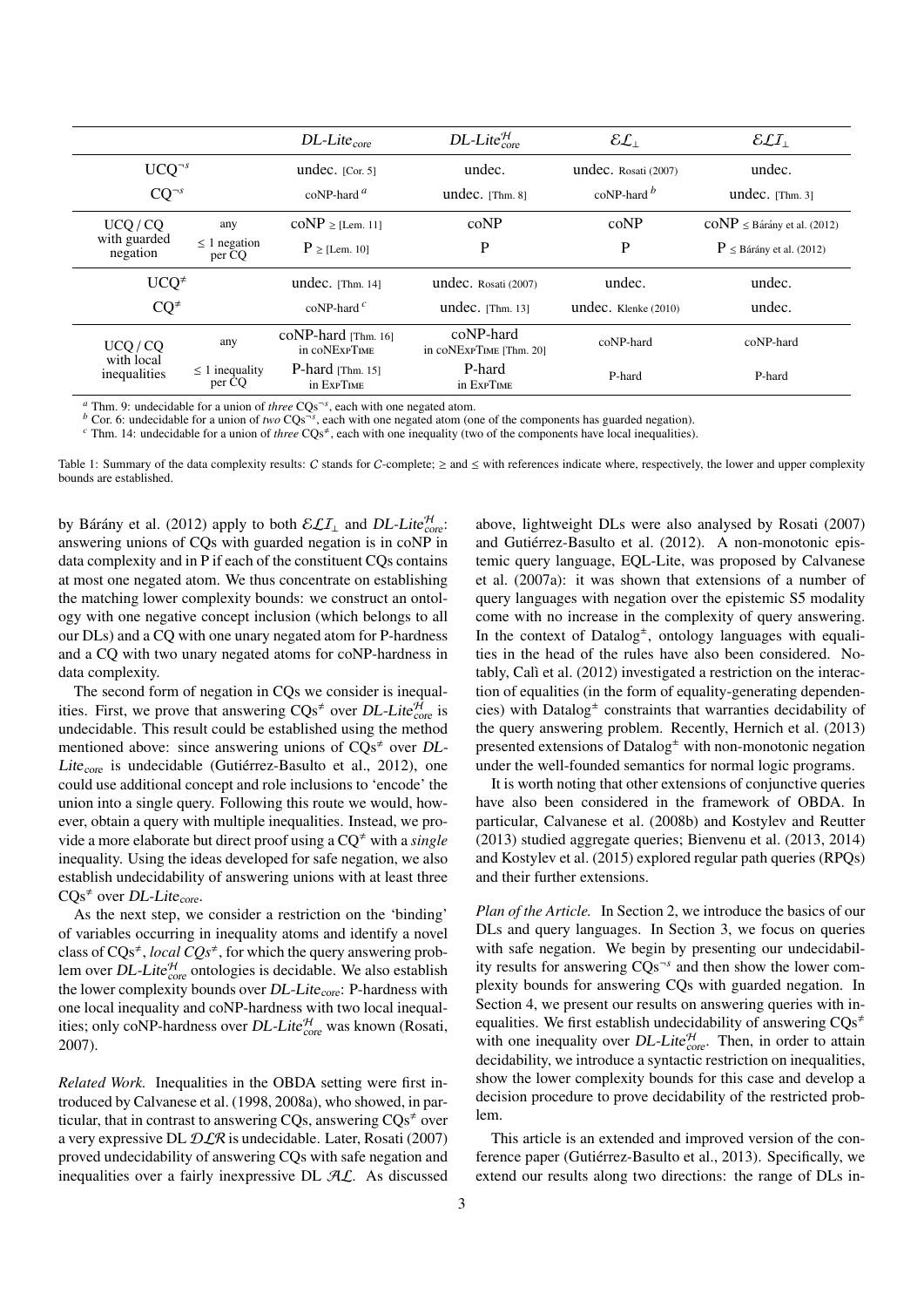cludes ontology languages of the  $\mathcal{EL}$  family; the range of query languages includes CQs with guarded negation (Section 3.3) and local inequalities (which is a novel class that guarantees decidability, see Section 4.3). We also improve the presentation of the proofs, establish close connection between  $\mathcal{ELI}_\perp$  concept inclusions and CQs with safe negation over DL-Lite $_{core}^{H}$ ontologies and sharpen the undecidability boundary in terms of the number and structure of CQs with safe negation over DL-Lite<sub>core</sub> and extensions of  $\mathcal{EL}$ .

## 2. Preliminaries

#### *2.1. Ontology Languages*

Ontology languages use a vocabulary that comprises *individual names*  $c_1, c_2, \ldots$ , *concept names*  $A_1, A_2, \ldots$ , and *role names*  $P_1, P_2, \ldots$  Ontologies (TBoxes in the DL parlour) consist of concept and role inclusions built from concepts and roles using the constructors available in the ontology language, as described below.

*Roles R* and *basic concepts B* in DL-Lite (Artale et al., 2009) are defined by the following grammar:

$$
R \quad ::= \quad P_i \quad | \quad P_i^-, \tag{1}
$$

$$
B \quad ::= \quad \top \quad | \quad A_i \quad | \quad \exists R. \tag{2}
$$

Roles of the form  $P_i^-$  are called *inverse roles* and concepts of the form ∃*R* are called *unqualified existential restrictions*. We identify  $R^-$  with  $P_i$  if  $R = P_i^-$ . A *TBox* in DL-Lite<sub>core</sub> is a finite set of *positive* and *negative concept inclusions* of the following form, respectively:

$$
B_1 \sqsubseteq B_2, \qquad B_1 \sqcap B_2 \sqsubseteq \bot.
$$

A TBox in *DL-Lite* $_{core}^{\mathcal{H}}$  can also contain a finite number of *positive* and *negative role inclusions* of the form

$$
R_1 \sqsubseteq R_2, \qquad R_1 \sqcap R_2 \sqsubseteq \bot.
$$

*Concepts* in ELI (Baader et al., 2005) are constructed from concept names by means of (*qualified*) *existential restrictions* and *intersection*; more precisely, they are defined by the following grammar:

$$
C \quad ::= \quad \top \quad | \quad A_i \quad | \quad \exists R.C \quad | \quad C_1 \sqcap C_2,
$$

where *R* is a role; see (1). An  $\mathcal{ELI}_\perp$  *TBox* is a finite set of *positive* and *negative concept inclusions* of the form

$$
C_1 \sqsubseteq C_2, \qquad C \sqsubseteq \bot.
$$

An  $\mathcal{ELI}$  TBox contains only positive inclusions. Existential restrictions of DL-Lite are a particular kind of existential restrictions in ELI: ∃*R* is a shortcut for ∃*R*.⊤. Thus, every concept inclusion in DL-Lite is also a concept inclusion in  $\mathcal{ELI}_\perp$ .

Concepts in  $\mathcal{EL}$  are defined in the same way as in  $\mathcal{ELI}$  except that they cannot use inverse roles. An  $\mathcal{EL}_{\perp}$  TBox is a set of positive and negative inclusions for  $\mathcal{EL}$  concepts, while an  $\mathcal{EL}$  TBox contains only positive inclusions.

An *ABox*  $\mathcal{A}$  is a finite set of *assertions* of the form  $A_i(c_i)$  and  $P_i(c_j, c_k)$ . A *knowledge base* (*KB*)  $K$  is a pair (*T*,  $\mathcal{A}$ ), where  $\mathcal{T}$ is a TBox and  $\mathcal A$  an ABox. The size  $|\mathcal T|$  (respectively,  $|\mathcal A|$ ) of a TBox  $\mathcal T$  (respectively, an ABox  $\mathcal A$ ) is the number of symbols required to write it down.

An *interpretation*  $I = (\Delta^I, \cdot^I)$  is a non-empty domain  $\Delta^I$ with an interpretation function  $\cdot^I$  that assigns an element  $c_i^I$   $\in$  $\Delta^I$  to each individual name *c<sub>i</sub>*, a subset  $A_i^I \subseteq \Delta^I$  to each concept name  $A_i$ , and a binary relation  $P_i^{\mathcal{I}} \subseteq \Delta^{\mathcal{I}} \times \Delta^{\mathcal{I}}$  to each role name *P<sup>i</sup>* .

Remark 1. We *do not* adopt the *unique name assumption* (*UNA*), which requires  $c_i^T \neq c_j^T$ , for all distinct individual names  $c_i$  and  $c_j$ . Our results on safe and guarded negation in Section 3 clearly do not depend on this choice. For inequalities, the proofs in Section 4, which concern DL-Lite, are applicable to the case of UNA as well. Some undecidability and lower complexity bounds constructions, however, can be streamlined if the UNA is adopted (possible simplifications are indicated in the proofs). It is of interest to note that  $CQ^{\neq}$  answering over  $\mathcal{EL}$  is tractable in general (Rosati, 2007) and undecidable if the UNA is adopted (Klenke, 2010). In the DL-Lite family, on the other hand, the UNA does not make such a drastic effect because the languages have negative concept inclusions (which can express a sort of local UNA).

The interpretation function  $\cdot^I$  is extended to roles and complex concepts in the standard way:

$$
(P_i^-)^T = \{ (d', d) \in \Delta^T \times \Delta^T \mid (d, d') \in P_i^T \},
$$
  
\n
$$
\tau^T = \Delta^T,
$$
  
\n
$$
(\exists R.C)^T = \{ d \in \Delta^T \mid \text{there is } d' \in C^T \text{ with } (d, d') \in R^T \},
$$
  
\n
$$
(C_1 \sqcap C_2)^T = C_1^T \cap C_2^T.
$$

The *satisfaction relation*  $\models$  is also standard:

$$
I \models C_1 \sqsubseteq C_2 \quad \text{iff} \quad C_1^T \subseteq C_2^T,
$$
  
\n
$$
I \models C \sqsubseteq \bot \quad \text{iff} \quad C^T = \emptyset,
$$
  
\n
$$
I \models R_1 \sqsubseteq R_2 \quad \text{iff} \quad R_1^T \subseteq R_2^T,
$$
  
\n
$$
I \models R_1 \sqcap R_2 \sqsubseteq \bot \quad \text{iff} \quad R_1^T \cap R_2^T = \emptyset,
$$
  
\n
$$
I \models A_i(c_j) \quad \text{iff} \quad c_j^T \in A_i^T,
$$
  
\n
$$
I \models P_i(c_j, c_k) \quad \text{iff} \quad (c_j^T, c_k^T) \in P_i^T.
$$

A KB  $K = (\mathcal{T}, \mathcal{A})$  is *consistent* (*satisfiable*) if there is an interpretation  $I$  satisfying all inclusions in  $\mathcal T$  and assertions in  $\mathcal A$ . In this case we write  $I \models \mathcal{K}$  (as well as  $I \models \mathcal{T}$  and  $I \models \mathcal{A}$ ) and say that *I* is a *model of*  $K$  (as well as of  $T$  and  $H$ ). We also write  $\mathcal{T} \models \alpha$  if a concept or role inclusion  $\alpha$  is satisfied in all models of  $\mathcal{T}$ ; in this case we say that  $\alpha$  is *entailed* by  $\mathcal{T}$ .

**Remark 2.** In DL-Lite $_{core}^{H}$  TBoxes, we will often use concept inclusions of the form  $B \sqsubseteq C$ , where *B* is a basic concept and *C* an  $\mathcal{ELI}$  concept. This is justified because, given such a concept inclusion, one can construct (in polynomial time) a DL-Lite $_{\text{core}}^{\tilde{\mathcal{H}}}$ TBox  $\mathcal T$  which is a model conservative extension of  $\alpha$ : that is,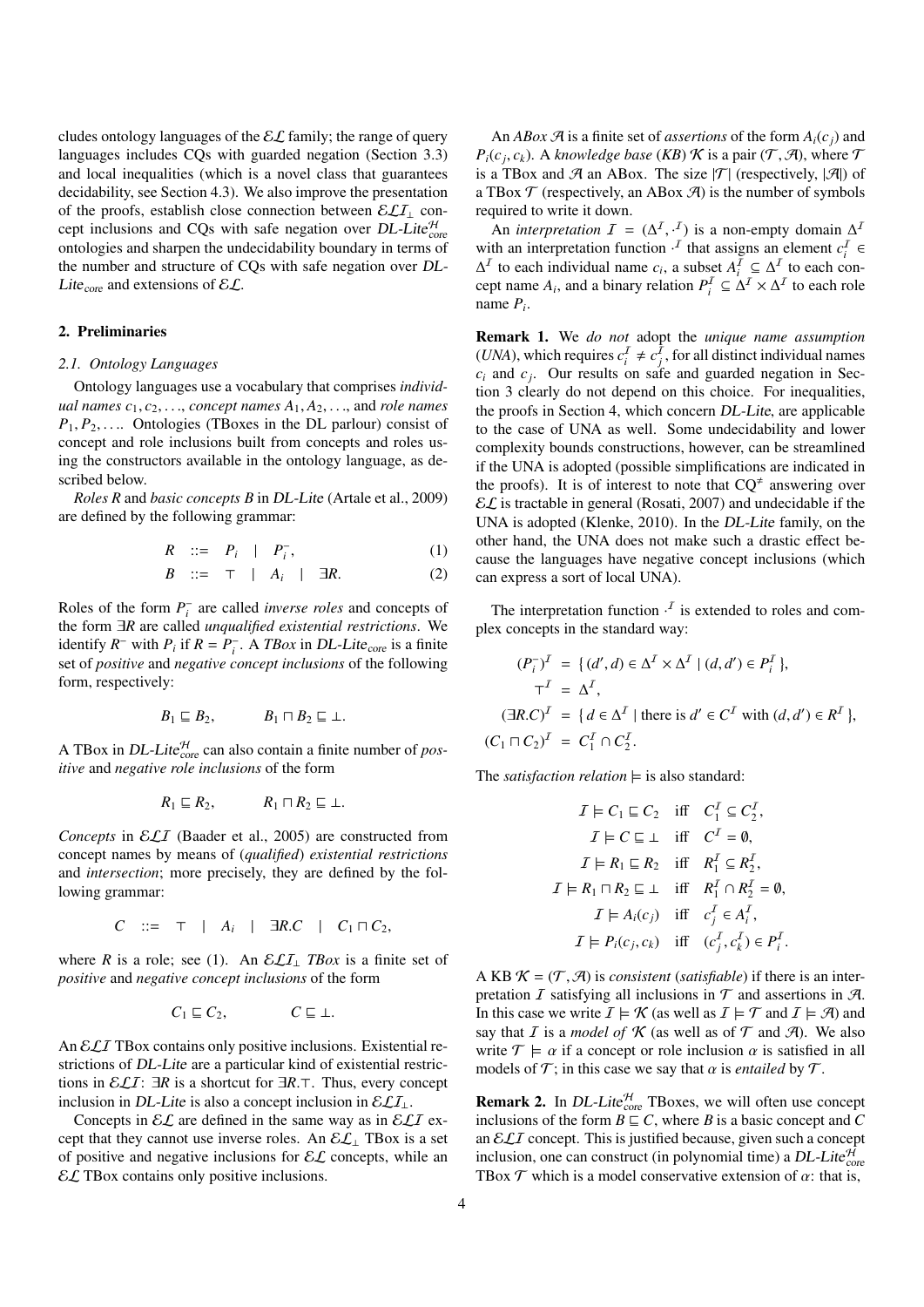- $\mathcal{T} \models \alpha$  and,
- conversely, every model of  $\alpha$  can be extended to a model of  $\mathcal T$  by giving an interpretation to the fresh names in  $\mathcal T$ .

Indeed, a concept inclusion of the form  $B \sqsubseteq C_1 \sqcap C_2$  is equivalent to two concept inclusions  $B \sqsubseteq C_i$ , for  $i = 1, 2$ ; and a concept inclusion of the form  $B \sqsubseteq \exists R.C$  can be replaced by two concept inclusions *B* ⊑ ∃*R<sub>C</sub>*, ∃*R*<sub>*C*</sub> ⊑ *C* and a role inclusion *R<sub>C</sub>* ⊆ *R*; for more details see, e.g., (Artale et al., 2009). Therefore, the presence of concept inclusions of the form  $B \subseteq C$  does not affect any of our results on DL-Lite $_{core}^{\mathcal{H}}$ .

Note, however, that such a shortcut is not available in DL-Lite<sub>core</sub> because it contains no role inclusions.

#### *2.2. Query Languages*

A *conjunctive query* (CQ)  $q(x)$  is a first-order formula of the form  $\exists y \varphi(x, y)$ , where *x* and *y* are tuples of variables and  $\varphi$  is a conjunction of concept atoms  $A_i(t)$  and role atoms  $P_i(t, t')$  with *t* and *t* ′ *terms*, i.e., individual names or variables from *x*, *y*. We call variables in *x answer* variables and those in *y* (*existentially*) *quantified* variables.

A *conjunctive query with safe negation* (CQ<sup>¬</sup>*<sup>s</sup>* ) is an expression of the form  $\exists y \varphi(x, y)$ , where  $\varphi$  is a conjunction of *literals*, that is, positive (concept and role) atoms and negated atoms, such that each variable occurs in at least one positive atom. A  $CQ^{-1}$ <sup>s</sup> is a  $CQ^{-s}$  with at most one negative atom. A  $CQ^{-s}$  is said to be a *conjunctive query with guarded negation* (GNCQ) if, for each negative atom, the query contains a positive atom, a *guard*, containing all the variables of the negative atom (thus, in contrast to general CQs<sup>¬</sup>*<sup>s</sup>* , all variables of any negative atom in a GNCQ must occur in the *same* positive atom).

A *conjunctive query with inequalities*  $(CQ^{\neq})$  is an expression of the form  $\exists y \varphi(x, y)$ , where  $\varphi$  is a conjunction of positive atoms and inequalities  $t \neq t'$ , for terms *t* and *t'*.

A *union of conjunctive queries* (UCQ) is a disjunction of CQs that share the same tuple of answer variables; a UCQ<sup>¬</sup>*<sup>s</sup>* and  $UCQ^{\neq}$  are defined accordingly. Without loss of generality, in this article we always assume that the tuples of quantified variables in UCQ components are pairwise disjoint.

Given a query  $q(x)$ , we usually write q if x is clear from the context (or irrelevant). The size  $|q|$  of  $q$  is the number of symbols required to write it down.

We will often regard a CQ  $q$  (possibly, with negative atoms) as a set of its atoms and assume that *q* contains  $P_i^-(t, t')$  if it contains  $P_i(t',t)$  (and similarly for the negative atoms). We extend this convention to basic concepts and assume that *q* contains unary 'atoms'  $B(t)$  and  $B'(t')$  if it contains  $R(t, t')$ , where  $B = \exists R$  and  $B' = \exists R^-$ . We will also associate with *q* an undirected graph, called the *primal graph of q*, whose vertices are the terms of  $q$  and which has an edge between  $t$  and  $t'$  if and only if the query contains a positive atom of the form  $R(t, t')$ (note that the negative atoms are not taken into account).

A query  $q(x)$  is called *Boolean* if x is empty. A Boolean CQ<sup>¬</sup>*<sup>s</sup> q* is *tree-shaped* if does not contain individuals as terms and its primal graph is a tree (a *tree* is any connected undirected graph without simple cycles).

Let  $q(x) = \exists y \, \varphi(x, y)$  be a query with  $x = x_1, \ldots, x_k, T$  and interpretation and  $\pi$  a map from the set of terms of *q* to  $\Delta^I$ with  $\pi(c) = c^{\mathcal{I}}$ , for all individual names *c* in *q*. We call  $\pi$  a *match for*  $q$  *in*  $I$  if  $I$  (as a first-order model) satisfies  $\varphi$  under a variable assignment mapping each variable *z* of  $\varphi$  to  $\pi(z)$ . A *k*-tuple of individual names  $\mathbf{c} = c_1, \ldots, c_k$  is an *answer to q in I* if there is a match for *q* in *I* with  $\pi(x_i) = c_i^I$  (in this case  $\pi$ is also a match for the Boolean query  $q(c)$  in  $\overline{I}$ ). We say that  $c$ is a *certain answer* to **q** over a KB K and write  $K \models q(c)$  if **c** is an answer to  $q$  in all models of  $K$ . For a Boolean query  $q$ , if there is a match for  $q$  in every model of  $K$ , that is, if the empty tuple is a certain answer, then we say that the certain answer is *yes* (or that  $q$  has a positive answer over  $K$ ).

## 2.3. Canonical Interpretation for DL-Lite $_{\text{core}}^{\mathcal{H}}$

Let  $\mathcal{K} = (\mathcal{T}, \mathcal{A})$  be a DL-Lite $_{core}^{\mathcal{H}}$  knowledge base. We can consider the ABox  $A$  as an interpretation and extend the notation for the satisfaction relation  $\models$  to roles:  $\mathcal{A} \models R(c, c')$  abbreviates  $P(c, c') \in \mathcal{A}$  if  $R = P$  and  $P(c', c) \in \mathcal{A}$  if  $R = P^{-}$ . Similarly, for a basic concept *B*, we use  $\mathcal{A} \models B(c)$  as a shortcut for  $A(c) \in \mathcal{A}$  if  $B = A$  and for  $\mathcal{A} \models R(c, c')$ , for some *c'*, if  $B = \exists R$ .

The *canonical interpretation*  $C_K$  of K is an interpretation with the domain  $\Delta^{C_{\mathcal{K}}}$  comprising all elements of the form  $d_{cR_1...R_n}$ , for an individual name *c* and roles  $R_1, \ldots, R_n$ ,  $n \geq 0$ , such that

– if *n* ≥ 1 then there is a basic concept *B* with  $\mathcal{A}$   $\models$  *B*(*c*) and  $\mathcal{T} \models B \sqsubseteq \exists R_1$  but  $\mathcal{A} \not\models R(c, c')$ , for all *c'* and *R* with  $\mathcal{T} \models R \sqsubseteq R_1;$ 

$$
- \mathcal{T} \models \exists R_{i-1}^- \sqsubseteq \exists R_i \text{ but } \mathcal{T} \not\models R_{i-1}^- \sqsubseteq R_i \text{, for each } i, 1 < i \leq n,
$$

and the interpretation function  $\mathcal{C}_{\kappa}$  defined for individual names *c*, concept names *A* and role names *P* as follows:

$$
c^{C_K} = d_c,
$$
  
\n
$$
A^{C_K} = \{ d_c \mid \mathcal{A} \models B(c) \text{ and } \mathcal{T} \models B \sqsubseteq A \} \cup
$$
  
\n
$$
\{ d_{cR_1...R_n} \mid n \ge 1, \mathcal{T} \models \exists R_n^- \sqsubseteq A \},
$$
  
\n
$$
P^{C_K} = \{ (d_{c_1}, d_{c_2}) \mid \mathcal{A} \models R(c_1, c_2) \text{ and } \mathcal{T} \models R \sqsubseteq P \} \cup
$$
  
\n
$$
\{ (d_{cR_1...R_{n-1}}, d_{cR_1...R_n}) \mid n \ge 1, \mathcal{T} \models R_n \sqsubseteq P \} \cup
$$
  
\n
$$
\{ (d_{cR_1...R_n}, d_{cR_1...R_{n-1}}) \mid n \ge 1, \mathcal{T} \models R_n \sqsubseteq P \}.
$$

It is well-known (see e.g., Artale et al. 2009) that a DL-Lite<sup>H</sup><sub>core</sub> knowledge base K is consistent if and only if its canonical interpretation satisfies all negative concept and role inclusions in the TBox. Moreover, if  $K$  is consistent then the canonical interpretation is a *universal* model in the sense that it can be homomorphically mapped to any other model of  $K$ . This means, in particular, that  $C_{\mathcal{K}}$  provides all the information required for computing certain answers to any CQ or UCQ *q*(*x*) over K:

$$
\mathcal{K} \models q(c) \quad \text{iff} \quad C_{\mathcal{K}} \models q(c).
$$

The analogous claim fails for queries with negative atoms because only sentences equivalent to positive existential formulas are preserved under homomorphisms (Homomorphism Preservation Theorem; for more recent results, see, e.g., Rossman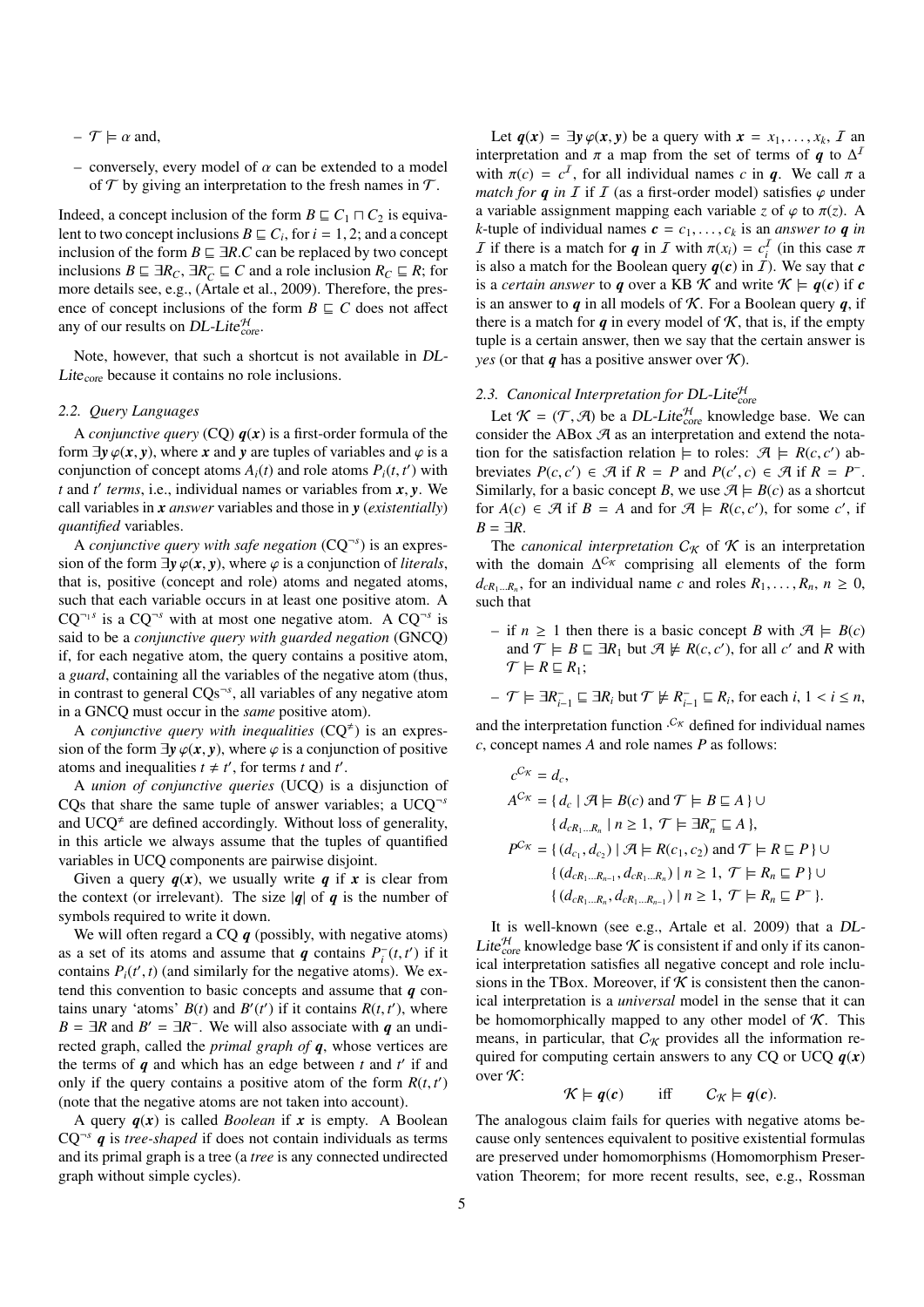2008). In the sequel we shall see that it has a dramatic effect on the complexity of query answering.

Finally, we note that canonical interpretations could similarly be defined in  $\mathcal{ELI}_\bot$  and its fragments but they are not needed in this article.

### *2.4. Data Complexity*

In OBDA scenarios the size of the query and the TBox (ontology) is usually much smaller than the size of the ABox (data). This is why we explore the *data complexity* (Vardi, 1982) of the query answering problem, that is, we assume that only the ABox is considered as part of the input. Formally, let  $\mathcal T$  be a TBox and  $q(x)$  a query in one of the classes defined above. We are interested in the following family of problems:

| CerctanAnswers(q, T) |                                                                                       |  |  |
|----------------------|---------------------------------------------------------------------------------------|--|--|
|                      | <i>Input</i> : An ABox $\mathcal{A}$ and a tuple of individuals $c$ .                 |  |  |
|                      | <i>Question</i> : Is c a certain answer to $q(x)$ over $(\mathcal{T}, \mathcal{A})$ ? |  |  |

#### 3. Answering CQs with Safe and Guarded Negation

In this section we study queries with safe and guarded negation. Rosati (2007) established initial results on the complexity of answering such queries. Specifically, it was shown that answering CQs<sup>¬</sup>*<sup>s</sup>* over knowledge bases that admit so-called saturated models (and, in particular, contain no negative inclusions) has the same complexity as answering CQs; this result thus applies to  $\mathcal{EL}, \mathcal{ELI}$  and the RDFS fragment of DL-Lite<sub>core</sub>. It was also shown that, in contrast, answering *unions* of CQs with safe negation over DL-Lite $^{\mathcal{H}}_{\text{core}}$  and  $\mathcal{EL}$  is undecidable. The proofs of the undecidability results regard, along with the ABox, both the TBox and the query as part of the problem input, which corresponds to the *combined complexity* (Vardi, 1982). We begin this section by a transparent reduction of the halting problem for deterministic Turing machines to answering a *single* fixed Boolean CQ<sup>¬15</sup> over  $\mathcal{ELI}_\perp$  KBs with a fixed TBox (Theorem 3), which proves undecidability of CQ<sup>-15</sup> answering over  $\mathcal{ELI}_\perp$  even in data complexity. Then, in Lemma 4 we establish a close correspondence between ELI<sup>⊥</sup> TBoxes and *unions* of CQs<sup>-15</sup> over DL-Lite<sub>core</sub> TBoxes, which in particular implies undecidability of answering unions of  $CQs^{-1}$ <sup>*s*</sup> over *DL-Lite<sub>core</sub>* in data complexity (Corollary 5). Another result following from Theorem 3 is undecidability of answering unions of two  $CQs<sup>{13}</sup>$ over  $\mathcal{EL}_{\perp}$  (Corollary 6); the case of one CQ<sup>-*s*</sup> is, however, left open.

We then proceed to show, in Lemma 7, that the union of treeshaped CQs<sup>-s</sup> in the proof of Corollary 5 can be replaced by a *single* CQ<sup>¬</sup>*<sup>s</sup>* and a number of role inclusions. Thus, we extend the undecidability result to the problem of answering CQs with safe negation over DL-Lite $_{\text{core}}^{\mathcal{H}}$ . We point out that the transformation of Lemma 7 is general and may be of wider interest; in particular, it is also applicable to plain CQs and CQs with inequalities.

In Theorem 9, we explore the limits of undecidability and prove that answering unions of *three*  $CQs^{-1}$ <sup>*s*</sup> over DL-Lite<sub>core</sub>



Figure 1: Completing the square with Boolean  $CQ^{-1}$ <sup>s</sup> (3).

(without role inclusions) is undecidable. We leave the case of unions with one or two disjuncts as an open problem.

Finally, we turn to the problem of answering CQs with guarded negation, which is known (Bárány et al., 2012) to be decidable and in coNP in data complexity (in P for GNCQs with one negated atom) over lightweight DLs, and establish matching lower bounds over a  $DL\text{-}Life_{core}$  TBox with a single negative concept inclusion.

#### *3.1. Safe Negation: Undecidability over* ELI<sup>⊥</sup>

Our undecidability results are obtained by reduction of the halting problem for deterministic Turing machines. The key observation is that a configuration of a Turing machine (that is, the content of the tape, the current state and the position of the head at a particular step of a computation) can be written down on a sequence of domain elements with a role, *T*, pointing to the representation of the next cell of the tape. Then a computation of the Turing machine can be thought of as a two-dimensional grid, where another role, *S* , points to the representation of the cell in the successive configuration.

In order to establish the required two-dimensional grid, we are going to use the following Boolean CQ<sup>-15</sup>  $q_1$ :

$$
\exists x_1, y_1, z_1, u_1 (S(x_1, y_1) \wedge T(x_1, z_1) \wedge S(z_1, u_1) \wedge \neg T(y_1, u_1)).
$$
 (3)

It can be readily seen that in any interpretation  $I$  where  $q_1$  has a negative answer, that is,  $\mathcal{I} \not\models q_1$ , for every four elements forming the three sides of a square, there is a *T*-edge that completes the square, as shown in Fig. 1. This property can also be expressed by the following first-order sentence:

$$
S(x_1, y_1) \wedge T(x_1, z_1) \wedge S(z_1, u_1) \to T(y_1, u_1), \quad (3^-)
$$

where all variables are universally quantified. Indeed, sentence  $(3^-)$  holds in every model of a KB  $\mathcal K$  if and only if query (3) has a negative answer over  $\mathcal K$ . In other words, sentence  $(3<sup>-</sup>)$  is equivalent to the negation of the query. In the sequel, we will often prefer to represent Boolean CQs with safe negation (as well as with inequalities) in their *negated form*, that is, as implications with all variables universally quantified.

Once the grid has been established, we can use the expressive description logic  $\mathcal{ELI}_\perp$  to ensure that the elements of the grid encode successive configurations in a computation of a given deterministic Turing machine. This observation leads us to our first undecidability result.

**Theorem 3.** *There are a Boolean CQ*<sup> $\neg$ 1<sup>*s*</sup> **q** *and an*  $\mathcal{ELI}_\perp$  *TBox*</sup>  $\mathcal T$  such that the problem CERTAINANSWERS( $q, \mathcal T$ ) is undecidable.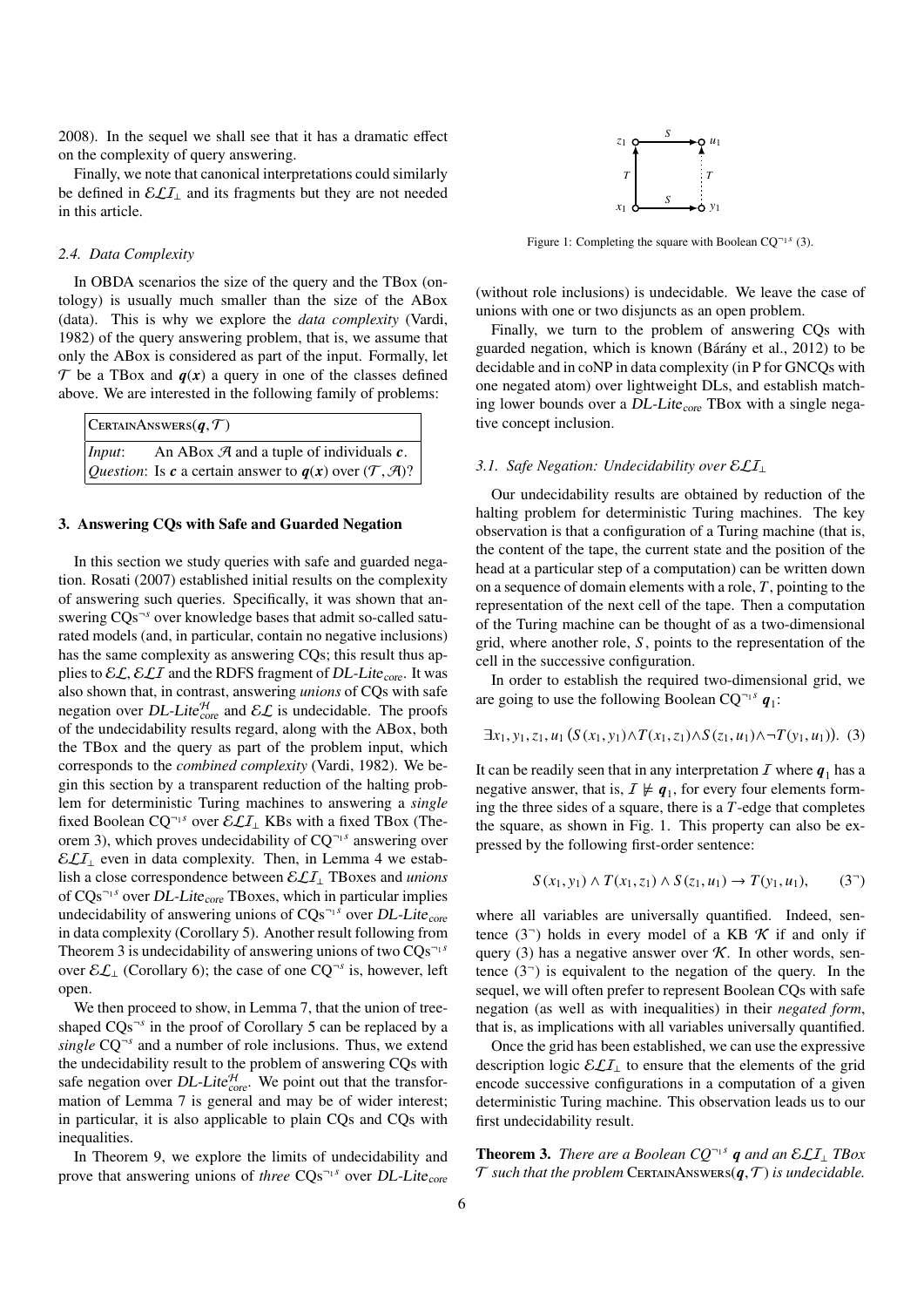

Figure 2: Encoding computations of a Turing machine.

*Proof.* Given a deterministic Turing machine *M*, we construct a TBox  $\mathcal T$  and a query  $q$  such that  $M$  does not accept an input  $w$ encoded as an ABox  $\mathcal{A}_{w}$  if and only if  $(\mathcal{T}, \mathcal{A}_{w}) \not\models q$ ; note that neither  $q$  nor  $T$  depends on  $w$ . By applying this construction to a fixed deterministic *universal* Turing machine, i.e., a machine that accepts its input *w* iff the Turing machine encoded by *w* accepts the empty input, we shall obtain the required undecidability result.

Let  $M = (\Gamma, Q, q_0, q_1, \delta)$  be a deterministic Turing machine, where  $\Gamma$  is an *alphabet* (containing the blank symbol  $\Box$ ), *Q* is a set of *states*,  $q_0 \in Q$  and  $q_1 \in Q$  are an *initial* and *accepting* state, respectively, and  $\delta$ :  $Q \times \Gamma \rightarrow Q \times \Gamma \times \{-1, +1\}$  is a *transition function*. Computations of *M* can be thought of as sequences of configurations, with each configuration determined by the content of all (infinitely many) cells of the tape, the state and the head position. We are going to encode a computation by domain elements arranged, roughly speaking, into a two-dimensional grid.

More precisely, we use the following signature:

- role *T* points to the representation of the next cell on the tape (within the same configuration) and role *S* points to the representation of the same cell in the successive configuration;
- concepts  $C_a$ , for  $a \in \Gamma$ , encode the contents of cells in the sense that a domain element belongs to the interpretation of *C<sup>a</sup>* if the cell contains symbol *a*;
- concepts *Hq*, for *q* ∈ *Q*, indicate both the current state and the position of the head: a domain element belongs to the interpretation of  $H_q$  if the cell is under the head and the machine is in state *q*;
- $-$  concept  $H_0$  marks all other cells on the tape (that is, cells that are not under the head of the machine);
- concepts  $D^q_\sigma$  and  $D_\sigma$ , for  $q \in Q$  and  $\sigma \in \{-1, +1\}$ , propagate the head and no-head markers backwards and forwards along the tape, respectively;
- concept *I* is required to ensure that the tape is initially blank beyond the input word.

The grid is illustrated in Fig. 2, where the nodes are domain elements and the grey rectangle highlights an initial configuration: initially, the infinite tape contains the input padded with  $\Box$  and the head is positioned over the first cell in state  $q_0$ .

Let *q* be the Boolean CQ<sup> $\neg$ 1</sup><sup>*s*</sup> given by (3) and let  $\mathcal T$  be an  $\mathcal{ELI}_\perp$  TBox containing the following concept inclusions:

$$
H_q \sqcap C_a \sqsubseteq \exists S.(C_{a'} \sqcap D_{\sigma}^{q'}), \quad \text{for } \delta(q, a) = (q', a', \sigma), \quad (4)
$$

$$
H_0 \sqcap C_a \sqsubseteq \exists S.C_a, \qquad \text{for } a \in \Gamma, \tag{5}
$$

$$
H_q \sqsubseteq D_{-1} \sqcap D_{+1}, \qquad \text{for } q \in Q,
$$
\n
$$
\exists T \ D^q = H \qquad \text{for } q \in Q
$$
\n
$$
\qquad (7)
$$

$$
\exists T.D_{-1}^{q} \sqsubseteq H_{q}, \qquad \text{for } q \in Q, \tag{7}
$$
\n
$$
T^{-} D_{q}^{q} \sqsubseteq H \qquad \text{for } q \in Q, \tag{8}
$$

$$
\exists T^- . D_{+1}^q \sqsubseteq H_q, \qquad \text{for } q \in Q,
$$
\n
$$
\exists T . D_{-1} \sqsubseteq H_0 \sqcap D_{-1}, \qquad (9)
$$

$$
\exists T^- . D_{+1} \sqsubseteq H_0 \sqcap D_{+1},\tag{10}
$$

$$
I \sqsubseteq \exists T.(I \sqcap C_{.}),\tag{11}
$$

$$
H_{q_1} \sqsubseteq \bot. \tag{12}
$$

For every input  $w = a_1 \dots a_n \in \Gamma^*$ , we take the following ABox  $\mathcal{A}_{w}$  with individual names  $c_1, \ldots, c_n$ :

$$
H_{q_0}(c_1)
$$
,  $C_{a_i}(c_i)$  and  $T(c_i, c_{i+1})$ , for  $1 \le i < n$ ,  $I(c_n)$ .

We claim that  $(\mathcal{T}, \mathcal{A}_w) \not\models q$  if and only if *M* does not accept *w*.

Consider a model *I* of  $(\mathcal{T}, \mathcal{A}_{w})$  with  $I \not\models q$ . Then, by the definition of the ABox and (11), there exists an infinite sequence of (not necessarily distinct) domain elements  $d_1, d_2, \ldots$  that encode the initial configuration in the sense that  $(d_i, d_{i+1}) \in T^I$ for all  $i \geq 1$ ,  $d_1 \in H_{q_0}^{\mathcal{I}}$ ,  $d_i \in C_{a_i}^{\mathcal{I}}$ , for each  $1 \leq i \leq n$ , and  $d_i \in C^{\mathcal{I}}$  for all  $i > n$ . By (6) and (10),  $d_i \in H^{\mathcal{I}}_{\emptyset}$  for all  $i > 1$ . Then, by (4) and (5), there exist elements  $d'_1, d'_2, \ldots$  such that  $(d_i, d'_i) \in S^{\mathcal{I}}$ . Since  $I \not\models q$ , they form another *T*-connected  $\mathbf{a}_i, a_i, \mathbf{b}_j \in \mathcal{S}$ . Since  $\mathcal{I} \not\models \mathbf{q}$ , they form another  $\mathcal{I}$ -connected<br>sequence, that is,  $(d'_i, d'_{i+1}) \in T^{\mathcal{I}}$  for all *i*, which represents the second configuration of the computation. Indeed, by (5), the symbols in the cells not under the head are preserved by the transition. On the other hand, by (4), the symbol in the cell under the head is changed according to the transition function  $\delta$ of *M*, and the new head position and state are recorded in the concept  $D_{\sigma}^{q'}$ . By (7) and (8), the recorded head position and the state are passed onto the correct cell. Then, by (6), the domain element representing the head, say,  $d'_{k}$ , belongs to  $D_{+1}^{I}$ , whence, by (10), all  $d'_i$  with  $i >_k k$  belong to  $D_{+1}^{\mathcal{I}}$  and  $H_0^{\mathcal{I}}$ . Similarly, by (6) and (9),  $d_i' \in H_0^I$ , for all  $i < k$ . Therefore, again, all cells that are not under the head belong to  $H_0^I$ . By the same argument, there exists a respective sequence of elements for each configuration of the computation. Finally, (12) guarantees that the accepting state never occurs in the computation, that is, *M* does not accept *w*.

Conversely, if the computation of *M* on *w* is non-accepting then we can encode it by an infinite two-dimensional grid interpretation satisfying  $(\mathcal{T}, \mathcal{A}_{w})$  but not  $q$ .

Since the problem of deciding whether a given deterministic machine accepts a given input is undecidable, we obtain the claim of the theorem. ❑

Unlike  $\mathcal{ELI}_1$ , DL-Lite<sub>core</sub> does not have qualified existential restrictions and so, we cannot propagate information about the contents of the tape and the position of the head using concept inclusions  $(4)$ – $(5)$  and  $(7)$ – $(11)$ . Nevertheless, we show that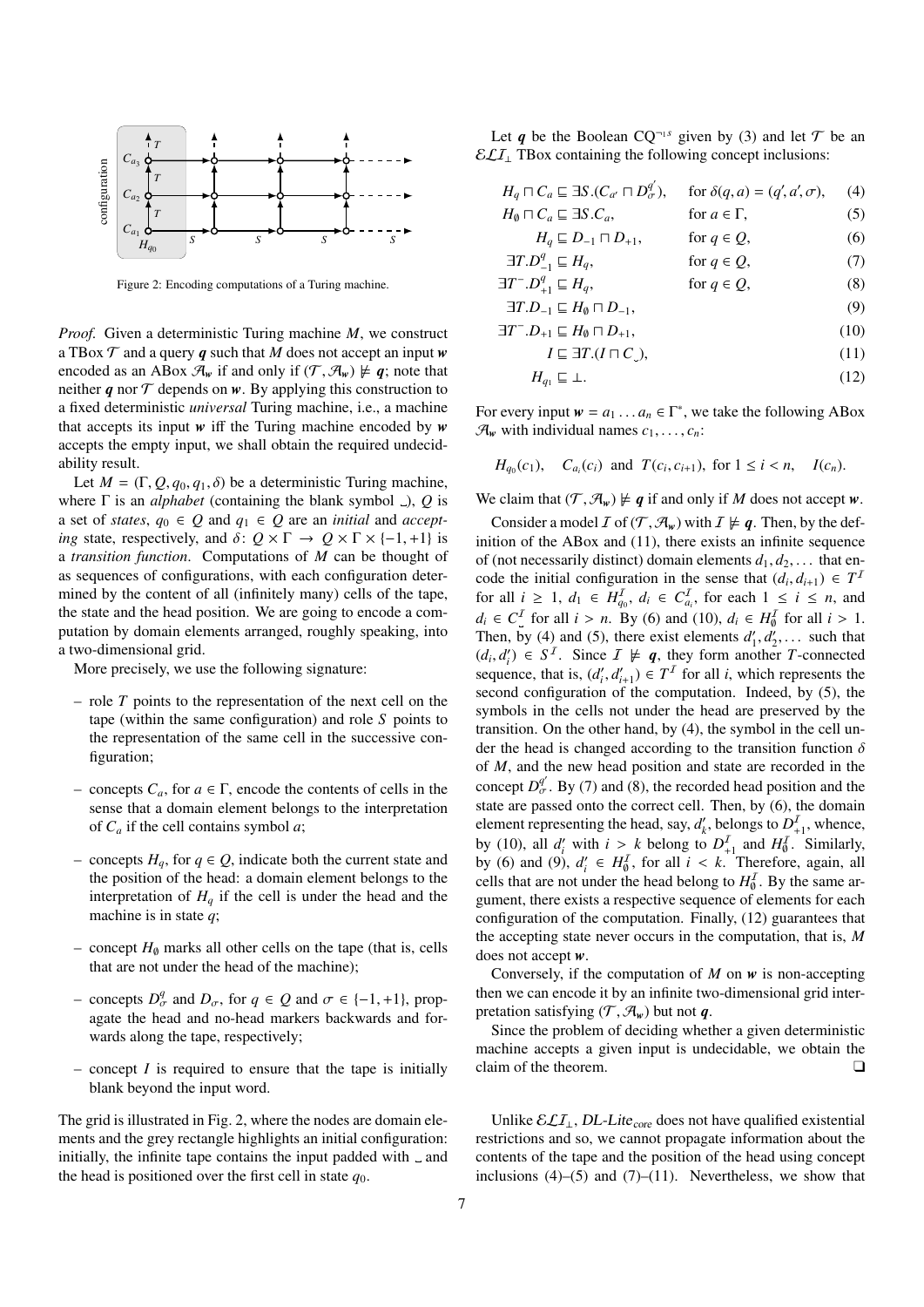$\mathcal{ELI}_\perp$  concept inclusions can be 'encoded' over DL-Lite<sub>core</sub> with the help of additional concept inclusions and *unions* of CQs<sup>¬</sup>*<sup>s</sup>* .

We illustrate the main idea of our second undecidability result for answering unions of  $CQs <sup>$-15$</sup>  over *DL-Lite<sub>core</sub>* on two$ examples. Consider first the following Boolean CQ<sup>-15</sup>  $q_2$ :

$$
\exists x_2, y_2 (T(x_2, y_2) \land \neg R(y_2, x_2)), \tag{13}
$$

or in negated form:

$$
T(x_2, y_2) \to R(y_2, x_2). \tag{13}
$$

It can be easily seen that  $I \not\models q_2$  if and only if  $I \models T^- \sqsubseteq R$ , for any interpretation  $I$ . Thus, one can think of a role inclusion as a negated CQ<sup>¬15</sup>. Then, by Remark 2, we can encode any  $\mathcal{ELI}_\perp$ concept inclusion of the form  $B \sqsubseteq C$ , for a basic concept *B*, as a DL-Lite<sub>core</sub> TBox and a Boolean UCQ<sup>-15</sup>. Note that a set of role inclusions is true in an interpretation  $I$  if and only if none of the corresponding queries have a positive answer in  $I$ , that is, their *union* has a negative answer in  $\overline{I}$ .

For our second example, consider an  $\mathcal{ELI}$  concept inclusion *B*<sub>1</sub>  $\Box$  *BR.B*<sub>2</sub> ⊆ *A*. Evidently, this concept inclusion is satisfied in  $\overline{I}$  if and only if the following Boolean CQ<sup> $\neg$ 1</sup> has a negative answer in  $\overline{I}$ :

$$
\exists x, y (B_1(x) \land R(x, y) \land B_2(y) \land \neg A(x)).
$$

So, we can also think of concept inclusions of the form  $C \subseteq A$ , for an  $\mathcal{ELI}$  concept *C* and a concept name *A*, simply as (treeshaped) Boolean queries with one safe negation.

Taking stock, any  $\mathcal{ELI}_\perp$  concept inclusion can be encoded as a DL-Lite<sub>core</sub> TBox and a Boolean  $UCQ^{-s}$ , and we thus arrive at the following lemma.

Lemma 4. *For any* ELI<sup>⊥</sup> *TBox* T*, one can construct a* DL-Lite<sub>core</sub> TBox  $\mathcal{T}'$  and a Boolean UCQ<sup> $\neg$ 1</sup><sup>s</sup>  $q'$  such that

- $-$  every model  $I$  of  $T'$  with  $I \not\models q'$  is also a model of  $T$ , and
- *every model of* T *can be extended to a model* I *of* T ′ *with*  $I \not\models q'$  by interpreting fresh names in  $\mathcal{T}'$ .

As a corollary of Theorem 3 and Lemma 4 we immediately obtain undecidability of answering *unions* of COs<sup> $\neg$ 1<sup>*s*</sup> over DL-</sup> Lite $_{core}$  KBs.

Corollary 5. *There is a Boolean UCQ*<sup>-15</sup> *q and a DL-Lite<sub>core</sub> TBox*  $\mathcal T$  *such that* CERTAINANSWERS $(q, \mathcal T)$  *is undecidable.* 

Observe that the TBox in the proof of Theorem 3 belongs to  $\mathcal{EL}$  except for concept inclusions (8), (10) and (12). Consider now a UCQ<sup> $\neg$ 1</sub>*s* comprising  $\exists x H_{q_1}(x)$  and queries (3) and (13).</sup> By replacing the inverse role  $T^-$  in (8) and (10) by *R* and removing the negative concept inclusion (12), we can strengthen the undecidability result for UCQ<sup> $\neg$ s</sup> over  $\mathcal{EL}$  KBs established by Rosati (2007).

**Corollary 6.** (i) *There are a union*  $q$  *of two Boolean CQs*<sup> $\ni$ 1</sub>*s*</sup> and an  $\mathcal{EL}_\perp$  *TBox*  $\mathcal T$  *such that* CERTAINANSWERS( $q, \mathcal T$ ) *is undecidable.*



Figure 3: Matching  $CQ^{-s}$  *q'* obtained from  $q_1 \vee q_2$  in the extended model.

(ii) *There are a union*  $q$  *of a Boolean CQ and two CQs*<sup> $\ni$ </sup><sup>s</sup>, *and*  $an \mathcal{EL} TBox \mathcal{T} such that \text{CERTAINANSWERS}(\boldsymbol{q}, \mathcal{T}) is undecidable.$ (iii) *There are a union*  $q$  *of a Boolean CQ and a CQ*<sup> $\neg$ 15</sup>*, and an*  $\mathcal{ELI}$  *TBox*  $\mathcal T$  *such that* CERTAINANSWERS( $q, \mathcal T$ ) *is undecidable.* 

The last result is in stark contrast to P-completeness of answering *single* CQs<sup>-s</sup> (Rosati, 2007) and unions of CQs over ELI TBoxes (Ortiz et al., 2006).

## 3.2. From UCQs to CQs: the Case of DL-Lite $_{\rm core}^{\mathcal{H}}$

We now proceed to show that under rather mild restrictions, any union of tree-shaped Boolean CQs<sup>-s</sup> can be transformed into a single Boolean CQ<sup>-s</sup> that has the same answers over knowledge bases with TBoxes *extended* by a number of concept and role inclusions. This will allow us to obtain undecidability of answering a *single*  $CQ^{-s}$  over *DL-Lite*<sup> $H$ </sup> (in contrast to Corollary 5, which holds for the language without role inclusions).

We illustrate the transformation by considering a Boolean UCQ<sup>-s</sup> **q** comprising the two queries from Section 3.1:

$$
\mathbf{q}_1 = \exists x_1, y_1, z_1, u_1 (S(x_1, y_1) \wedge T(x_1, z_1) \wedge S(z_1, u_1))
$$
\n
$$
\wedge \neg T(y_1, u_1)),
$$
\n(3)

$$
\boldsymbol{q}_2 = \exists x_2, y_2 \left( T(x_2, y_2) \wedge \neg R(y_2, x_2) \right); \tag{13}
$$

these queries are also given in negated form by  $(3^-)$  and  $(13^-)$ , respectively. Note first that the sets of variables in  $q_1$  and  $q_2$  are disjoint, and therefore, we can merge them into a single CQ<sup>¬</sup>*<sup>s</sup>* without introducing a connection between the primal graphs of the constituents. Then, we take a fresh variable  $x$  and consider a Boolean CQ<sup> $\sim$ s</sup>  $q'$  that consists of all the atoms of  $q_1$  and  $q_2$  together with  $G_1(x, x_1)$  and  $G_2(x, x_2)$ , where  $G_1$  and  $G_2$  are fresh role names; see Fig. 3 on the right.

The resulting  $CQ^{-s} q'$  is in general not equivalent to q. However, we can guarantee that, for any TBox  $\mathcal T$  satisfying some mild restrictions (to be defined below), there is a TBox  $\mathcal{T}'$  such that the union *q* has the same answer over  $(\mathcal{T}, \mathcal{A})$  as *q'* over  $(T \cup T', \mathcal{A})$ . The extension TBox  $T'$  is constructed in such a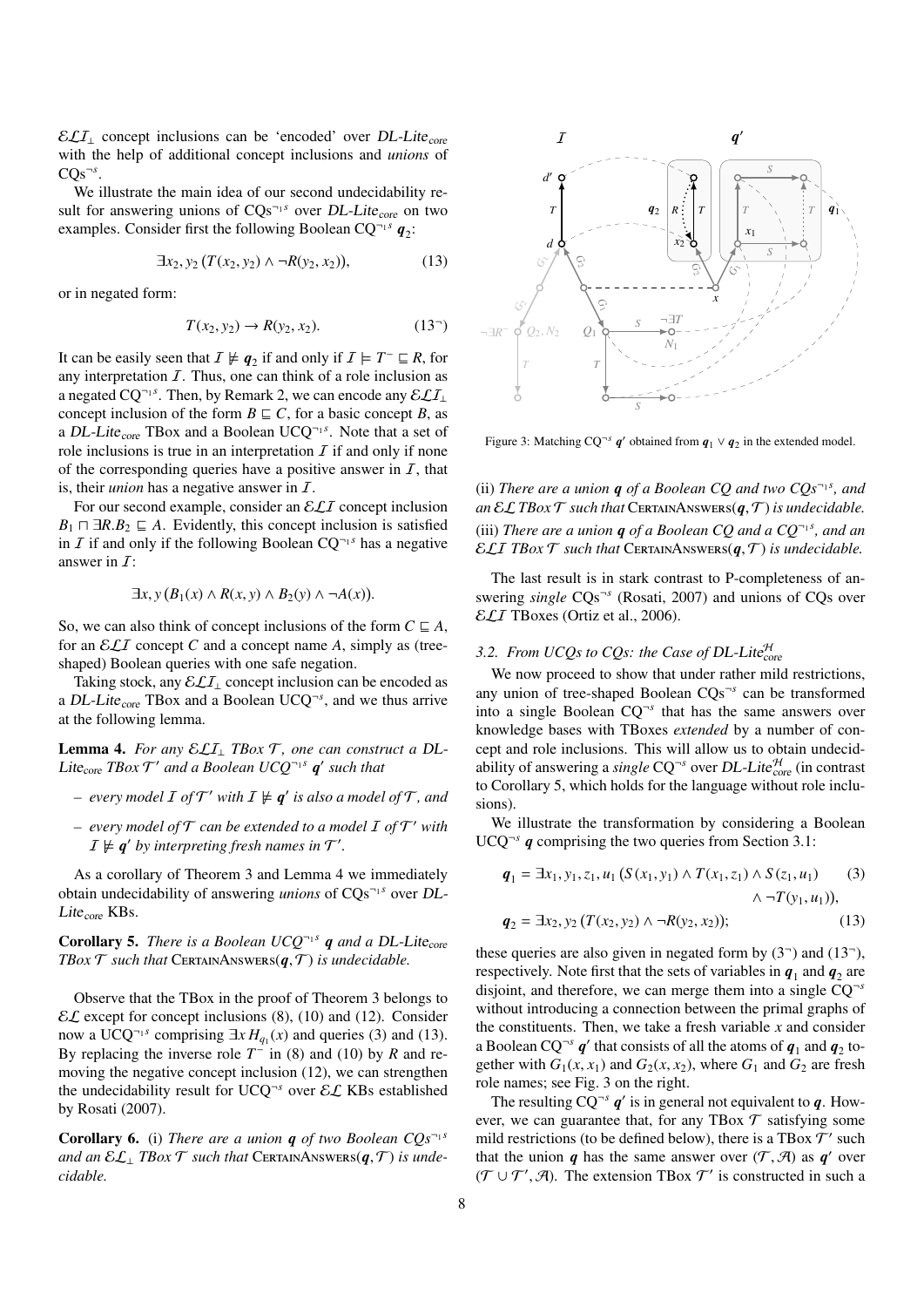way that from any model  $I$  of  $(T, \mathcal{A})$  we can obtain a model *I'* of  $(T \cup T', \mathcal{A})$  that coincides with *I* on  $\Delta^I$  and satisfies the following properties:

- 1. the interpretation of a special concept name *D* contains every domain element in  $I$ ;
- 2. for each  $CQ^{-s}$   $q_i$  in the union  $q$  and every  $d$  in the interpretation of *D*, there is a map that sends  $x_i$  to  $d$  and matches *all* atoms (including the negative ones) of the merged *q* ′ *except*, possibly, the atoms of *q<sup>i</sup>* .

For example, consider a model  $I$  of  $T$  with a single  $T$ -edge  $(d, d')$ ; see the black arrow in Fig. 3 on the left. According to Item 1, the extended TBox should guarantee that both *d* and *d* ′ belong to the interpretation of *D* in the model  $I'$  of  $T \cup T'$ . By Item 2, it should also guarantee that *d* has the dark-grey fragment attached to it to match all atoms of  $q'$  but  $q_1$  and the lightgrey fragment to match all atoms of  $q'$  but  $q_2$  ( $d'$  should also be in the interpretation of *D* and, hence, have similar fragments in  $I'$ , but they are not depicted to reduce clutter). Moreover, it should be clear that  $q'$  has a positive answer in  $I'$  if and only if either  $q_1$  has a positive answer in  $I$  (the rest of  $q'$  is matched by the light-grey fragment) *or*  $q_2$  has a positive answer in  $I$  (the rest of *q* ′ is matched by the dark-grey fragment), which is the same as their union,  $q$ , having a positive answer in  $I$ .

The fragments required to match the positive atoms of  $q_1$ and  $q_2$  can easily be generated, for example, by the DL-Lite<sup>H</sup><sub>core</sub> concept inclusions

$$
D \sqsubseteq \exists G_2^-. \exists G_1. Q_1, \qquad Q_1 \sqsubseteq \exists T. \exists S \sqcap \exists S. N_1,\qquad(14)
$$

$$
D \sqsubseteq \exists G_1^-. \exists G_2. Q_2, \qquad Q_2 \sqsubseteq \exists T \sqcap N_2,\tag{15}
$$

where  $Q_1$ ,  $N_1$ ,  $Q_2$  and  $N_2$  are fresh concept names (see Fig. 3). We also need the following negative concept inclusions to ensure that the negative atoms of  $q_1$  and  $q_2$  can always be matched in the respective fragments of the model generated by the positive inclusions  $(14)$ – $(15)$ :

$$
N_1 \sqcap \exists T \sqsubseteq \bot \qquad \text{and} \qquad N_2 \sqcap \exists R^- \sqsubseteq \bot. \qquad (16)
$$

We now generalise the intuition above and show that we can apply this transformation to a union of an arbitrary number of tree-shaped CQs<sup>¬</sup>*<sup>s</sup>* .

It should be clear that any tree-shaped Boolean CQ<sup>¬</sup>*<sup>s</sup>* gives rise to a DL-Lite $_{core}^{H}$  TBox similar to (14)–(16). To make sure that the negative concept inclusions of the form (16) are not inconsistent with the positive inclusions of the form  $(14)$ – $(15)$ , we require an additional definition. We say that a variable *z* in a CQ<sup>-*s*</sup> **q** is T-loose (or loose, if T is clear from the context) in case  $\mathcal{T} \not\models B_1 \sqsubseteq B_2$ , for each pair of atoms  $B_1(z)$  and  $\neg B_2(z)$  in *q* (to simplify notation, the  $B_i$  refer here to basic concepts; similarly to positive atoms, the query is assumed to contain  $\neg \exists P(z_1)$ and  $\neg \exists P^-(z_2)$  if it contains  $\neg P(z_1, z_2)$ ). For instance, in the example above, variable  $y_1$  is loose in  $q_1$  provided that the original TBox does not entail ∃*S* <sup>−</sup> ⊑ ∃*T*; in other words, if (the interpretation of) ∃*S* <sup>−</sup> may contain a domain element that is not in ∃*T*—otherwise the first negative inclusion in (16) would imply emptiness of *D* with the extended TBox (indeed, the *S* successor of an element in  $Q_1$  would have to belong to  $\exists S^-$ 

and  $N_1$ , which are subsets of the disjoint  $\exists T$  and  $N_1$ , respectively). Also,  $u_1$  is loose in  $q_1$  if the original TBox does not entail  $\exists S^- \sqsubseteq \exists T^-$ ; similarly, both  $x_2$  and  $y_2$  are loose in  $q_2$ provided that the original TBox does not entail  $\exists T \sqsubseteq \exists R^-$  and ∃*T* <sup>−</sup> ⊑ ∃*R*, respectively. Note, however, that both of these concept inclusions will hold in any interpretation  $\mathcal{I}$  with  $\mathcal{I} \not\models q_2$ because the query 'encodes' the role inclusion  $T^- \sqsubseteq R$ . These examples show that the requirement for each negative atom to have a loose variable is not particularly restrictive and, in fact, not much stronger than simply non-entailment of the negation of the constituent  $CQ^{-s}$  by the original TBox alone.

**Lemma 7.** Let  $T$  be a DL-Lite $_{core}^{\mathcal{H}}$  *TBox and*  $q$  *a Boolean*  $UCQ^{-s}$  such that each component  $q_i$  of  $q$  is tree-shaped and *each negative atom in each q<sup>i</sup> contains a* T*-loose variable. Then there exist a DL-Lite* $_{\text{core}}^{\mathcal{H}}$  *TBox*  $\mathcal{T}'$  *and a CQ*<sup>-*s*</sup>  $q'$  *such that* 

$$
(\mathcal{T}, \mathcal{A}) \models q \quad \text{iff} \quad (\mathcal{T} \cup \mathcal{T}', \mathcal{A}) \models q', \quad \text{for every } AB \text{ or } \mathcal{A}.
$$

*Proof.* Let  $q_i$  be of the form  $\exists y_i \varphi_i(y_i)$ , for  $1 \le i \le n$ . Since treeshaped queries contain no individuals, each  $y_i$  is non-empty and we can fix a variable, say, *y<sup>i</sup>*1, in each *y<sup>i</sup>* . Let *y* be a fresh variable and, for each  $1 \le i \le n$ , let  $G_i$  be a fresh role name. Define  $\varphi'_i(y, y_i) = G_i(y, y_{i1}) \wedge \hat{\varphi}_i(y_i)$ , where  $\hat{\varphi}_i$  is the result of replacing each concept name *A* with a fresh  $\hat{A}$  and each role name *P* with a fresh  $\hat{P}$  in  $\varphi_i$ . Consider

$$
\boldsymbol{q}' = \exists y \, \boldsymbol{y}_1 \ldots \boldsymbol{y}_n \bigwedge_{1 \leq i \leq n} \varphi_i'(y, \boldsymbol{y}_i).
$$

Let *D* be a fresh concept name. Let  $\mathcal{T}_D$  consist of  $A \subseteq \hat{A}$  and  $A \subseteq D$ , for each concept name *A* occurring in  $\mathcal T$  or *q*, and  $P \sqsubseteq \hat{P}$ ,  $\exists P \sqsubseteq D$  and  $\exists P^- \sqsubseteq D$ , for each role name *P* in  $\mathcal T$  or *q*. Thus, in any model of  $T_D$ , the interpretation of *D* contains the interpretations of all concepts of  $T$  and  $q$ , including domains and ranges of its roles.

Since each  $\varphi'_i(y, y_i)$  is tree-shaped, we can assume that its primal graph is a rooted tree with root *y* (so that each edge has a natural orientation away from the root); by construction, the root has a single successor,  $y_{i1}$ . We write  $z \leq z'$  if z is a (unique) immediate predecessor of  $z'$  in one of these trees. For each edge  $(z, z')$  with  $z \leq z'$ , we take a fresh role  $E_{zz'}$ . Let  $\mathcal{T}_G$  contain the following inclusions, for all  $1 \le i \le n$ :

$$
D \sqsubseteq \exists G_{i,0}^{-},\tag{17}
$$

$$
\exists G_{i,0} \sqsubseteq \exists G_{j,1}, \qquad \text{for } 1 \le j \le n \text{ with } j \ne i,
$$
 (18)

$$
G_{i,k} \sqsubseteq G_i, \qquad \text{for } k = 0, 1,
$$
 (19)

$$
G_{i,1} \sqsubseteq E_{yy_{i1}},\tag{20}
$$
\n
$$
E^- = \square E \qquad \text{for } \tau < \tau' < \tau'' \tag{21}
$$

$$
\exists E_{zz'}^- \sqsubseteq \exists E_{z'z''}, \quad \text{for } z < z' < z'', \tag{21}
$$

$$
\exists E_{zz'}^- \sqsubseteq \hat{A}, \quad \text{for all } \hat{A}(z') \text{ in } \hat{\varphi}_i,
$$
 (22)

$$
E_{zz'} \sqsubseteq \hat{R}, \quad \text{for all } \hat{R}(z, z') \text{ in } \hat{\varphi}_i,
$$
 (23)

$$
\exists E_{zz'}^- \sqcap \hat{A} \sqsubseteq \bot, \quad \text{for all } \neg \hat{A}(z') \text{ in } \hat{\varphi}_i,
$$
 (24)

$$
\exists E_{zz'}^- \sqcap \exists \hat{R} \sqsubseteq \bot, \quad \text{for all } \neg \hat{R}(z', z'') \text{ in } \hat{\varphi}_i \text{ with loose } z', \tag{25}
$$

where  $G_{i,0}$  and  $G_{i,1}$  are fresh role names. Let  $T' = T_D \cup T_G$ . Note that it is crucial that  $z'$  is loose in both (24) and (25)—for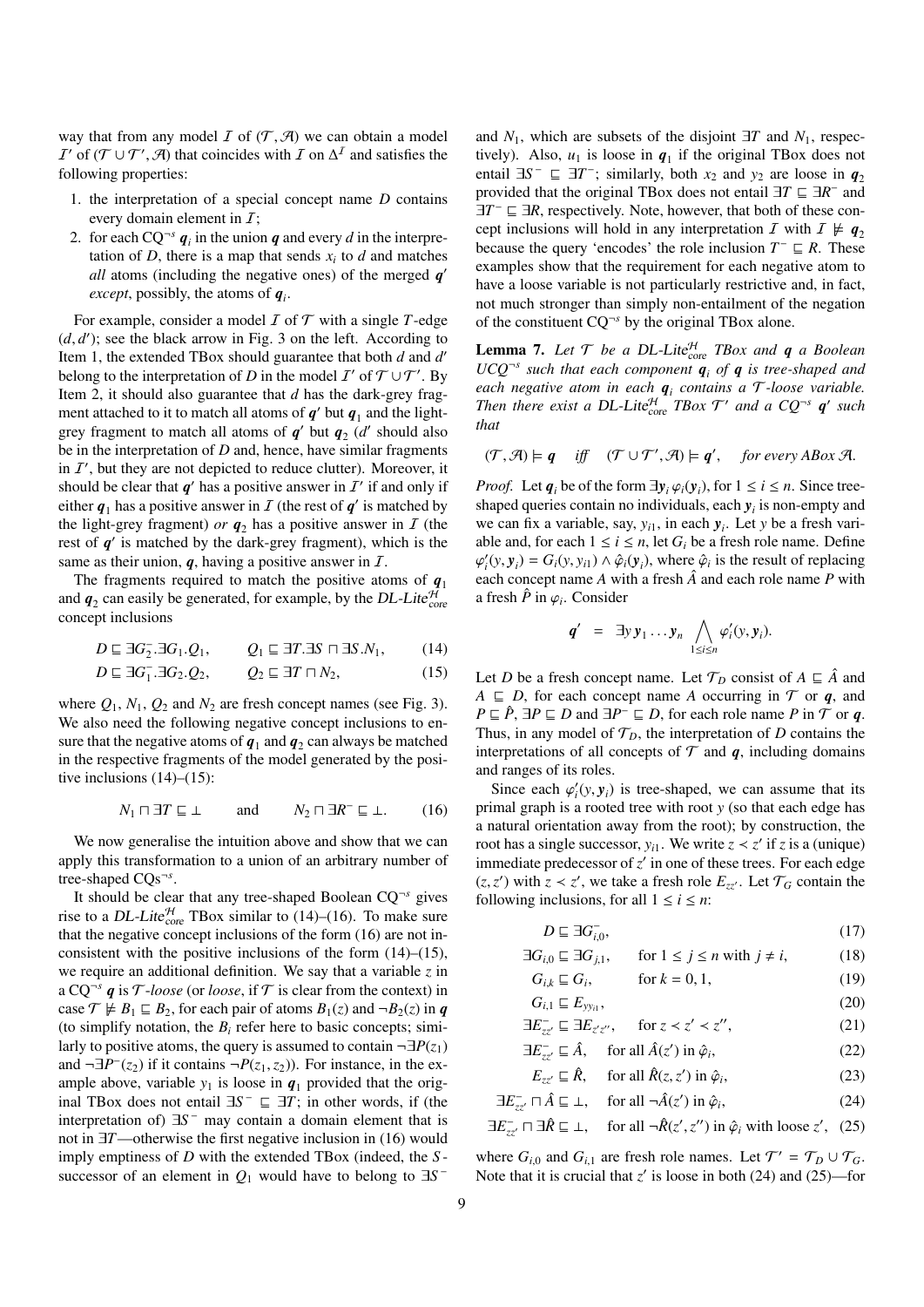otherwise  $T \cup T'$  would imply emptiness of any interpretation of *D*. We claim that  $T'$  and  $q'$  are as required.

Suppose first that  $(\mathcal{T}, \mathcal{A}) \models q$  and let *I* be a model of  $(T \cup T', \mathcal{A})$ . As  $I \models (T, \mathcal{A})$ , we have  $I \models q$ . So, for some *i*,  $1 \le i \le n$ , there exists a match  $\pi$  for  $q_i$  in  $I$ . Since the negations in *q* are safe,  $\pi(y_i)$  belongs to  $A^I$ , for some concept name *A* in T, or to  $(\exists R)^I$ , for some role R in T; whence,  $\pi(y_{i1}) \in D^I$ . Let  $q_*$  consist of all atoms of  $q'$  that are not in  $\hat{\varphi}_i(y_i)$ . Since  $I \models \mathcal{T}_G$ , there exists a match  $\pi_*$  for  $\mathbf{q}_*$  in  $I$  with  $\pi_*(y_{i1}) = \pi(y_{i1})$ . Indeed, by (20)–(23), the tree of the positive atoms of  $q_*$  can be matched in the tree rooted in the  $G_{i,0}^-$ -successor of  $\pi(y_i)$ ; by (24) and (25), the negative atoms are also matched by  $\pi_*$ . Hence,  $\pi \cup \pi_*$  is a match for  $q'$  in *I*.

Conversely, let *I* be a model of  $(\mathcal{T}, \mathcal{A})$  with  $I \not\models q$ . Denote by  $I_0$  an interpretation that coincides with I on all individuals and concept and role names of  $\mathcal T$  or  $q$ , and, additionally, interprets *D* by  $\Delta^I$ , and  $\hat{A}$  and  $\hat{P}$  by  $A^I$  and  $P^I$ , for each concept name *A* and role name *P* in  $T$  or  $q$ . By construction,  $I_0 \models (\mathcal{T} \cup \mathcal{T}_D, \mathcal{A})$  and  $I_0 \not\models q$ . Denote by  $C_d$  the canonical interpretation of  $(\mathcal{T}_G, \{D(d)\})$ , for  $d \in \Delta^{\mathcal{I}_0}$  (we slightly abuse notation here and treat domain elements as fresh individual names assuming that  $d^{C_d} = d$ ). By definition, each  $C_d$  is finite and their domains are pairwise disjoint. Let  $I'$  be the union of  $I_0$ with all  $C_d$ ,  $d \in \Delta^{I_0}$ . Since each negative atom of *q* contains a loose variable,  $I'$  does not violate any negative inclusions of  $\mathcal{T}_G$ , that is, (24) and (25). Thus,  $I' \models (\mathcal{T} \cup \mathcal{T}', \mathcal{A})$ . Finally, for the sake of contradiction, suppose  $I' \models q'$ . Then there is a match  $\pi$  for  $q'$  in  $I'$ . By the definition of  $q'$ ,  $\pi(y)$  must be the element in one of the  $C_d$  introduced to witness the existential restriction in (17). By (18), atoms corresponding to one of the components, say  $q_i$ , of  $q$  must be matched in the part of the original model  $\mathcal{I}_0$ , contrary to  $\mathcal{I}_0 \not\models q_i$ , for all  $i, 1 \le i \le n$ .  $\Box$ 

Consider now the UCQ<sup>¬</sup>*<sup>s</sup>* and the TBox obtained in the proof of Corollary 5 from the query and the TBox in the proofs of Theorem 3 and Lemma 4. It can be verified that the components of the UCQ<sup>¬</sup>*<sup>s</sup>* are tree-shaped and satisfy the conditions of Lemma 7. Thus, we obtain undecidability of CQ<sup>¬</sup>*<sup>s</sup>* answering over *DL*-Lite $_{core}^{\mathcal{H}}$  KBs.

## **Theorem 8.** *There exist a Boolean CQ*<sup> $\neg$ </sup><sup>*s*</sup> *q and a DL-Lite* $_{\text{core}}^{\mathcal{H}}$ *TBox*  $\mathcal T$  *such that* CERTAINANSWERS $(q, \mathcal T)$  *is undecidable.*

This solves the open problem of decidability of CQ<sup>-s</sup> answering over *DL-Lite* $_{core}^{H}$  (Rosati, 2007). However, since role inclusions are required in the transformation in Lemma 7, the decidability of the CQ<sup>-s</sup> answering problem over *DL-Lite<sub>core</sub>* remains open. On the other hand, by Corollary 5, answering *unions* of  $\text{COs}^{-s}$  over DL-Lite<sub>core</sub> is undecidable. The number of queries in the union constructed in the proof of Corollary 5 depends, however, on the size of the alphabet and the number of states of the universal Turing machine (more precisely, it is  $(2 \cdot |Q| + 1) \cdot |\Gamma| + 4$ ). We can strengthen the negative result to a union of only three queries.

**Theorem 9.** *There exist a union*  $q$  *of three Boolean CQs*<sup> $\neg$ 15</sup> *and a DL-Lite<sub>core</sub> <i>TBox*  $\mathcal T$  *such that* CERTAINANSWERS $(q, \mathcal T)$  *is undecidable.*



Figure 4: Quadruples  $\tau = (q^-a^-, qa, q^+a^+, q'a')$ .

*Proof.* The proof again is by reduction of the halting problem for deterministic Turing machines. Let  $M = (\Gamma, Q, q_0, q_1, \delta)$  be a deterministic Turing machine; see the proof of Theorem 3.

Similarly to the construction in the proof of Theorem 3, we represent computations of *M* in a two-dimensional grid, where role *T* points to the representation of the next cell on the tape and role *S* to the representation of the same cell in the successor configuration. However, we now use a role *E* to relate the representation of a cell containing  $a \in \Gamma$  in a configuration with state  $q \in Q$  and the head positioned over the cell to an individual  $e_{qa}$ ; if the head is not over the cell then its representation is *E*-related to  $e_{0a}$ , where  $\emptyset$  is a no-head marker; the representation of the cells in the initial configuration beyond the input word is *E*-related to a special individual  $e_{\ast}$ , where ∗ is a tape initialisation marker. We abbreviate pairs  $(q, a) \in (Q \cup \{\emptyset, *\}) \times \Gamma$ simply as *qa* and say that a cell contains such *qa* if it contains *a* and either it is under the head in the state  $q \in Q$  or it is not under the head and  $q \in \{0, *\}.$ 

Consider a set  $\mathfrak{T}_M$  of quadruples of the form

$$
(q^-a^-, qa, q^+a^+, q'a')
$$

that are defined by the transition function  $\delta$ : if cells  $i - 1$ , *i* and  $i + 1$  contain pairs  $q^a \bar{a}$ ,  $qa$  and  $q^a \bar{a}$ , respectively, then the cell *i* contains pair  $q' a'$  in the successive configuration; see Fig. 4. Note that, since *M* is deterministic, the pair  $q' a'$  is determined uniquely. We also include special quadruples in  $\mathfrak{T}_M$  for initialisation of the tape beyond the input word: for  $a, a' \in \Gamma$ ,

$$
(\emptyset a', \emptyset a, \ast_{\neg}, \emptyset a), \quad (\emptyset a, \ast_{\neg}, \ast_{\neg}, \emptyset_{\neg}), \quad (\ast_{\neg}, \ast_{\neg}, \ast_{\neg}, \emptyset_{\neg}).
$$

We assume that the input word contains at least three symbols, and so none of the first three cells of the tape contain ∗...

In addition to individual names  $e_{qa}$  for the pairs  $qa$ , take an individual name  $e_{\tau}$  for each quadruple  $\tau \in \mathfrak{T}_M$ . Let  $P_-, P, P_+$ and  $P'$  be role names and let ABox  $\mathcal{A}_M$  contain assertions

$$
P_{-}(e_{q^{-}a^{-}},e_{\tau}), \quad P(e_{qa},e_{\tau}), \quad P_{+}(e_{q^{+}a^{+}},e_{\tau}), \quad P'(e_{\tau},e_{q'a'}),
$$

for each quadruple  $\tau = (q^-a^-, qa, q^+a^+, q'a')$  in  $\mathfrak{T}_M$ . Also, the ABox  $\mathcal{A}_M$  uses a fresh concept name *N* to mark all the pairs with the accepting state  $q_1 \in Q$  and contains

$$
N(e_{q_1a}), \qquad \text{for all } a \in \Gamma.
$$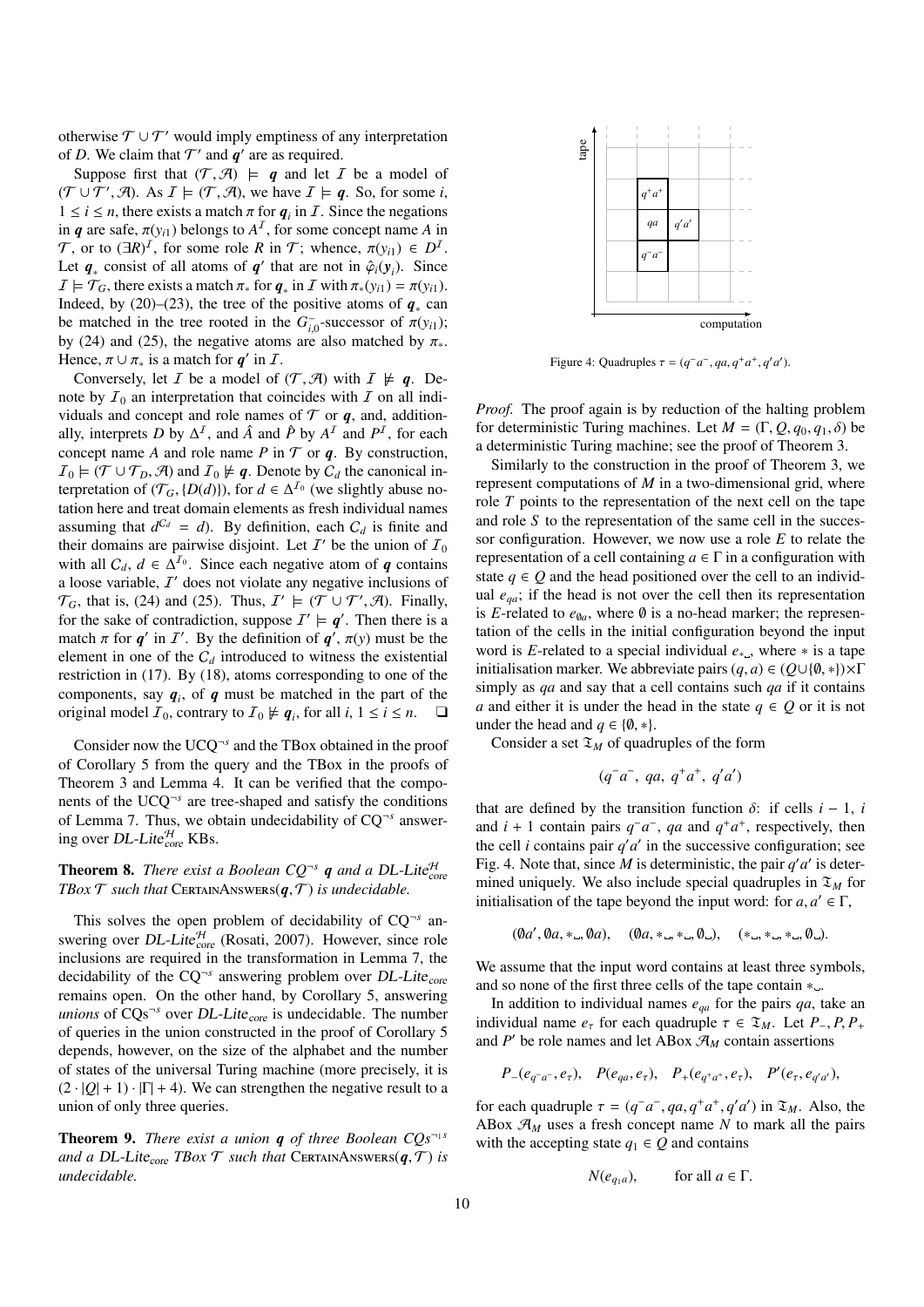

Figure 5: The last two components of the query in the proof of Theorem 9.

Another ABox,  $\mathcal{A}_w$ , encodes an input  $w = a_1, \dots, a_n \in \Gamma^*$  on the tape as follows:

$$
T(c_0, c_0), E(c_0, e_{\emptyset_{-}}), T(c_0, c_1), E(c_1, e_{q_0 a_1}),
$$
  
\n
$$
T(c_{i-1}, c_i), E(c_i, e_{\emptyset a_i}), \text{ for } 1 < i \le n,
$$
  
\n
$$
T(c_n, c_{n+1}), E(c_{n+1}, e_{\infty}), I(e_{\infty}),
$$

where  $c_1, \ldots, c_n$  are fresh individual names, corresponding to the cells of the input,  $c_0$  and  $c_{n+1}$  are special individuals placed 'before' and 'after' the input word in the initial configuration of the tape, and *I* is a fresh concept name for initialisation of the tape beyond the input (note that there is a  $T$ -loop in  $c_0$ ).

Consider now a union  $q$  of the following three  $CQs^{\eta s}$  given in negated form (see Fig. 1 for the first and Fig. 5 for the last two):

$$
S(x, y) \wedge T(x, z) \wedge S(z, u) \rightarrow T(y, u), \tag{26}
$$

$$
E(x, y) \wedge P(y, z) \wedge S(x, x') \wedge P'(z, y') \wedge T(x_-, x) \wedge E(x_-, y_-) \wedge P_-(y_-, z) \wedge T(x, x_+) \wedge E(x_+, y_+) \wedge P_+(y_+, z) \rightarrow E(x', y'),
$$
(27)

$$
T(x, x_+) \wedge E(x, y) \wedge I(y) \rightarrow E(x_+, y). \tag{28}
$$

Let TBox  $T$  contain

$$
\exists T \sqsubseteq \exists S, \qquad \exists T^- \sqsubseteq \exists T, \qquad \exists E^- \sqcap N \sqsubseteq \bot.
$$

We claim that  $(\mathcal{T}, \mathcal{A}_M \cup \mathcal{A}_w) \not\models q$  if and only if *M* does not accept *w*.

Consider a model *I* of  $(\mathcal{T}, \mathcal{A}_M \cup \mathcal{A}_w)$  with  $I \not\models q$ . Then there exists an infinite sequence of (not necessarily distinct) domain elements  $d_0, d_1, d_2, \ldots$  that encode the initial configuration in the sense that  $(d_0, d_0) \in T^I$ ,  $(d_i, d_{i+1}) \in T^I$  for all  $i \ge 0$ , and each element is connected by the interpretation of *E* to the element of the corresponding pair, that is,  $E^I$  contains  $(d_0, e_0^I)$ ,  $(d_1, e_{q_0a_1}^I)$ , all  $(d_i, e_{q_0i}^I)$ , for  $1 < i \le n$ , and all  $(d_i, e_{*}^I)$ , for  $i > n$ . Note that  $d_0 = c_0^T$  is an auxiliary element before the tape, whose role is to match the (positive part of the) second component of *q* for the representation of the first cell, and  $e_{*}$  serves as a substitute for  $e_{\emptyset}$ , which is necessary, along with concept *I* and the third component of  $q$ , to initialise the tape beyond the input. By the first TBox inclusion, there exists a sequence of

elements  $d'_0, d'_1, d'_2, \ldots$  such that  $(d_i, d'_i) \in S^{\mathcal{I}}$ . By the first component of *q*, they form another *T*-connected sequence, that is,  $(d'_i, d'_{i+1}) \in T^{\mathcal{I}}$  for all *i*. Moreover, since  $d_0$  has a  $T^{\mathcal{I}}$ -loop,  $d'_0$ also has a  $T^{\mathcal{I}}$ -loop. By  $\mathcal{A}_M$  and the second component of  $q$ , the sequence represents the second configuration of the computation in the same way, except that now  $e_{*}$  is not used: instead, by the tape initialisation quadruples, all the cells beyond the working space are  $E^I$ -connected to  $e_{\theta}$ . Note that  $d'_0$  is also  $E^I$ connected to  $e_{\emptyset}$ . By the same argument, there exists a sequence of elements for each configuration of the computation. Finally, the negative concept inclusion in  $\mathcal T$  and assertions in  $\mathcal A_M$  guarantee that the accepting state never occurs in the computation, and so, *M* does not accept *w*.

Conversely, if *M* has a non-accepting computation on *w* then it is routine to construct an infinite two-dimensional grid-like interpretation *I* satisfying ( $T$ ,  $\mathcal{A}_M \cup \mathcal{A}_w$ ) but not *q* (all domain elements in the bottom row of the grid have a  $T<sup>T</sup>$ -loop).  $\Box$ 

We note in passing that the query *q* in the proof of Theorem 9 is not tree-shaped, and therefore Lemma 7 is not applicable.

#### *3.3. Guarded Negation: Decidability*

In this section we narrow down the class of CQs with safe negation and concentrate on guarded negation. As follows from the results by Bárány et al.  $(2012)$ , answering unions of GNCQs over ontologies in the language of the so-called *frontier-guarded tuple-generating dependencies* (*fg-tgds*) is decidable and in coNP in data complexity; moreover, it is in P in data complexity if each GNCQ in the union contains at most one negated atom. Observe that (*i*) ELI concept and role inclusions are a particular form of frontier-guarded tgds, and that (*ii*) negative concept and role inclusions can be viewed as negated CQs. Therefore, the upper complexity bounds also apply to  $\mathcal{ELI}_{\perp}$  and DL-Lite $_{core}^{\mathcal{H}}$  KBs. We establish the matching lower complexity bounds even for a TBox  $\mathcal{T}_0$  containing a single negative concept inclusion

$$
V\sqcap F\sqsubseteq\bot
$$

(by definition,  $\mathcal{T}_0$  is in both  $\mathcal{EL}_\perp$  and DL-Lite<sub>core</sub>).

Lemma 10. *There exists a Boolean GNCQ q with one negated atom such that the problem* CERTAINANSWERS $(q, \mathcal{T}_0)$  *is* P-*hard.* 

*Proof.* The proof is by reduction of the complement of Horn-3SAT, the satisfiability problem for Horn clauses with at most three literals, which is known to be P-complete; see, e.g., (Papadimitriou, 1994). Suppose we are given a conjunction  $\psi$  of Horn clauses of the form  $p$ ,  $\neg p$  and  $p_1 \land p_2 \rightarrow p$ , where  $p, p_1$  and  $p_2$  are propositional variables. Consider a Boolean GNCQ *q* with the following negated form:

$$
N_1(x_1, y) \wedge V(x_1) \wedge N_2(x_2, y) \wedge V(x_2) \wedge R(y, z) \rightarrow V(z);
$$

see Fig. 6 (a). Note that *q* does not depend on  $\psi$ .

Next, we construct an ABox  $\mathcal{A}_{\psi}$  such that  $\psi$  is satisfiable iff  $({\cal T}_0, {\cal A}_{\psi}) \not\models q$ . The ABox  ${\cal A}_{\psi}$  uses an individual name  $c_p$  for each variable *p* in  $\psi$  and an individual name  $c_{\gamma}$  for each clause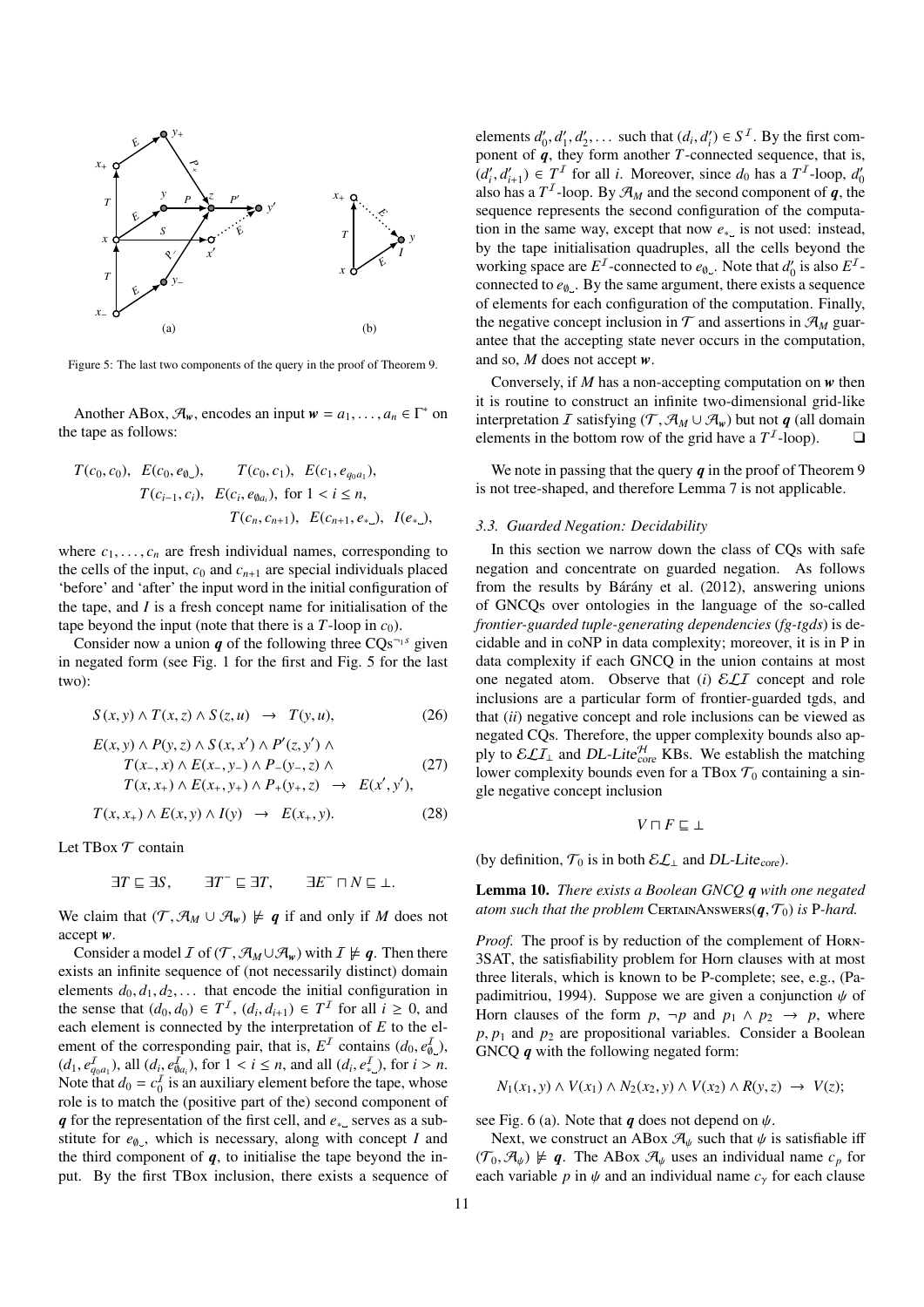

Figure 6: GNCQs in the proofs of Lemmas 10 and 11.

*γ* of the form  $p_1$  ∧  $p_2$  →  $p$  in  $ψ$ . For every clause  $γ$ , the ABox  $\mathcal{A}_{\psi}$  contains the following assertions:

$$
V(c_p), \quad \text{if } \gamma = p,
$$

$$
F(c_p), \quad \text{if } \gamma = \neg p,
$$

$$
N_1(c_{p_1}, c_{\gamma}), N_2(c_{p_2}, c_{\gamma}), R(c_{\gamma}, c_p), \quad \text{if } \gamma = p_1 \land p_2 \to p.
$$

Suppose first there is a model *I* of  $(\mathcal{T}_0, \mathcal{A}_{\psi})$  with  $I \not\models q$ . We show that  $\psi$  is satisfiable. Observe that, for each clause  $\gamma$  of  $\psi$ of the form  $p_1 \wedge p_2 \rightarrow p$ , if both  $c_{p_1}^{\mathcal{I}} \in V^{\mathcal{I}}$  and  $c_{p_2}^{\mathcal{I}} \in V^{\mathcal{I}}$  then  $c_p \in V^{\mathcal{I}}$ . Thus, we can define a satisfying assignment a for  $\psi$ by taking  $a(p)$  true iff  $c_p^{\mathcal{I}} \in V^{\mathcal{I}}$ .

Conversely, if  $\psi$  is satisfiable then we can evidently construct a model *I* of  $(\mathcal{T}_0, \mathcal{A}_{\psi})$  with  $I \not\models q$ .

## Lemma 11. *There exists a Boolean GNCQ q with two negated atoms such that* CERTAINANSWERS $(q, \mathcal{T}_0)$  *is* coNP-*hard.*

*Proof.* The proof is by reduction of the complement of 2+2SAT, the satisfiability problem for clauses with two negative and two positive literals, which is known to be NPcomplete (Schaerf, 1993). Suppose we are given a conjunction  $\psi$  of clauses of the form  $\neg p_1 \lor \neg p_2 \lor p'_1 \lor p'_2$ , where each  $p_i$  and  $p'_i$  is either a propositional variable or one of the two propositional constants, *true* and *false*. Consider a Boolean GNCQ *q* with the following negated form:

$$
N_1(x_1, y) \wedge V(x_1) \wedge N_2(x_2, y) \wedge V(x_2) \wedge
$$
  
 
$$
R_1(y, z_1) \wedge R_2(y, z_2) \rightarrow V(z_1) \vee V(z_2);
$$

see Fig. 6 (b). Observe that the query is similar to the one in the proof of Lemma 10 except that now we have two  $R_i$ -atoms instead of one *R*-atom. Note again that  $q$  does not depend on  $\psi$ .

Next, we construct an ABox  $\mathcal{A}_{\psi}$  such that  $\psi$  is satisfiable iff  $(\mathcal{T}_0, \mathcal{A}_{\psi}) \not\models q$ . The ABox  $\mathcal{A}_{\psi}$  uses individual names  $c_{true}$ and  $c_{\text{false}}$  for the two constants, an individual name  $c_p$  for each variable *p* in  $\psi$  and an individual name  $c_{\gamma}$  for each clause  $\gamma$  in  $\psi$ . It contains  $V(c_{true}), F(c_{false})$  and the following assertions, for every clause  $\gamma$  of the form  $\neg p_1 \lor \neg p_2 \lor p'_1 \lor p'_2$  in  $\psi$ :

$$
N_1(c_{p_1}, c_\gamma), \quad N_2(c_{p_2}, c_\gamma), \quad R_1(c_\gamma, c_{p'_1}), \quad R_2(c_\gamma, c_{p'_2}).
$$

Suppose first there is a model *I* of  $(\mathcal{T}_0, \mathcal{A}_{\psi})$  with  $I \not\models q$ . We show that  $\psi$  is satisfiable. Observe that, for each clause of  $\psi$  of the form  $\neg p_1 \lor \neg p_2 \lor p'_1 \lor p'_2$ , if both  $c_{p_1}^{\mathcal{I}} \in V^{\mathcal{I}}$  and  $c_{p_2}^{\mathcal{I}} \in V^{\mathcal{I}}$ then *either*  $c_{p_1'}^T \in V^I$  or  $c_{p_2'}^T \in V^I$ . Since we have  $c_{true}^T \in V^I$  and  $c_{\text{false}}^I \notin V^I$ , a satisfying assignment a for  $\psi$  can be defined by taking  $a(p)$  true iff  $c_p^{\mathcal{I}} \in V^{\mathcal{I}}$ .

Conversely, if  $\psi$  is satisfiable then we can evidently construct a model *I* of  $(\mathcal{T}_0, \mathcal{A}_{\psi})$  with  $I \not\models q$ .



Figure 7:  $CQ^{\neq}$  in the proof of Theorem 13.

Summing up, we obtain the following result.

Theorem 12. *The problems of answering GNCQs and unions of GNCQs over DL-Lite<sub>core</sub>, DL-Lite*<sup>H</sup><sub>core</sub>, EL<sub>⊥</sub> and ELI<sub>⊥</sub> KBs *are* coNP*-complete in data complexity. The problems are* P*complete if the GNCQ and each component in the union, respectively, have at most one negation.*

#### 4. Answering CQs with Inequalities

In this section we first prove that  $CQ^{\neq}$  answering over DL-Lite $_{core}^{\mathcal{H}}$  is undecidable, even if only one inequality may be used. Over  $DL\text{-}Life_{core}$ , we show undecidability for unions of three  $CQs^{\neq}$ , as well as P- and coNP-hardness for  $CQs^{\neq}$ . We then observe that one of the reasons for undecidability is applying inequalities to the non-ABox elements in interpretations and identify a class of  $CQs^{\ne}$ , *local*  $CQs^{\ne}$ , that require at least one of the arguments in any inequality to be an ABox element. We show that this restriction guarantees decidability of the query answering problem.

## 4.1. CQs with Inequalities over DL-Lite<sup>H</sup><sub>core</sub>: Undecidability

We begin by establishing undecidability of  $CQ^{\neq}$  answering over DL-Lite $\hat{\mathcal{H}}_{\text{core}}$ . In principle, the technique of Lemma 7 could be adapted to queries with inequalities and by using, e.g., a modification of the proof of Theorem 1 in (Gutiérrez-Basulto et al., 2012), this would prove the claim. The resulting  $CQ^{\neq}$ would, however, contain many inequalities. Instead, we substantially rework some ideas of the undecidability proof for  $CQ^{\neq}$  answering over  $\mathcal{EL}_{\perp}$  (Klenke, 2010) and show that even one inequality suffices for DL-Lite $_{core}^{\mathcal{H}}$ .

**Theorem 13.** *There exist a Boolean*  $CQ^{\neq}$  *q with one inequality* and a DL-Lite $_{\text{core}}^{\mathcal{H}}$  *TBox*  $\mathcal{T}$  *such that* CERTAINANSWERS( $q, \mathcal{T}$ ) *is undecidable.*

*Proof.* Similarly to the proof of Theorem 3, we reduce the halting problem for deterministic Turing machines to CERTAINANSWERS $(q, \mathcal{T})$ . We also use a two-dimensional grid formed by roles *T* and *S* . This time, however, the grid is established (along with functionality of certain roles) by means of a Boolean  $CQ^{\neq}$  *q* with the following negated form:

$$
S(x, y) \wedge T(x, z) \wedge S(z, v) \wedge T(y, u) \wedge
$$
  
 
$$
T(u, w) \wedge T(u', w) \wedge R(t, v) \wedge R(t, v')
$$
  
\n
$$
\rightarrow (u' = v').
$$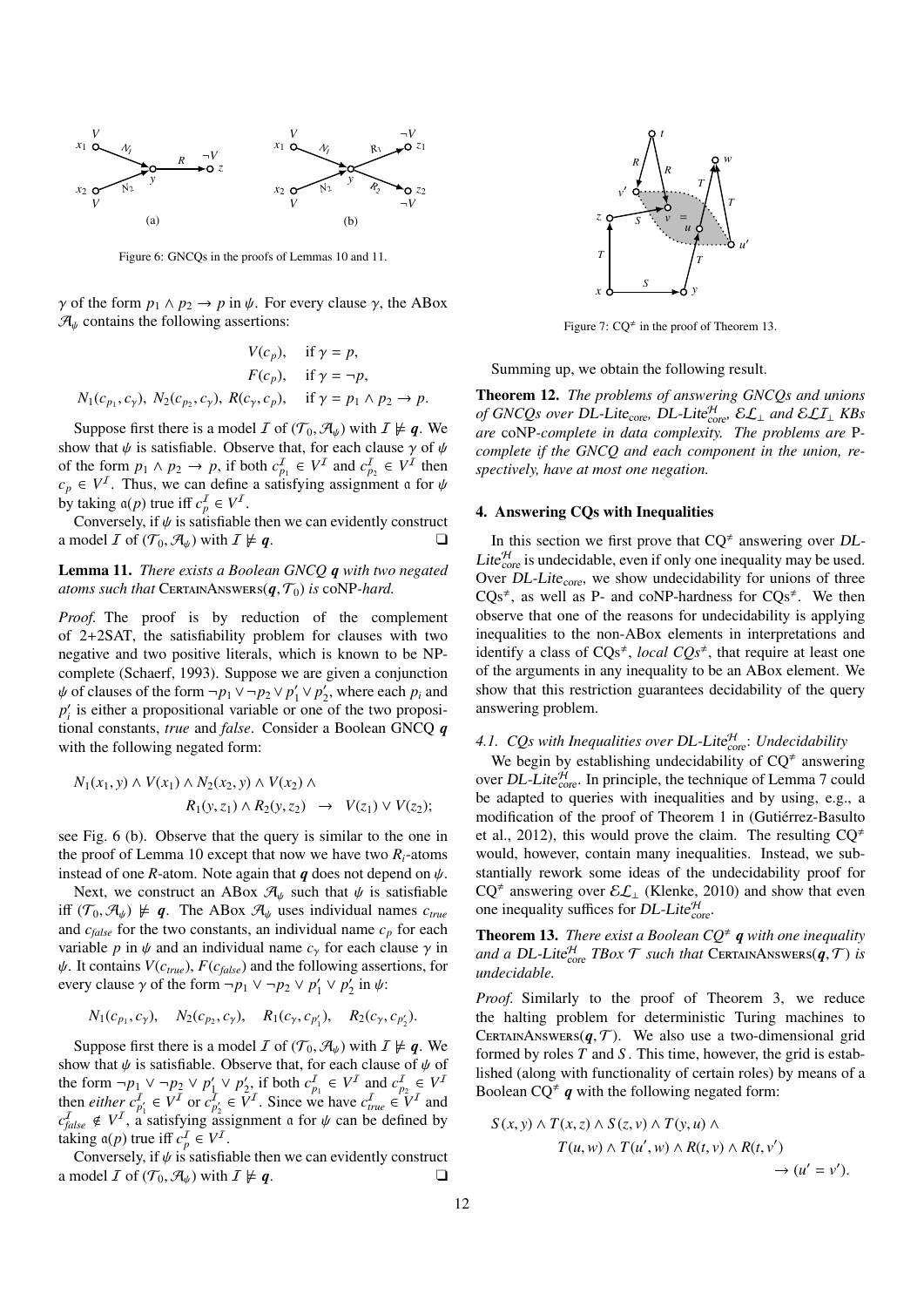

Figure 8: The grid structure in the proof of Theorem 13.

Note that this sentence, in fact, implies  $v = v' = u' = u$ ; see the shaded area in Fig. 7.

We present the construction of the TBox  $\mathcal T$  in a series of steps. As an aid to our explanations, we assume that an interpretation  $\overline{I}$  with  $\overline{I} \not\models q$  is given; for each of the building blocks of  $\mathcal T$  we then show that if  $I$ , in addition, is its model then  $I$  enjoys certain structural properties. We say that the interpretation *P*<sup>I</sup> of a role *P* is *functional in d* ∈  $\Delta$ <sup>*I*</sup> if *d'* = *d''* whenever both  $(d, d')$  and  $(d, d'')$  are in  $P<sup>T</sup>$ . We also denote the composition of binary relations by ◦, for example:

$$
S^{\mathcal{I}} \circ T^{\mathcal{I}} = \{ (d, d'') \mid (d, d') \in S^{\mathcal{I}}, (d', d'') \in T^{\mathcal{I}} \}.
$$

Let the first part,  $\mathcal{T}_G$ , of the TBox contain the following concept inclusions:

$$
\exists S^- \sqsubseteq \exists T, \qquad \exists T^- \sqsubseteq \exists T, \qquad \exists S^- \sqsubseteq \exists R^-.
$$

We claim that if  $\mathcal{I} \models \mathcal{T}_G$  and  $\mathcal{I} \models \exists T \sqsubseteq \exists S$  then the fragment of *I* rooted in element  $d_{11}$  ∈  $(\exists S^- \cdot \exists T^-)^T$  has a grid structure of the shaded area in Fig. 8 (each domain element in  $(\exists S^-)^T$ also has an  $R<sup>T</sup>$ -predecessor, which is not shown). Note that  $T_G$  ensures that domain elements in  $(\exists S^-)^T$  only have  $T^T$ - and  $(R^-)^T$ -successors but not necessarily  $S^T$ -successors (existence of  $S<sup>I</sup>$ -successors will be guaranteed by concept and role inclusions (31)–(33), (41), (42) and  $\mathcal{T}_F$  to be defined below).

More formally, the domain elements in the shaded area enjoy the following property.

**Claim 13.1.** *If*  $I \models T_G$  *and*  $I \not\models q$  *then, for every d*  $\in \Delta^I$  *with* an S <sup>I</sup> -successor and a T  $^I\circ S^I$  -successor,

- (a)  $S^I$  *is functional in any*  $T^I$ -successor of d,
- (b)  $T<sup>I</sup>$  is functional in any  $S<sup>I</sup>$ -successor of d,
- (c) all  $T^I \circ S^I$  and  $S^I \circ T^I$ -successors of d coincide,
- (d)  $(T^-)^I$  is functional in any  $T^I \circ S^I \circ T^I$ -successor of d,
- (e)  $R^I$  is functional in any  $T^I \circ S^I \circ (R^-)^I$ -successor of d.

*Proof of claim.* There are domain elements  $d_{10}$ ,  $d_{01}$ ,  $d_{11}$  such that  $(d, d_{10}) \in S^{\mathcal{I}}$ ,  $(d, d_{01}) \in T^{\mathcal{I}}$  and  $(d_{01}, d_{11}) \in S^{\mathcal{I}}$ .



Figure 9: Proof of Claim 13.1.

(a) Let  $(d, d'_{01}) \in T^T$  and  $(d'_{01}, d'_{11}), (d'_{01}, d''_{11}) \in S^T$ ; see Fig. 9 (a). Since  $I \models \mathcal{T}_G$ , the element  $d_{10}$  has a  $\overline{T}^{\overline{I}}$ -successor d', which in turn has a  $T^{\text{I}}$ -successor too; each of  $d_{11}$ ,  $d'_{11}$  and  $d''_{11}$ has an  $R^I$ -predecessor (not shown in Fig. 9 (a)). As  $I \not\models q$ , each of  $d_{11}$ ,  $d'_{11}$  and  $d''_{11}$  coincides with  $d'$  and thus,  $S^T$  is functional in any  $T^{\mathcal{I}}$ -successor of *d*.

(b) Let  $(d, d'_{10}) \in S^{\mathcal{I}}$  and  $(d'_{10}, d'_{11}), (d'_{10}, d''_{11}) \in T^{\mathcal{I}}$ ; see Fig. 9 (b). Since  $I \models \mathcal{T}_G$ , the element  $d_{10}$  has a  $T^I$ -successor  $d'$ , which in turn has a  $T<sup>T</sup>$ -successor too; also,  $d_{11}$  has an  $R<sup>T</sup>$ predecessor (not shown in Fig. 9 (b)); and both  $d'_{11}$  and  $d''_{11}$  have  $T^{\mathcal{I}}$ -successors. As  $\mathcal{I} \not\models q$ , each of  $d'$ ,  $d'_{11}$  and  $d''_{11}$  coincides with  $d_{11}$ . So,  $T^I$  is functional in any  $S^I$ -successor of *d*.

(c) Is not difficult to see now that all  $T^I \circ S^I$ -successors and all  $S^I \circ T^I$ -successors coincide. Denote this element by *d'*.

(d) and (e) By item (c),  $(T^{-})^T$  is functional in any  $T^T$ -successor of  $d'$  and  $R^I$  is functional in any  $R^I$ -predecessor of  $d'$  $\mathbf{I}$ 

So,  $S<sup>I</sup>$  and  $T<sup>I</sup>$  are functional in all domain elements in the shaded area. However,  $S<sup>T</sup>$  does not have to be functional in the bottom row and  $T^I$  in the left column (see Fig. 8);  $(T^-)^I$  is functional in all domain elements in the shaded area except its bottom row but it does not have to be functional elsewhere; *R* I does not have to be functional anywhere but in  $R<sup>I</sup>$ -predecessors of the domain elements in the shaded area; finally,  $(S^-)^T$  and  $(R^-)^T$  do not have to be functional anywhere. For our purposes, however, it suffices that  $I$  has a grid structure starting from  $d_{11}$ ; moreover, as we shall see, the non-functionality of  $(S^-)^T$  plays a crucial role in the construction.

In addition to the grid-like structure of  $S<sup>I</sup>$  and  $T<sup>I</sup>$ , we also need functionality of  $S<sup>I</sup>$  in domain elements outside the grid. Besides this, we require role *R* to be functional not only in  $R<sup>I</sup>$ predecessors of the grid elements but also in the grid elements themselves. To this end, we use a technique similar to the proof of Lemma 7.

*D* ⊑ ∃*R*.∃*S* − .∃*T* −

**Claim 13.2.** Let  $I \models \mathcal{T}_G$  and  $I \not\models q$ .

(a) *If* I *satisfies*

$$
E \sqsubseteq \exists T^- \Box S \tag{29}
$$

.∃*S* (30)

*then*  $S^I$  *is functional in every*  $d \in E^I$ *.* 

(b) *If* I *satisfies*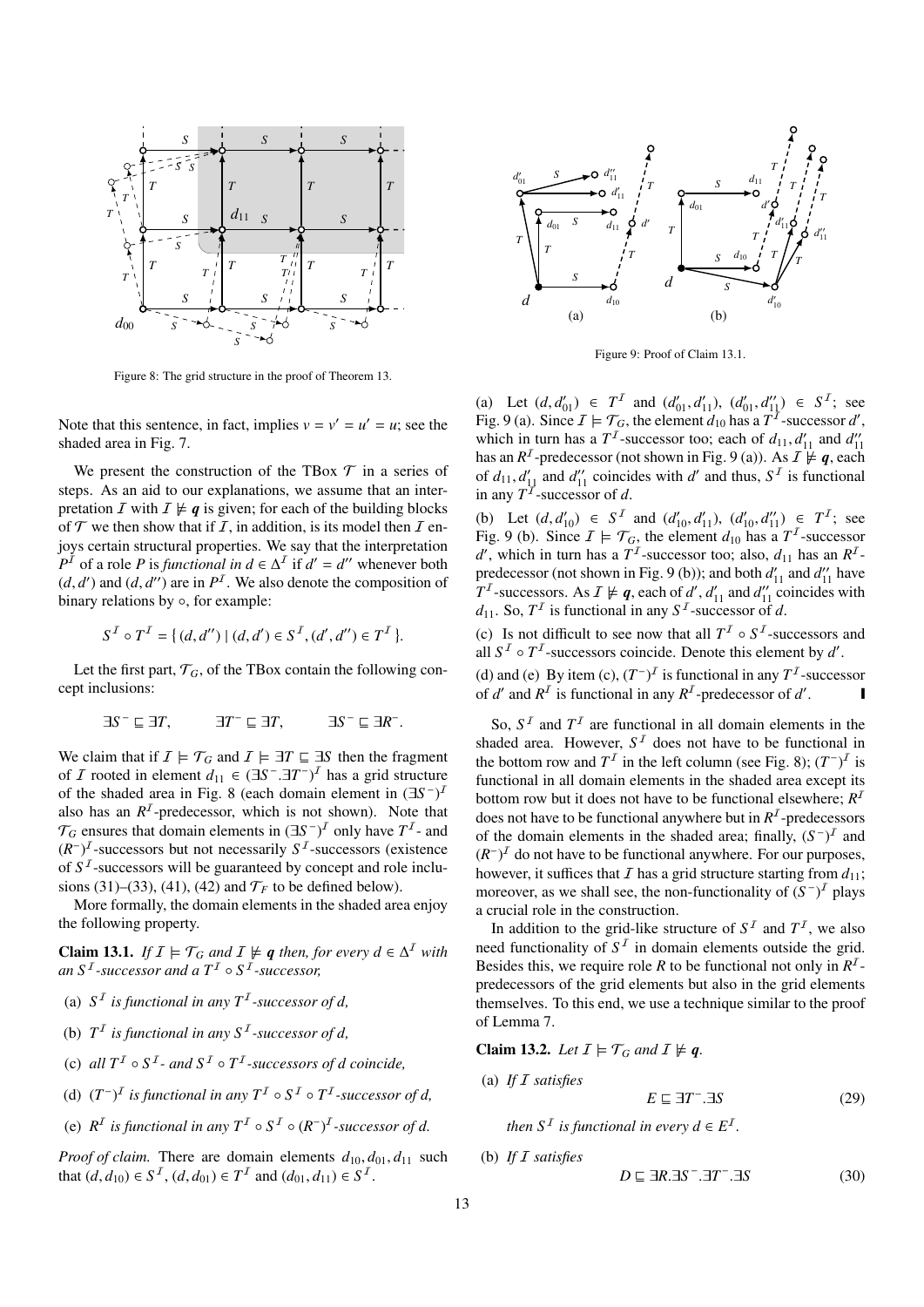## *then*  $R^I$  *is functional in every*  $d \in D^I$ .

*Proof of claim.* (a) Let  $d \in E^I$  have an  $S^I$ -successor. Then *d* has a  $T<sup>I</sup>$ -predecessor  $d_1$ , which, in turn, has an  $S<sup>I</sup>$ -successor and a  $T^I \circ S^I$ -successor (the  $S^I$ -successor of *d*). Thus, by Claim 13.1 (a) applied to  $d_1$ , we obtain functionality of  $S^I$  in  $d$ .

(b) The argument is essentially the same as in (a) but we apply Claim  $13.1$  (e) instead.

We now describe the part of the TBox that encodes computations of a given Turing machine. Let  $M = (\Gamma, Q, q_0, q_1, \delta)$  be a deterministic Turing machine (see the proof of Theorem 3) with a *two-symbol* tape alphabet  $\Gamma = \{1, \ldots\}.$ 

We use concept  $H_q$ , for  $q \in Q$ , that contains the representations of all tape cells observed by the head of  $M$  (in state  $q$ ); concept  $H_{\emptyset}$  represents the cells not observed by the head of *M*. Role *S* has two sub-roles,  $S_{\perp}$  and  $S_1$ , for the two symbols of the alphabet  $\Gamma$  to encode cell contents: the range of  $S_a$  represents cells containing  $a \in \Gamma$ .

The most natural way of encoding a transition  $\delta(q, a)$  =  $(q', a', \sigma)$  of *M* would be to use a concept inclusion of the form *H*<sup>q</sup>  $\Box S_a^-$  ⊑  $\exists S_{a'}$   $\Box S_{q'\sigma}$ , where  $S_{q'\sigma}$  is also a sub-role of *S* (recall that the latter is functional in the grid). Alas, DL-Lite $^{\mathcal{H}}_{\text{core}}$ does not allow conjunction on the left-hand side of concept inclusions. The following construction simulates the required inclusions by using functionality of just two roles, *R* and *S* . Let  $\mathcal{T}_F$  contain (29), (30) and the following concept and role inclusions with fresh role names  $R_q$ ,  $L_q$  and  $P_{qa}$ , for each  $q \in Q \cup \{\emptyset\}$ and  $a \in \Gamma$ :

$$
\exists S_a^- \sqsubseteq D, \qquad H_q \sqsubseteq \exists R_q, \qquad \exists S_a^- \sqsubseteq \exists L_a, \nR_q \sqsubseteq R, \qquad L_a \sqsubseteq R, \n\exists R_q^- \sqsubseteq \exists P_q., \qquad \exists R_q^- \sqsubseteq \exists P_q_1, \nP_{q_-} \sqsubseteq R, \qquad P_{q1} \sqsubseteq S, \nL_{\perp}^- \sqsubseteq R, \qquad L_{\perp}^- \sqsubseteq S.
$$

**Claim 13.3.** *If*  $I \models T_G \cup T_F$  *and*  $I \not\models q$  *then, for each*  $a \in \Gamma$ *and*  $q ∈ Q ∪ \{0\}$ *, we have* 

$$
d \in (\exists P_{qa}^-)^{\mathcal{I}}
$$
 whenever  $d \in H_q^{\mathcal{I}} \cap (\exists S_a^-)^{\mathcal{I}}$ ,

for any  $d$  such that  $R^I$  is functional in any  $R^I$ -predecessor of  $d$ .

*Proof of claim.* Let  $d \in H_q^{\mathcal{I}} \cap (\exists S_a^{-})^{\mathcal{I}}$ . Then *d* has an  $R_q^{\mathcal{I}}$ successor and an  $L_a^{\mathcal{I}}$ -successor, which coincide because, by Claim 13.2 (b),  $R^I$  is functional in  $d \in D^I$ . Let *d'* be the  $R^I$ successor of *d*.

If  $a = 1$  then the *inverse* of  $L_1$  is a sub-role of *S*, and thus,  $(d', d) \in S^{\mathcal{I}}$ . On the other hand, *d'* has a  $P_{q_1}^{\mathcal{I}}$ -successor *d''*, whence  $(d', d'') \in S^{\mathcal{I}}$ . Since  $d' \in E^{\mathcal{I}}$ , by Claim 13.2 (a),  $S^{\mathcal{I}}$  is functional in *d'*, whence  $d = d''$ . Therefore,  $d \in (\exists P_{q1}^{-})^{T}$ .

If  $a = \Delta$  then the argument is similar with *R* replacing *S* as the super-role of both  $L_{\_}$  and  $P_{q_{-}}$ . As  $R^I$  is functional in any  $R^I$ predecessor of *d*, in particular in *d'*, we obtain  $d \in (\exists P_q^{-})^T$  $\blacksquare$ 



Figure 10: (a) ABox  $\mathcal{A}_{w}$  and (b) the three-way infinite grid in the proof of Theorem 13.

We are now in a position to define the representation of Turing machine computations. Using the roles  $P_{qa}$  from  $\mathcal{T}_F$ , we can encode transitions:

$$
\exists P_{qa}^- \sqsubseteq \exists S_{a'} \sqcap \exists S_{q'\sigma}, \quad \text{for } \delta(q, a) = (q', a', \sigma), \tag{31}
$$

$$
S_a \sqsubseteq S, \qquad \text{for } a \in \Gamma, \tag{32}
$$

$$
S_{q\sigma} \sqsubseteq S, \qquad \text{for } q \in Q \text{ and } \sigma \in \{-1, +1\}, \quad (33)
$$

where  $S_{a,-1}$  and  $S_{a,+1}$  are fresh role names that are used to propagate the new state in the next configuration. Recall now that the ranges of roles  $P_{\theta a}$  identify cells that are not observed by the head of *M*; the symbols contained in such cells are then preserved with the help of concept inclusions

$$
\exists P_{\emptyset a}^{-} \sqsubseteq \exists S_{a}, \qquad \text{for } a \in \Gamma. \tag{34}
$$

The location of the head in the next configuration is ensured by the following inclusions:

$$
\exists S_{q\sigma}^{-} \sqsubseteq \exists T_{q\sigma}, \qquad \text{for } q \in Q \text{ and } \sigma \in \{-1, +1\}, \quad (35)
$$

$$
T_{q\sigma}^{-} \sqsubseteq H_{q}, \qquad \text{for } q \in Q \text{ and } \sigma \in \{-1, +1\}, \quad (36)
$$

$$
T_{q+1} \sqsubseteq T \quad \text{and} \quad T_{q,-1} \sqsubseteq T^-, \quad \text{for } q \in \mathcal{Q}, \tag{37}
$$

where  $T_{q,+1}$  and  $T_{q,-1}$  are used to propagate the head in the state q along the tape (recall that, by Claim 13.1, both  $T<sup>T</sup>$  and  $(T<sup>-</sup>)<sup>T</sup>$ are functional in the grid); finally, the following concept inclusions are required to propagate the no-head marker  $H_0$ :

$$
H_q \sqsubseteq \exists T_{0,+1} \quad \text{and} \quad H_q \sqsubseteq \exists T_{0,-1}, \qquad \text{for } q \in Q, \tag{38}
$$

$$
T_{0,+1} \sqsubseteq T \qquad \text{and} \quad T_{0,-1} \sqsubseteq T^-, \tag{39}
$$

$$
\exists T_{\emptyset \sigma}^{-} \sqsubseteq \exists T_{\emptyset \sigma} \sqcap H_{\emptyset}, \qquad \text{for } \sigma \in \{-1, +1\}. \tag{40}
$$

∃*T*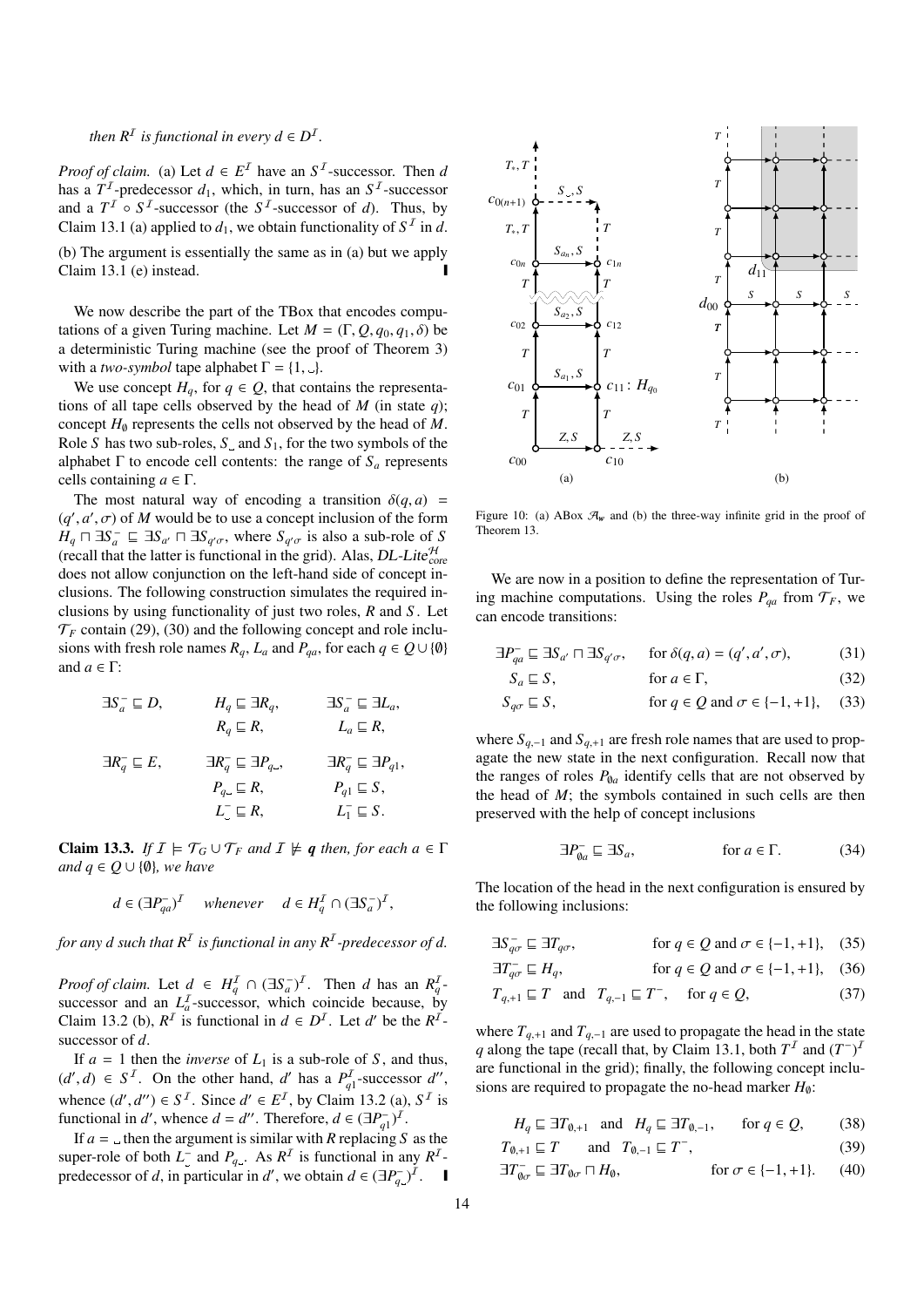Next, the ABox  $\mathcal{A}_{w}$  that encodes an input  $w = a_1, \dots, a_n \in \Gamma^*$ of *M* is as follows:

$$
Z(c_{00}, c_{10}), \t T(c_{10}, c_{11}), \t H_{q_0}(c_{11}),
$$
  
\n
$$
T(c_{0(i-1)}, c_{0i}) \text{ and } S_{a_i}(c_{0i}, c_{1i}), \text{ for } 1 \le i \le n,
$$
  
\n
$$
T_*(c_{0n}, c_{0(n+1)}),
$$

where *Z* is a fresh role name to start off an infinite sequence of configurations and *T*<sup>∗</sup> a fresh role name to fill the rest of the tape in the initial configuration by blanks:

$$
\exists Z^- \sqsubseteq \exists Z, \qquad Z \sqsubseteq S, \qquad (41)
$$

$$
\exists T_*^-\sqsubseteq \exists S \sqcup \sqcap \exists T_*, \qquad T_* \sqsubseteq T; \qquad (42)
$$

see Fig. 10 (a). Finally, the following concept inclusion ensures that the accepting state  $q_1 \in Q$  never occurs in a computation:

$$
H_{q_1} \sqsubseteq \bot. \tag{43}
$$

Let  $T_M$  contain (31)–(43) encoding transitions of *M* and let  $\mathcal{T} = \mathcal{T}_G \cup \mathcal{T}_F \cup \mathcal{T}_M$ . If  $(\mathcal{T}, \mathcal{A}_w) \not\models q$  then there is a model *I* of  $(\mathcal{T}, \mathcal{A}_{w})$  with  $I \not\models q$ . It should then be clear that, by Claims 13.1 and 13.3, we can extract from  $I$  a computation of *M* that does not accept *w* (for a similar argument, see the proofs of Theorems 3 and 9).

Conversely, if *M* does not accept *w* then we can construct a model *I* of  $(\mathcal{T}, \mathcal{A}_w)$  with  $I \not\models q$  as follows. First, it is routine to construct a model  $\mathcal{J}_0$  of  $\mathcal{T}_G$  such that

$$
\Delta^{\mathcal{J}_0} = \{ d_{ij} \mid i \geq 0 \text{ and } j \in \mathbb{Z} \} \cup \{ d'_{ij}, d''_{ij} \mid i > 0 \text{ and } j \in \mathbb{Z} \},
$$

the  $d_{ij}$  form a three-way infinite grid structure on roles *S* and *T* (see Fig. 10 (b)), each  $d'_{ij}$  is an  $R^{J_0}$ -predecessor of  $d_{ij}$  and each  $d_{ij}^{\prime\prime}$  is an  $S^{\mathcal{J}_0}$ -predecessor of  $d_{ij}$  (note that if  $i > 0$  then  $d_{ij}$  has another  $S^{\mathcal{J}_0}$ -predecessor,  $d_{(i-1)j}$ , and it is important that  $S^{\mathcal{J}_0}$  is not functional in  $d_{ij}$ ). The resulting  $\mathcal{J}_0$  is clearly a model of  $\mathcal{T}_G$ and  $\mathcal{J}_0 \not\models q$ .

Next, we extend  $\mathcal{J}_0$  to a model  $\mathcal{J}$  of  $\mathcal{T}_M$  and  $\mathcal{A}_w$  by choosing the interpretation of concepts and roles in  $T_M$  on the domain of  $\mathcal{J}_0$  in such a way that the part of  $\mathcal J$  rooted in  $d_{11}$  encodes the computation of *M* on *w* (which is uniquely defined because *M* is deterministic). Specifically, we set  $c_{ij}^{\mathcal{J}} = d_{ij}$  for all  $c_{ij}$  in  $\mathcal{A}_{w}$ . Role *Z* follows the infinite chain of  $S<sup>J</sup>$ -successors from  $d_{00}$  and role  $T_*$  the infinite chain of  $T^{\mathcal{J}}$ -successors from  $d_{0n}$ . Then, the interpretation of  $H_q$ ,  $S_q$  and  $S_{q\sigma}$ , for  $q \in Q$ ,  $a \in \Gamma$  and  $\sigma \in$  $\{-1, +1\}$ , is determined by the computation assuming that the  $d_{ij}$  with  $j \leq 0$  represent the blank cells (containing  $\Box$ ) of the infinite extension of the tape 'before' the input, which is never visited by the head. It then should be clear how to interpret  $H_0$ and  $T_{q\sigma}$ , for  $q \in Q \cup \{0\}$  and  $\sigma \in \{-1, +1\}$ . As the final step of the construction of  $J$ , we define  $P_{qa}^J$  and extend  $R^J$  as follows:

$$
(d'_{ij}, d_{ij}) \in P_{q}^{\mathcal{J}} \text{ and } (d_{ij}, d'_{ij}) \in R^{\mathcal{J}} \quad \text{if} \quad d_{ij} \in H_q^{\mathcal{J}} \cap (\exists S^{-})^{\mathcal{J}},
$$
  

$$
(d''_{ij}, d_{ij}) \in P_{q}^{\mathcal{J}} \text{ and } (d_{ij}, d''_{ij}) \in R^{\mathcal{J}} \quad \text{if} \quad d_{ij} \in H_q^{\mathcal{J}} \cap (\exists S^{-})^{\mathcal{J}}.
$$

It remains to show that  $J$  can be extended by new domain elements to satisfy  $\mathcal{T}_F$  in such a way that the interpretation of concepts and roles of  $T_G \cup T_M$  *on the domain of*  $J$  remains unchanged.



Figure 11: Extending  $\mathcal J$  to  $\mathcal I$ .

**Claim 13.4.**  $\mathcal J$  *can be extended to a model*  $I$  *of*  $\mathcal T_F$  *so that* 

\n- (a) 
$$
d_{ij} \in H_q^{\mathcal{I}} \cap (\exists S_a^{-})^{\mathcal{I}}
$$
 if  $d_{ij} \in (\exists P_{qa}^{-})^{\mathcal{I}}$ , for every  $d_{ij}$ ;
\n- (b)  $A^{\mathcal{I}} \cap \Delta^{\mathcal{I}} = A^{\mathcal{I}}$  for all concept names A other than D;
\n- (c)  $P^{\mathcal{I}} \cap (\Delta^{\mathcal{I}} \times \Delta^{\mathcal{I}}) = P^{\mathcal{I}}$  for all role names P but  $R_q$  and  $L_q$ .
\n

*Proof of claim.* The cases of  $P_{q}$  and  $P_{q1}$  are illustrated in Figs. 11 (a) and 11 (b), respectively; some edges are not shown to avoid clutter: each domain element in  $(\exists S^-)^T$  also has an incoming  $R<sup>I</sup>$ -edge and each  $T<sup>I</sup>$ -edge starts an infinite chain of  $T<sup>I</sup>$ -edges.

The three black (solid, dashed and dotted) patterns of edges in Fig. 11 (a) correspond to the three sets of positive atoms of *q* so that the negated inequality atom,  $(u' = v')$ , 'identifies' certain domain elements of the pattern. Similarly, the two black (dashed and dotted) patterns of edges in Fig. 11 (b) correspond to the two sets of positive atoms of *q* that 'identify' certain domain elements.

Black nodes are in the domain of  $J$ , whereas white nodes are in the domain of  $I$  proper. It can be seen that the domain elements  $d_{ij}$  in  $\mathcal T$  are subject only to the following modifications: each  $d_{ij}$ , for  $i > 0$ , is added to  $D<sup>T</sup>$  and, depending on the *a* in the role  $S_a$  with  $d_{ij} \in (\exists S_a^-)^{\mathcal{J}}$ , either  $(d_{ij}, d'_{ij})$  or  $(d_{ij}, d''_{ij})$  is added to both  $R_q^I$  and  $L_q^I$  (which do not occur anywhere but in  $\mathcal{T}_F$ ).  $\blacksquare$ 

So,  $(\mathcal{T}, \mathcal{A}_{w}) \not\models q$  iff *M* does not accept *w*. Take *M* to be a fixed deterministic *universal* Turing machine, i.e., a machine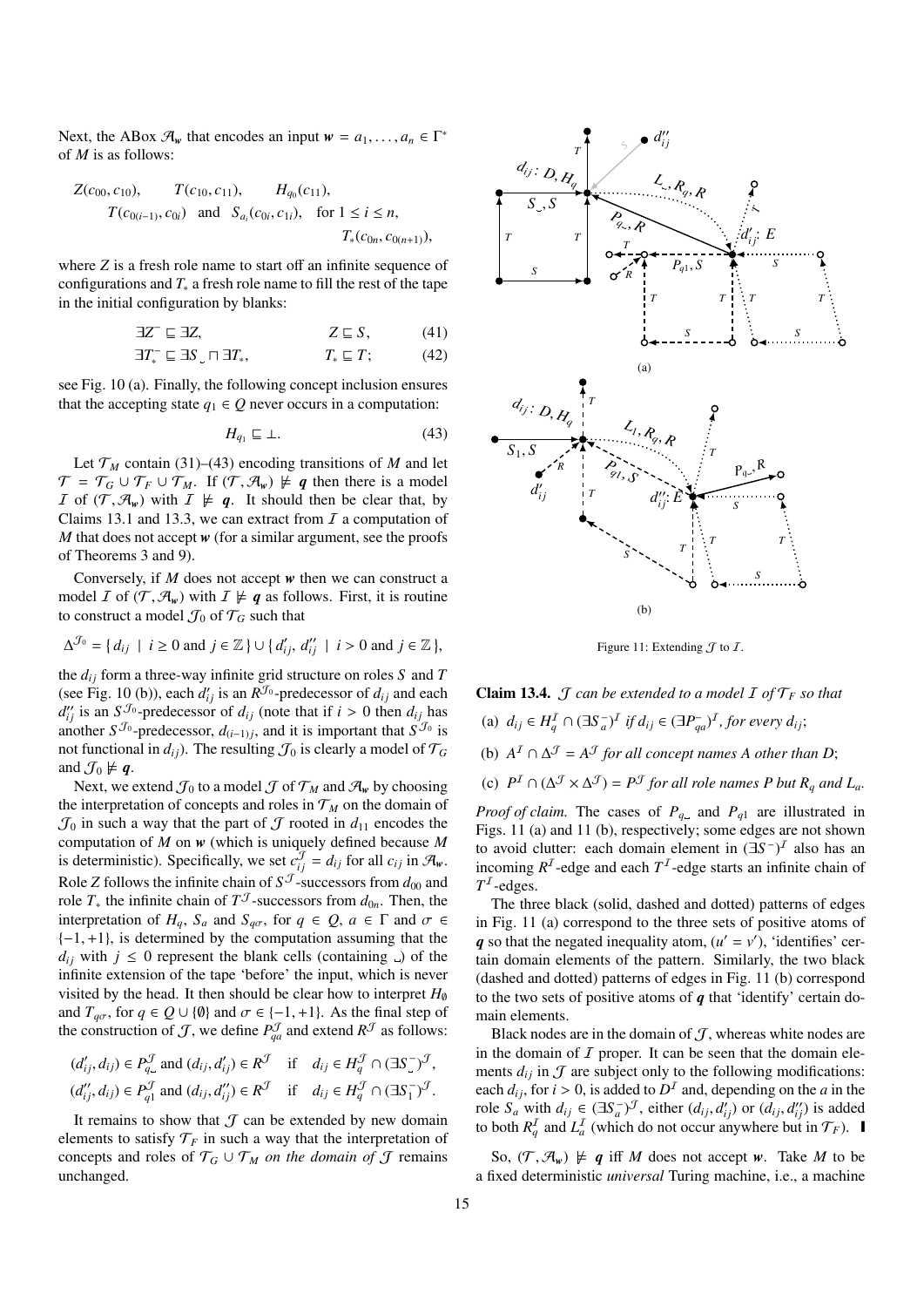

Figure 12:  $CQs^{\neq}$  in the proof of Theorem 14.

that accepts  $w$  iff the empty input is accepted by the Turing machine encoded by *w*. This finishes the proof of Theorem 13. ❑

### 4.2. Hardness of CQs with Inequalities over DL-Lite<sub>core</sub>

In the previous section we established undecidability of  $CQ^*$ answering over DL-Lite $_{\text{core}}^{\mathcal{H}}$ . The reduction, however, essentially uses role inclusions. Leaving decidability of  $CQ^*$  answering over  $DL\text{-}Life_{core}$  as an open problem, we establish undecidability of answering unions of three  $CQs^{\neq}$ , as well as P- and coNP-hardness of answering single  $CQs^{\neq}$ .

**Theorem 14.** *There exist a union of three Boolean*  $CQs^{\neq}$  *q with one inequality each and a DL-Lite<sub>core</sub>*  $TBox \mathcal{T}$  *such that* CertainAnswers(*q*,T) *is undecidable.*

*Proof.* We adapt the ideas of the proof of Theorem 9 to the case of inequalities and provide here a sketch of the reduction of the halting problem for deterministic Turing machines.

Let  $M = (\Gamma, Q, q_0, q_1, \delta)$  be a deterministic Turing machine; see the proof of Theorem 3. Similarly to the proof of Theorem 9, we associate with a computation a two-dimensional grid on roles *S* and *T*, where representations of the cells on the tape are related by role *E* to individuals  $e_{qa}$ , for  $(q, a) \in (Q \cup \{\emptyset, *\}) \times \Gamma$ (recall that  $\emptyset$  is a no-head marker and  $*$  is a marker for initialising the tape beyond the input). We use the same ABox as in Theorem 9, comprising  $\mathcal{A}_M$  to encode the instructions of M (via quadruples  $\mathfrak{T}_M$ ) and  $\mathfrak{R}_w$  to encode an input  $w = a_1, \ldots, a_n \in \Gamma^*$ .

Consider a union *q* of the following three  $CQs<sup>2</sup>$  given in negated form (see Fig. 12 for the first and the third; the second is similar to the one in Fig. 5 (a)):

$$
S(x, y) \wedge T(x, z) \wedge S(z, v) \wedge T(y', v) \rightarrow (y = y'),
$$
  
\n
$$
E(x, y) \wedge P(y, z) \wedge S(x, x') \wedge P'(z, y') \wedge E(x', y'') \wedge
$$
  
\n
$$
T(x, x) \wedge E(x_-, y_-) \wedge P_-(y_-, z) \wedge
$$
  
\n
$$
T(x, x_+) \wedge E(x_+, y_+) \wedge P_+(y_+, z) \rightarrow (y' = y''),
$$
  
\n
$$
T(x, x_+) \wedge E(x, y) \wedge I(y) \wedge E(x_+, y') \rightarrow (y = y').
$$

Observe that queries (26)–(28) from the proof of Theorem 9 are all similarly transformed as follows: in (26), for example, the conclusion of the implication,  $T(y, y)$ , is moved into the premise, then one of its variables, *y*, is replaced with a fresh copy, *y* ′ , and an equality between the variable and its copy,  $y = y'$ , is placed in the conclusion. The resulting queries (if viewed in negated form) can 'identify' certain points in an interpretation but require an extended TBox to achieve the effect

of queries (26)–(28) with safe negation. To this end, let TBox  $\mathcal T$  contain

$$
\exists S^- \sqsubseteq \exists T^-, \qquad \exists T \sqsubseteq \exists E, \exists T \sqsubseteq \exists S, \qquad \exists T^- \sqsubseteq \exists T, \qquad \exists E^- \sqcap N \sqsubseteq \bot.
$$

The first two concept inclusions allow the components of query *q* to play the role of (26)–(28) in Theorem 9: they enforce any model to contain matches for the atoms moved from the conclusions to the premises, and then the (negated) inequalities reconnect the other ends in the model (these atoms are indicated by the dashed arrows in Fig. 12). Finally, note that the last three concept inclusions are the same as in the proof of Theorem 9.

It can be verified that  $(\mathcal{T}, \mathcal{A}_M \cup \mathcal{A}_w) \not\models q$  iff *M* does not accept *w*. We just note that, in any model *I* with  $I \not\models q$ , the relation  $(T^-)^T$  is functional in all points with an  $(S^-)^T \circ T^T \circ S^T$ predecessor but  $T<sup>T</sup>$  does not have to be functional anywhere (in fact,  $c_0$  has a *T*-loop and another *T*-successor,  $c_1$ , in  $\mathcal{A}_M$ ).  $\square$ 

**Theorem 15.** *There exist a Boolean*  $CQ^{\neq}$  *q with one inequality and a DL-Lite<sub>core</sub> TBox*  $\mathcal T$  *such that the problem* CertainAnswers(*q*,T) *is* P*-hard.*

*Proof.* We first show how the proof of Lemma 10, which shows P-hardness of answering GNCQs with one negated atom over  $DL\text{-}Lite_{\text{core}}$ , can be also adapted for the case of inequalities. Recall that the proof is by reduction of the complement of Horn-3SAT, the satisfiability problem for Horn clauses with at most three literals.

Suppose we are given a conjunction  $\psi$  of Horn clauses of the form  $p$ ,  $\neg p$  and  $p_1 \land p_2 \rightarrow p$ , where  $p$ ,  $p_1$  and  $p_2$  are propositional variables. Consider the following Boolean  $CO<sup>2</sup>$ *q*1 in negated form:

$$
N_1(x_1, y) \wedge E(x_1, v) \wedge N_2(x_2, y) \wedge E(x_2, v) \wedge V(v) \wedge
$$
  
 
$$
R(y, z) \wedge E(z, v') \rightarrow (v = v').
$$

This query follows the pattern of the GNCQ in the proof of Lemma 10, where unary predicate *V* served as a marker for variables *p* that are true in all models of  $\psi$ . In this case, we use *binary* predicate  $E$  to connect all such variables  $p$  to a single fixed domain element in *V*, which represents *truth* (as, e.g., in the proof of Theorem 14). So, we take  $\mathcal{T}_1$  that contains

$$
\exists R^- \sqsubseteq \exists E \qquad \text{and} \qquad V \sqcap F \sqsubseteq \bot,
$$

and let  $\mathcal{A}_{\psi,1}$  consist of  $V(e_{true}), F(e_{false})$  and, for each clause  $\gamma$ in  $\psi$ , the following assertions:

$$
E(c_p, e_{true}), \quad \text{if } \gamma = p,
$$
  

$$
E(c_p, e_{false}), \quad \text{if } \gamma = \neg p,
$$
  

$$
N_1(c_{p_1}, c_{\gamma}), N_2(c_{p_2}, c_{\gamma}), R(c_{\gamma}, c_p), \quad \text{if } \gamma = p_1 \land p_2 \to p,
$$

where  $c_p$  and  $c_\gamma$  are individual names for every p and  $\gamma$ , respectively, and *etrue* and *efalse* are the individual names for *truth* and *falsum*. (Without loss of generality, we assume that  $\psi$  does not contain both  $p$  and  $\neg p$ , for the same variable  $p$ .) It can be verified that  $(\mathcal{T}_1, \mathcal{A}_{\psi,1}) \not\models q_1$  iff  $\psi$  is satisfiable. Note that, if the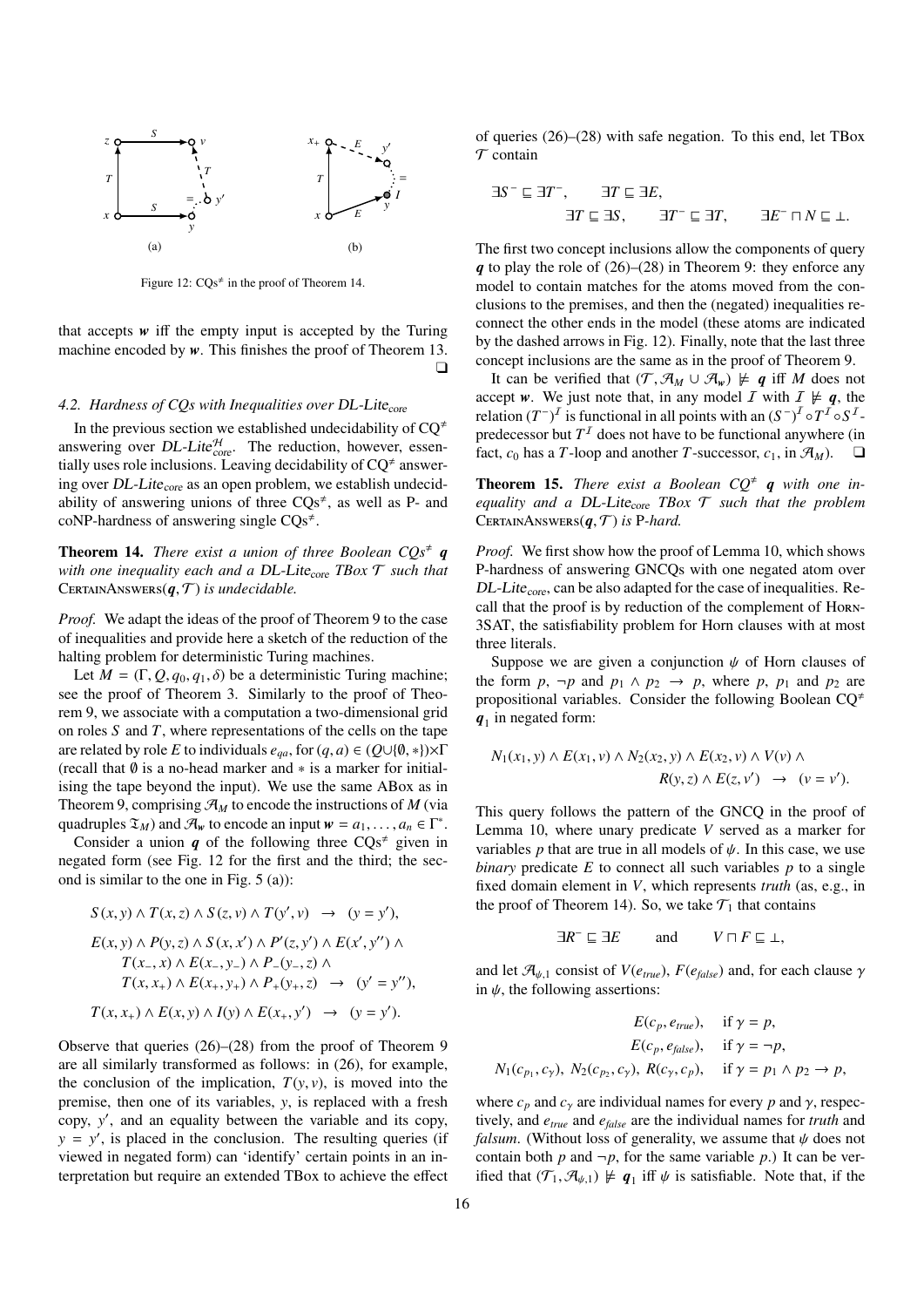

Figure 13: Proof of Theorem 15.

UNA is adopted, then the negative concept inclusion in  $\mathcal{T}_1$  is not required.

Next, we provide an alternative proof of this theorem, which uses a shorter query. It is also by reduction of the complement of Horn-3SAT. Given a conjunction  $\psi$  as above, fix a TBox  $\mathcal T$ containing

$$
V \sqsubseteq \exists E, \qquad \exists E^- \sqsubseteq V, \qquad V \sqcap F \sqsubseteq \bot,
$$

and a Boolean  $CQ^{\neq} q$  with negated form

$$
V(x) \wedge N(x, y) \wedge R(y, z) \wedge E(y, z') \rightarrow (z = z').
$$

Note that  $\mathcal T$  and  $q$  do not depend on  $\psi$ . Next, we construct an ABox  $\mathcal{A}_{\psi}$  such that  $\psi$  is satisfiable iff  $(\mathcal{T}, \mathcal{A}_{\psi}) \not\models q$ . The ABox  $\mathcal{A}_{\psi}$  uses an individual name  $c_p$  for each variable p in  $\psi$ , and individual names  $c_{\gamma1}$  and  $c_{\gamma2}$  for each clause  $\gamma$  of the form  $p_1 \wedge p_2 \rightarrow p$  in  $\psi$ , and contains the following assertions, for every clause  $\gamma$  in  $\psi$ :

$$
V(c_p), \quad \text{if } \gamma = p,
$$
  
\n
$$
F(c_p), \quad \text{if } \gamma = \neg p,
$$
  
\n
$$
N(c_{p_1}, c_{\gamma 1}), R(c_{\gamma 1}, c_{\gamma 2}), V(c_{\gamma 1}),
$$
  
\n
$$
N(c_{p_2}, c_{\gamma 2}), R(c_{\gamma 2}, c_p), \quad \text{if } \gamma = p_1 \land p_2 \to p.
$$

Suppose first there is a model *I* of  $(\mathcal{T}, \mathcal{A}_{\psi})$  with  $I \not\models q$ . We show that  $\psi$  is satisfiable. For each clause  $\gamma$  of  $\psi$  of the form  $p_1 \wedge p_2 \rightarrow p$ , the model *I* contains a configuration depicted in Fig. 13 (the grey nodes represent ABox individuals and the white ones—anonymous individuals generated by the TBox). If  $c_{p_1}^{\mathcal{I}} \in V^{\mathcal{I}}$  then the  $E^{\mathcal{I}}$ - and  $R^{\mathcal{I}}$ -successors of  $c_{\gamma 1}^{\mathcal{I}}$  coincide, whence  $c_{\gamma 2}^{\mathcal{I}} \in V^{\mathcal{I}}$ , which triggers the second 'application' of the query to identify  $c_p^I$  with the  $E^I$ -successor of  $c_{\gamma_2}^I$  resulting in  $c_p^I \in V^I$  but *only if*  $c_{p_2}^I \in V^I$ . So, as follows from the argument above, we can define a satisfying assignment a for  $\psi$ by taking  $a(p)$  true iff  $c_p^{\mathcal{I}} \in V^{\mathcal{I}}$ .

Conversely, if  $\psi$  is satisfiable then we can construct a model  $I$  of  $(\mathcal{T}, \mathcal{A}_{\psi})$  with  $I \not\models q$ .  $\Box$ 

**Theorem 16.** *There exist a Boolean*  $CO^{\neq}$  *q with two inequalities and a DL-Lite<sub>core</sub> TBox T such that the problem* CertainAnswers(*q*,T) *is* coNP*-hard.*

*Proof.* We begin with a remark that we could follow the lines of the first proof of Theorem 15 and adapt the proof of Lemma 11, which is by reduction of 2+2SAT, the satisfiability problem for clauses with two negative and two positive literals. This would



Figure 14: Proof of Theorem 16.

require the following query in negated form:

$$
N_1(x_1, y) \wedge E(x_1, v) \wedge N_2(x_2, y) \wedge E(x_2, v) \wedge V(v) \wedge
$$
  
\n
$$
R_1(y, z_1) \wedge E(z_1, v_1) \wedge R_2(y, z_2) \wedge E(z_2, v_2)
$$
  
\n
$$
\rightarrow (v = v_1) \vee (v = v_2),
$$

and the following TBox:

$$
\exists R_i^- \sqsubseteq \exists E
$$
, for  $i = 1, 2$ , and  $V \sqcap F \sqsubseteq \bot$ .

Instead, we provide an alternative proof with a larger TBox but a shorter query.

The proof is by reduction of the complement of 3SAT, which is known to be coNP-complete; see e.g., (Papadimitriou, 1994). Suppose we are given a conjunction  $\psi$  of clauses of the form  $\ell_1 \vee \ell_2 \vee \ell_3$ , where the  $\ell_k$  are literals, i.e., propositional variables or their negations (we can assume that all literals in each clause are distinct). Fix a TBox  $\mathcal T$  containing the following concept inclusions:

$$
V \sqsubseteq \exists T \sqcap \exists F, \qquad \exists T^- \sqsubseteq V, \exists T^- \sqcap \exists F^- \sqsubseteq \bot, \qquad A_1 \sqcap A_2 \sqsubseteq \bot,
$$

and a Boolean  $CQ^{\neq}$  *q* with the following negated form:

$$
V(x) \wedge R(x, y) \wedge T(x, y_1) \wedge F(x, y_2) \rightarrow (y = y_1) \vee (y = y_2).
$$

**Claim 16.1.** *Let I be a model of T with*  $I \not\models q$ *. If*  $d \in V^I$  *and*  $(d, d_1), (d, d_2) \in R^{\mathcal{I}}$  *with*  $d_1 \neq d_2$  *then* 

- either 
$$
(d, d_1) \in F^T
$$
 and  $(d, d_2) \in T^T$ ,  
- or  $(d, d_1) \in T^T$  and  $(d, d_2) \in F^T$ .

*Proof of claim.* Since  $I \not\models q$ , each pair  $(d, d_k)$  belongs either to  $T<sup>T</sup>$  or  $F<sup>T</sup>$ . To prove the claim, suppose to the contrary that  $(d, d_k)$  ∈  $T<sup>T</sup>$  for both  $k = 1, 2$  (the other case, with both pairs in  $F<sup>T</sup>$ , is similar). Consider a map  $\pi$  with  $\pi(x) = d$ ,  $\pi(y) = d_1$ ,  $\pi(y_1) = d_2$  and an  $F^{\mathcal{I}}$ -successor of *d* as  $\pi(y_2)$ . Since  $\pi$  cannot be a match for *q* in *I* but  $d_1 \neq d_2$ , we must have  $y = y_2$ , whence  $(d, d_1)$  ∈  $F<sup>T</sup>$  contrary to disjointness of ∃*T*<sup>−</sup> and ∃*F*<sup>−</sup>  $\mathbf{r} = \mathbf{r}$ 

Again,  $\mathcal T$  and  $q$  do not depend on  $\psi$ . The ABox  $\mathcal{A}_{\psi}$  is constructed as follows. Let *t* and *f* be two individuals with  $A_1(t)$ and  $A_1(f)$  in  $\mathcal{A}_{\psi}$ . For each propositional variable p of  $\psi$ , take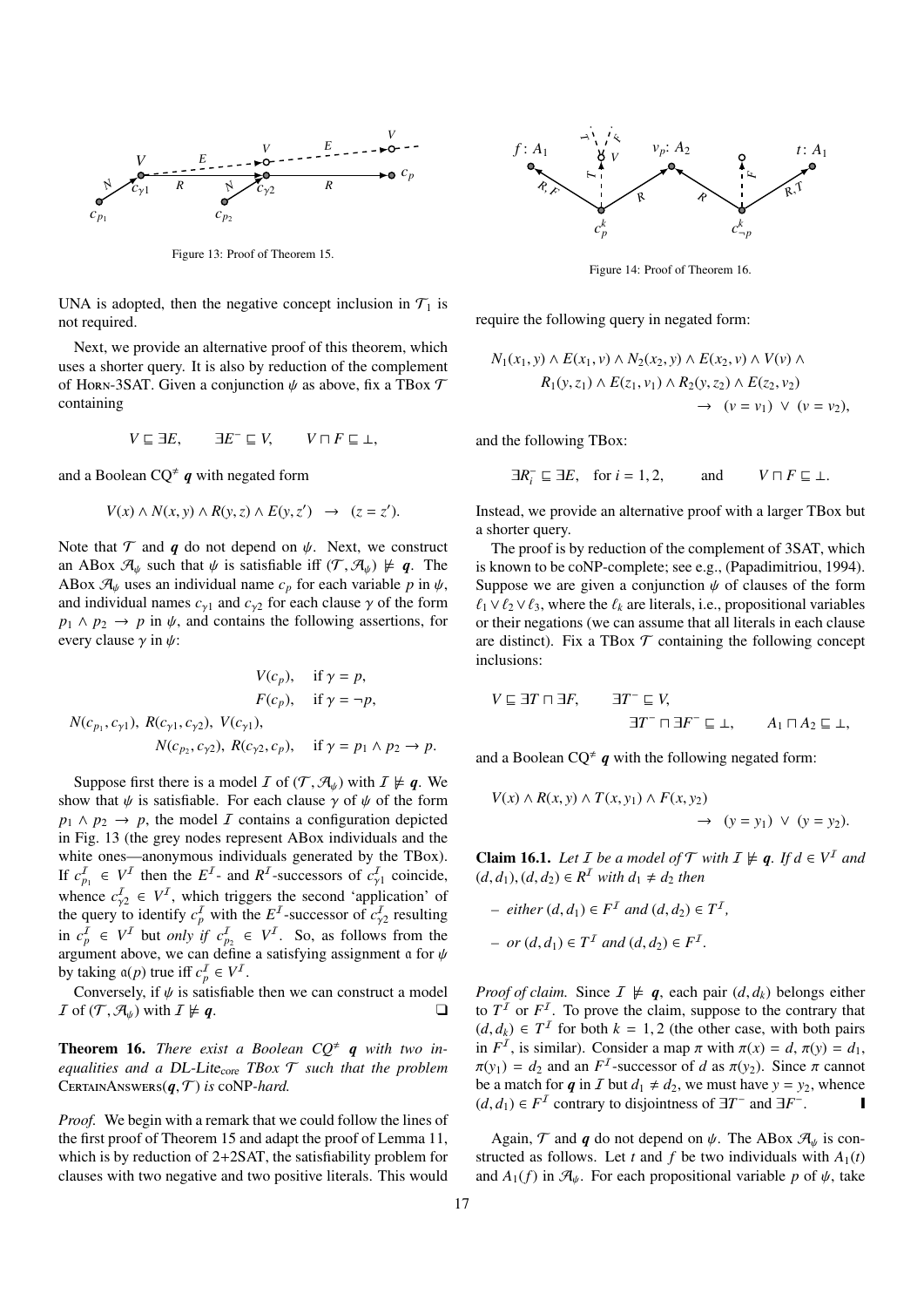the following assertions, for  $k = 1, 2$ , with five individuals  $v_p$ ,  $c_{\neg p}^k$  and  $c_p^k$ :

$$
A_2(v_p), \t R(c_p^k, v_p), \t R(c_p^k, f), \t F(c_p^k, f),
$$
  

$$
R(c_{-p}^k, v_p), \t R(c_{-p}^k, t), \t T(c_{-p}^k, t),
$$

where the  $c_p^k$  and  $c_{\neg p}^k$  represent the literals *p* and  $\neg p$ , respectively, see Fig. 14.

Let *I* be a model of  $(\mathcal{T}, \mathcal{A}_{\psi})$  with  $I \not\models q$ . Observe that  $v_p^I \neq t^I$ . By Claim 16.1, if  $(c_{\neg p}^k)^I \in V^I$  then  $v_p^I \in (\exists F^-)^I$ , that is, if the literal  $\neg p$  is chosen (by means of *V*) then *p* must be false. Conversely, if  $\neg p$  is not chosen (that is,  $(c_{\neg p}^k)^T \notin V^T$ ) then  $v_p^I$  does not have to be in  $(\exists F^-)^I$  and p can be either true or false. Similarly for  $(c_p^k)^T$  with  $v_p^T \in (\exists T^-)^T$ .

Next, for each clause  $\gamma$  of the form  $\ell_1 \vee \ell_2 \vee \ell_3$  in  $\psi$ , let  $\mathcal{A}_{\psi}$ contain the following assertions, where  $c_{\gamma1}$  and  $c_{\gamma2}$  are fresh individuals:

$$
V(c_{\gamma 1}), \qquad R(c_{\gamma 1}, c_{\ell_1}^1), \ A_1(c_{\ell_1}^1), \ R(c_{\gamma 1}, c_{\gamma 2}), \ A_2(c_{\gamma 2}),
$$

$$
R(c_{\gamma 2}, c_{\ell_2}^1), \ A_1(c_{\ell_2}^1), \ R(c_{\gamma 2}, c_{\ell_3}^2), \ A_2(c_{\ell_3}^2).
$$

It can be verified that  $\psi$  is satisfiable iff  $(\mathcal{T}, \mathcal{A}_{\psi}) \not\models q$ . Indeed, if there is a model *I* of  $(\mathcal{T}, \mathcal{A}_{\psi})$  with  $I \not\models q$  then, by Claim 16.1 and the observation above, we can construct a satisfying assignment a for  $\psi$  by taking  $a(p)$  true iff  $v_p^{\mathcal{I}} \in V^{\mathcal{I}}$ . The converse direction is straightforward.

Note that the construction can be simplified if the UNA is adopted: in this case, there is no need for  $A_1$ ,  $A_2$  and the two copies of the individuals  $c_k^k$ , for  $k = 1, 2$ , representing literals. ❑

## 4.3. Local CQs<sup> $\neq$ </sup> over DL-Lite<sup>H</sup><sub>core</sub>: Decidability

In this section we identify a restriction on  $CQs<sup>\neq</sup>$  and  $DL$ -Lite $^{H}_{\text{core}}$  TBoxes with decidable query answering problem. In a nutshell, decidability is attained by ensuring that each inequality has a term that can only be matched by ABox individuals.

Let  $\mathcal T$  be a DL-Lite $_{\text{core}}^{\mathcal H}$  TBox. A basic concept *B* is said to be T*-local* if there is no existential restriction ∃*R* occurring on the right-hand side of a concept inclusion in  $\mathcal T$  such that

$$
\mathcal{T}\models \exists R^-\sqsubseteq B.
$$

Intuitively, this condition guarantees that *B* contains only individuals in the canonical interpretation.

**Definition 17.** *A CQ<sup>* $\neq$ *</sup> q is*  $\mathcal{T}$ -local (*or* local *when*  $\mathcal{T}$  *is clear from the context) if, for each inequality*  $y_1 \neq y_2$  *between existentially quantified variables*  $y_1$  *and*  $y_2$  *in* **q***, the query also contains either B*( $y_1$ ) *or B*( $y_2$ ) *such that B is a* T-local basic *concept.*

Recall that we say that *q* contains *B*(*y*), for *B* =  $\exists$ *R*, if it contains  $R(y, t)$ , for some term *t*. Remarkably, local  $CQs<sup>\neq</sup>$  can express quite complex patterns: see the proofs of Theorems 15 and 16; on the other hand, the first component of the union in the proof of Theorem 14 is not local (but the other two components are).

To establish decidability of query answering we require the following notions. Given two interpretations  $\mathcal{J}$  and  $\mathcal{I}$ , we

say that  $\mathcal J$  is a *sub-interpretation* of  $\mathcal I$  and write  $\mathcal J \subseteq \mathcal I$  if  $\Delta^{\mathcal{J}} \subseteq \Delta^{\mathcal{I}}$  and  $\Delta^{\mathcal{J}}$  is the restriction of  $\Delta^{\mathcal{I}}$  onto  $\Delta^{\mathcal{J}}$ ; in particular,  $c^{\mathcal{J}} = c^{\mathcal{I}} \in \Delta^{\mathcal{J}}$ , for all individuals *c*.

Let  $K = (\mathcal{T}, \mathcal{A})$  be a DL-Lite $_{core}^{\mathcal{H}}$  knowledge base. The set of interpretations  $d_c$  of individuals  $c$  in the canonical interpretation  $C_K$  of K is denoted by  $\text{ind}_{K}$ . A *branch* b is a (finite or infinite) sequence  $d_c, d_{cR_1}, d_{cR_1R_2}, \ldots$  of elements in  $\Delta^{C_{\mathcal{K}}}$  such that it cannot be extended to a longer sequence of this form in  $C_{\mathcal{K}}$ . A *trim* of the canonical interpretation  $C_{\mathcal{K}}$  is an interpretation  $\mathcal{J} \subseteq C_{\mathcal{K}}$  whose domain  $\Delta^{\mathcal{J}}$  is closed in the following sense:  $d_w \in \Delta^{\mathcal{J}}$  whenever  $d_{wR} \in \Delta^{\mathcal{J}}$ . Observe that, on the one hand, the first element of every branch is in  $\text{ind}_{\mathcal{K}}$ ; on the other hand, by the definition of the sub-interpretation, the domain  $\Delta^{\mathcal{J}}$ contains ind<sub> $\kappa$ </sub>. Hence, the first element of every branch belongs to J. A branch b is said to be *complete in* J if each element of b is in  $\Delta^{\mathcal{J}}$ . The number of elements of b in  $\Delta^{\mathcal{J}}$ , which may be infinite, is denoted by  $|\mathfrak{b}|_{\mathcal{T}}$ ; if b is complete in  $\mathcal J$  then  $|\mathfrak{b}|_{\mathcal{T}}$  is its length.

The *image*  $h(\mathcal{J})$  of a trim  $\mathcal J$  under a mapping h from the domain of  $\mathcal J$  is an interpretation defined by taking

$$
\Delta^{h(\mathcal{J})} = \{ h(d) \mid d \in \Delta^{\mathcal{J}} \},
$$
  
\n
$$
c^{h(\mathcal{J})} = h(c^{\mathcal{J}}),
$$
 for individual names *c*,  
\n
$$
A^{h(\mathcal{J})} = \{ h(d) \mid d \in A^{\mathcal{J}} \},
$$
 for concept names *A*,  
\n
$$
P^{h(\mathcal{J})} = \{ (h(d), h(d')) \mid (d, d') \in P^{\mathcal{J}} \},
$$
 for role names *P*.

Let  $I$  be the image  $h(J)$  of  $J$  under a mapping  $h$ . By definition, *h* is a surjective homomorphism from  $\mathcal J$  onto  $\mathcal I$ , and so we often write  $h: \mathcal{J} \to I$  to indicate that *I* is the image of  $\mathcal{J}$  under *h*. We say that *h* is an *identification* if each  $d \in \Delta^{\mathcal{I}} \setminus h(\text{ind}_{\mathcal{K}})$  has at most one pre-image. Note that only interpretations of individuals, that is, elements in  $h(\text{ind}_{\mathcal{K}})$ , can have multiple pre-images in an identification *h*. It is readily verified that, for every identification *h*:  $\mathcal{J} \rightarrow \mathcal{I}$ , we have the following partial converse of the homomorphism condition:

(id) if  $(d_1, d_2) \in R^{\mathcal{I}}$ , for a role *R*, and  $d_1 \notin h(\text{ind}_{\mathcal{K}})$  then there is a unique  $d_w$  in  $\mathcal J$  such that either

$$
d_1 = h(d_w)
$$
,  $d_2 = h(d_w s)$  and  $\mathcal{T} \models S \sqsubseteq R$ ,  
or  $d_1 = h(d_w s)$ ,  $d_2 = h(d_w)$  and  $\mathcal{T} \models S \sqsubseteq R^-$ ,

for some role *S* .

Let  $k > 0$  and  $h: \mathcal{J} \to \mathcal{I}$  be an identification for a trim *J*. We define the equivalence relation  $\sim_k^h$  on elements of *J* by taking  $d_{w'} \sim_k^h d_{w''}$  iff the following two conditions hold for every *w* with  $|w| \leq k$ :

(eq-t)  $d_{w'w}$  is in  $\mathcal{J}$  iff  $d_{w''w}$  is in  $\mathcal{J}$ ;

(eq-c) if  $d_{w'w}$  is in  $\mathcal{J}$  then either  $h(d_{w'w}) = h(d_{w''w}) \in h(\text{ind}_{\mathcal{K}})$ or  $h(d_{w'w})$ ,  $h(d_{w''w}) \notin h(\text{ind}_{\mathcal{K}})$ .

A pair  $(d_{w_1}, d_{w_1w_2})$  of distinct elements in  $\mathcal T$  is called a *k-block under h* in case  $d_{w_1} \sim_k^h d_{w_1w_2}$  and  $d_{w'_1} \sim_k^h d_{w'_1w'_2}$ , for any distinct proper prefixes  $w_1^2$  and  $w_1'w_2'$  of  $w_1w_2$ . It should be clear that each equivalence class is determined by a tree of depth *k*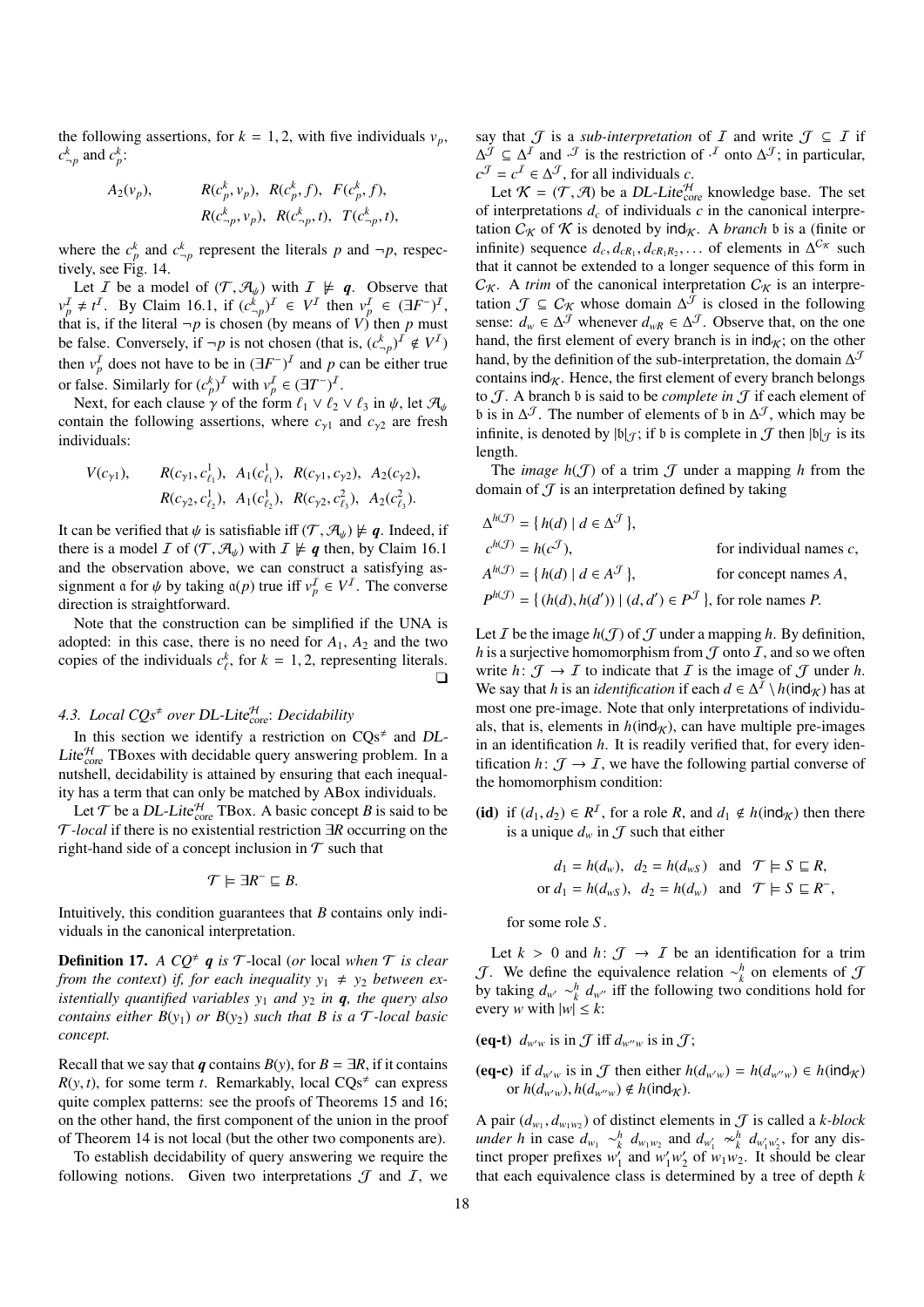and branching factor of at most  $|T|$ , each element of which indicates that it does not belong to  $J$ , or it belongs to  $J$  but its *h*-image is not in  $\text{ind}_{\mathcal{K}}$ , or it belongs to  $\mathcal{J}$  and its *h*-image coincides with one of the ind<sub>K</sub>. This gives rise to at most  $(2+|\mathcal{A}|)^{|\mathcal{T}|^k}$ equivalence classes. Therefore, under any identification, every sufficiently long branch of the canonical interpretation has a *k*block simply because some equivalence class will have to appear twice on the branch.

Let  $\mathcal{K} = (\mathcal{T}, \mathcal{A})$  be a consistent DL-Lite<sup> $\mathcal{H}_{\text{core}}$ </sup> KB and  $q$  a  $\mathcal{T}$ local Boolean  $CQ^{\neq}$ . (Recall that queries can contain individual names, and so, without loss of generality, we may assume that the query does not have answer variables.) An interpretation  $I$ is called a *k-certificate for q and* K if

- $-I \not\models q,$
- I satisfies all negative inclusions in  $\mathcal{T}$ ,
- there is a trim  $\mathcal J$  of  $C_{\mathcal K}$  and an identification  $h: \mathcal J \to I$ such that, for each branch b in  $C_{\mathcal{K}}$ ,
	- ( $\mathbf{b}_1$ ) if b is complete in  $\mathcal{J}$  and contains a *k*-block  $(d_{w_1}, d_{w_1w_2})$  under *h* then  $|b|_{\mathcal{J}} \leq |w_1w_2| + k$ ;
	- (**b**<sub>2</sub>) if b is incomplete in  $\mathcal{J}$  then it contains a *k*-block  $(d_{w_1}, d_{w_1w_2})$  under *h* and  $|b|_{\mathcal{J}} = |w_1w_2| + k$ .

Note that the trim  $\mathcal J$  in the definition is finite because every branch has a *k*-block and the trim contains at most  $|\mathcal{T}|^k$  elements beyond each *k*-block. It follows that any *k*-certificate is finite by definition.

Having these definitions at hand, we are ready to state and prove two key lemmas of this section.

**Lemma 18.** Let  $K = (\mathcal{T}, \mathcal{A})$  be a consistent DL-Lite $_{core}^{\mathcal{H}}$  KB, q *a*  $\mathcal{T}$ -local Boolean  $CQ^{\neq}$  and  $k > 0$ . If  $\mathcal{K} \not\models q$  then there exists a *k-certificate for q and* K*.*

*Proof.* Let  $K \not\models q$ . Then there exists a model  $I_0$  of K such that  $I_0 \not\models q$ . Let  $h_0$  be a homomorphism from the canonical interpretation  $C_K$  to  $I_0$  (without loss of generality we assume that the domain of  $I_0$  is disjoint from the domain of  $C_K$ ). The homomorphism  $h_0$  can be represented as a composition  $h' \circ h$ of two mappings such that *h* agrees with  $h_0$  on all elements that are merged with images of individuals but is the identity on all other elements:

$$
h(d) = \begin{cases} h_0(d), & \text{if } h_0(d) \in h_0(\text{ind}_{\mathcal{K}}), \\ d, & \text{otherwise}; \end{cases}
$$

it follows that *h* ′ is the identity on the interpretations of individuals and agrees with  $h_0$  on all other elements. Let  $\mathcal{I} = h(\mathcal{C}_K)$ . By definition, *h* and *h'* are homomorphisms from  $C_K$  to *I* and from *I* to  $I_0$ , respectively; moreover,  $h: C_K \to I$  is an identification. We have  $I \not\models q$  for otherwise  $I \models q$  would imply  $I_0 \models q$  because *h'* is a homomorphism that does not identify anything with the interpretations of individuals and *q* is T-local.

Consider the (finite) trim  $\mathcal J$  of  $C_{\mathcal K}$  to all the elements  $d_w$  such that  $|w| \le |w_1w_2| + k$  for all *k*-blocks  $(d_{w_1}, d_{w_1w_2})$  under *h* with

 $w_1w_2$  being a prefix of *w* (in particular,  $d_w$  is included if there is no such *k*-block). Let  $I_* = h(\mathcal{J})$ . We claim that  $I_*$  is a *k*certificate for *q* and *K*. Indeed, since  $I_* \subseteq I$ , we have  $I_* \not\models q$ and  $I_*$  satisfies all negative inclusions in  $\mathcal T$ . On the other hand, all the *k*-blocks under *h* are also *k*-blocks under the restriction of *h* onto  $\mathcal{T}$ : indeed,  $\mathcal{T}$  contains all the elements within the distance of *k* from *k*-blocks, therefore satisfying (eq-t) (and (eq-c) is inherited from  $I$ ).

**Lemma 19.** Let  $\mathcal{K} = (\mathcal{T}, \mathcal{A})$  be a consistent DL-Lite $_{core}^{\mathcal{H}}$  KB *and q a* T*-local Boolean CQ*, *. Let k be the size of q. If there exists a k-certificate for q and*  $K$  *then*  $K \not\models q$ *.* 

*Proof.* Let  $I_0$  be a *k*-certificate for *q* and *K*. Although  $I_0 \not\models q$ , the interpretation  $I_0$  may not be a model of  $K$ . We show how to extend  $I_0$  to a model of K without introducing a match for  $q$ .

Since  $I_0$  is a *k*-certificate, there is a trim  $\mathcal{J}_0$  of the canonical interpretation  $C_K$  and an identification  $h_0: \mathcal{J}_0 \to \mathcal{I}_0$  satisfying  $(b_1)$  and  $(b_2)$ . In the sequel, for the sake of simplifying the presentation, we will often refer to  $k$ -blocks under  $h_0$  simply as *k*-blocks.

For  $\ell > 0$ , denote by  $\mathcal{J}_{\ell}$  the trim of  $C_{\mathcal{K}}$  to all the elements *d*<sub>*ww*</sub>′ such that  $d_w$  ∈  $\Delta^{J_0}$  and  $|w'|$  ≤  $\ell$  (the trim  $J_\ell$  extends all branches of  $\mathcal{J}_0$  by at most  $\ell$  elements).

**Claim 19.1.** *Let*  $(d_{w_1}, d_{w_1w_2})$  *be a k-block under*  $h_0$  *and let*  $\ell > 0$ *. If*  $d_{w_1w_2w}$  belongs to  $\mathcal{J}_{\ell}$  then  $d_{w_1w}$  belongs to  $\mathcal{J}_{\ell-1}$ .

*Proof of claim.* By the definition of the canonical interpretation, since  $d_{w_1w_2w}$  belongs to  $\mathcal{J}_{\ell} \subseteq \mathcal{C}_{\mathcal{K}}$ , the element  $d_{w_1w}$  also belongs to  $C_{\mathcal{K}}$ . If  $d_{w_1w}$  belongs to  $\mathcal{J}_0$  then it clearly belongs to  $\mathcal{J}_{\ell-1}$ . Otherwise, all the branches containing  $d_{w_1w}$  are incomplete in  $\mathcal{J}_0$ . Consider any of these branches. By  $(b_2)$ , there exists a *k*-block  $(d_{w'_1}, d_{w'_1w'_2})$  on this branch. We know that  $(d_{w_1}, d_{w_1w_2})$  is the first pair with  $d_{w_1} \sim_k^{h_0} d_{w_1w_2}$  on any branch containing  $d_{w_1w_2w}$  and so,  $w_1$  is a proper prefix of  $w'_1w'_2$ , whence  $|w_1| < |w'_1w'_2|$ . On the other hand,  $d_{w_1w_2w}$  belongs to  $\mathcal{J}_\ell$  and so,  $|w| \leq k + \ell$ . Thus,  $|w_1w| < |w'_1w'_2| + k + \ell$ , or equivalently,  $|w_1w| \le |w'_1w'_2| + (k+\ell-1)$ . However, by (**b**<sub>1</sub>) and (**b**<sub>2</sub>), the trim  $\mathcal{J}_0$  contains all *k*-blocks together with all the elements within the distance of *k* from the *k*-blocks. Therefore,  $\mathcal{J}_{\ell-1}$  contains all elements of  $C_K$  that are within  $k + \ell - 1$  steps from any *k*-block. In particular,  $\mathcal{J}_{\ell-1}$  contains  $d_{w_1w}$ .

We construct a sequence of interpretations

$$
I_0 \subseteq I_1 \subseteq \cdots \subseteq I_\ell \subseteq \cdots
$$

with identifications  $h_{\ell} \colon \mathcal{J}_{\ell} \to \mathcal{I}_{\ell}$  and show by induction that, for all  $\ell \geq 0$ , the interpretation  $\mathcal{I}_{\ell}$  satisfies all negative inclusions in  $\mathcal T$  and  $\mathcal I_\ell \not\models q$ .

The basis of induction,  $\ell = 0$ , is by the definition of  $k$ certificate:  $I_0 = h_0(\mathcal{J}_0)$ . Let  $\ell > 0$ , and suppose that  $\mathcal{J}_{\ell-1}$ and  $I_{\ell-1} = h_{\ell-1}(\mathcal{J}_{\ell-1})$  have been constructed. To obtain  $h_{\ell}$ , we extend *h*<sub>ℓ−1</sub> to the elements  $d_{w_1w_2w}$  in  $\mathcal{J}_{\ell}$  that are not in  $\mathcal{J}_{\ell-1}$  as follows:

$$
h_{\ell}(d_{w_1w_2w}) = \begin{cases} h_{\ell-1}(d_{w_1w}), & \text{if } h_{\ell-1}(d_{w_1w}) \in h_{\ell-1}(\text{ind}_{\mathcal{K}}), \\ \text{a fresh element}, & \text{otherwise.} \end{cases}
$$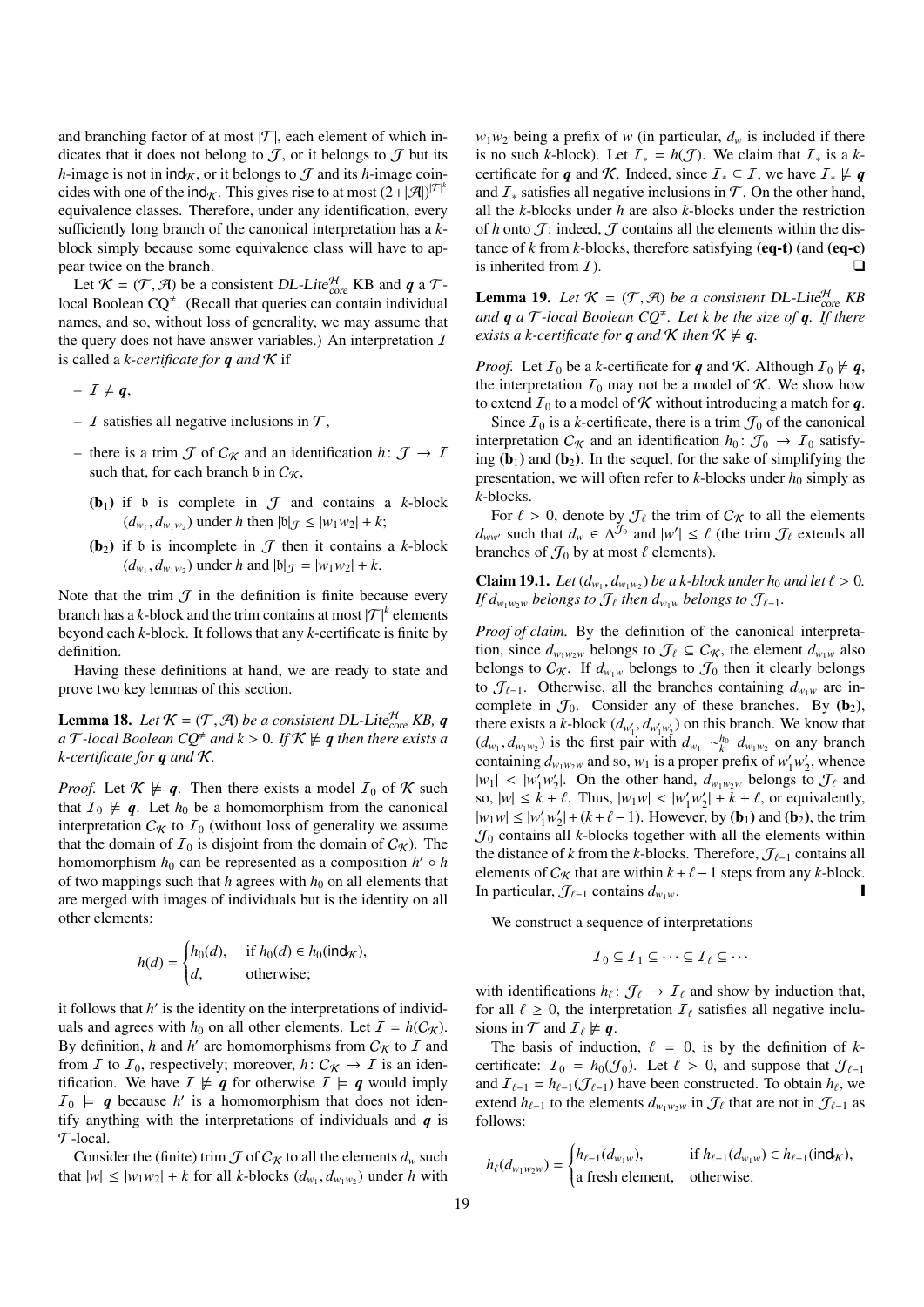

Figure 15: Definition of Θ.

By Claim 19.1, the definition is correct. It also follows from the definition that  $h_\ell(\text{ind}_{\mathcal{K}}) = h_{\ell-1}(\text{ind}_{\mathcal{K}})$  and therefore, we will use  $h(\text{ind}_{\mathcal{K}})$  for this set in the sequel.

**Claim 19.2.** *Let*  $(d_{w_1}, d_{w_1w_2})$  *be a k-block under h<sub>0</sub>. Then, for every d<sup>w</sup>*1*w*2*<sup>w</sup> in* J<sup>ℓ</sup> *, we have*

$$
h_{\ell}(d_{w_1w_2w})\in h(\mathrm{ind}_{\mathcal{K}})\quad \text{iff}\quad h_{\ell}(d_{w_1w_2w})=h_{\ell-1}(d_{w_1w}).
$$

*Proof of claim.* If  $|w| \leq k$  then the claim is immediate from (eq-c) and the definition of  $h_0$ . If  $|w| > k$  then, by (b<sub>1</sub>) and (**b**<sub>2</sub>),  $d_{w_1w_2w}$  does not belong to  $\mathcal{J}_0$ . By the definition of  $h_{\ell}$ , either  $h_{\ell}(d_{w_1w_2w})$  and  $h_{\ell}(d_{w_1w})$  are equal and in  $h(\text{ind}_{\mathcal{K}})$  or  $h_{\ell}(d_{w_1w_2w})$  is a fresh element, which, in particular, cannot be equal to  $h_{\ell-1}(d_{w_1w})$ .

Let  $\mathcal{I}_{\ell} = h_{\ell}(\mathcal{J}_{\ell})$ . Clearly,  $\mathcal{I}_{\ell-1} \subseteq \mathcal{I}_{\ell}$  and  $h_{\ell}$  is an identification. We show that  $I_{\ell} \not\models q$ . Suppose for the sake of contradiction that there is a match  $\pi$  for  $q$  in  $\mathcal{I}_{\ell}$ . We then construct a match  $\pi'$  for  $q$  in  $\mathcal{I}_{\ell-1}$ . To this end we require a set  $\Theta$  of all variables in sequences  $x_1, \ldots, x_m, m \ge 1$ , such that  $\pi(x_i) \notin h(\text{ind}_{\mathcal{K}})$ for  $i \leq m$ ,  $R_i(x_{i+1}, x_i) \in q$  for  $i < m$  and either

- $-\pi(x_1) = h_\ell(d)$ , for some *d* in  $\mathcal{J}_\ell$  but not in  $\mathcal{J}_{\ell-1}$ , or
- $q$  contains  $R_0(x_1, t_0)$  with  $\pi(x_1) = h_\ell(d_w)$ ,  $\mathcal{T} \models S \sqsubseteq R_0$ ,  $\pi(t_0) = h_\ell(d_{\text{wS}}) \in h(\text{ind}_{\mathcal{K}})$  and  $d_{\text{wS}}$  in  $\mathcal{J}_\ell$  but not in  $\mathcal{J}_{\ell-1}$ .

Intuitively, the set  $\Theta$  contains exactly those variables whose images under  $\pi$  are reachable from the new part in  $\mathcal{I}_{\ell}$  through anonymous elements by a chain of (images of) atoms in the query; see Figs. 15 (a) and (b) for the two cases.

**Claim 19.3.** *For each*  $x \in \Theta$ *, there are a unique k-block*  $(d_{w_1}, d_{w_1w_2})$  under  $h_0$  and a unique non-empty w such that  $d_{w_1w_2w_3}$ *is in*  $\mathcal{J}_{\ell}$  *and*  $\pi(x) = h_{\ell}(d_{w_1w_2w})$ *.* 

*Proof of claim.* Let *x*1, . . . , *x<sup>m</sup>* be a sequence of elements of Θ such that  $\pi(x_i) \notin h(\text{ind}_{\mathcal{K}}), R_i(x_{i+1}, x_i) \in \mathbf{q}$ , for all *i*, and  $x_m = x$ .

Suppose first that  $\pi(x_1) = h_{\ell}(d_1)$  for some  $d_1$  in  $\mathcal{J}_{\ell}$  but not in  $\mathcal{J}_{\ell-1}$ . Since  $\pi(x_1) \notin h(\text{ind}_{\mathcal{K}})$  and  $h_{\ell}$  is an identification, such a  $d_1$  is uniquely defined. By  $(b_2)$ , there are a unique *k*-block

 $(d_{w_1}, d_{w_1w_2})$  and a unique  $w^1$  such that  $d_1 = d_{w_1w_2w^1}$ . We show by (finite) induction that, for each  $x_i$ , there is a unique  $w^i$  with

$$
\pi(x_i) = h_\ell(d_{w_1 w_2 w^i}) \text{ and } |w^i| \ge k + \ell - (i - 1). \tag{44}
$$

Since *i* ranges from 1 to *m*, it does not exceed the size of *q*, which in turn does not exceed *k* and thus,  $i \leq k$ . For the basis of induction,  $i = 1$ , the unique  $w<sup>1</sup>$  is constructed above; moreover, since  $d_1$  is in  $\mathcal{J}_{\ell}$  but not in  $\mathcal{J}_{\ell-1}$ , we have  $|w^1| = k + \ell$ . For the induction step suppose that  $(44)$  holds for some  $i < m$ . As  $\pi(x_{i+1}) \notin h(\text{ind}_{\mathcal{K}})$  and  $(\pi(x_{i+1}), \pi(x_i)) \in R_i^{\mathcal{I}_{\ell}}$ , by (id), there is a unique  $d_{i+1}$  with  $\pi(x_{i+1}) = h_{\ell}(d_{i+1})$ . Since  $i < m \leq k$ ,  $w^{i}$  is non-empty. Hence,  $d_{i+1} = d_{w_1w_2w^{i+1}}$  with either  $w^{i+1} = w^iS$  or  $w^{i+1}S = w^i$ , for some *S*. Thus,  $|w^{i+1}| \ge |w^i| - 1$  and (44) follows. Finally, we use (44) with  $i = m$  to obtain  $|w^m| > \ell$ .

Suppose now that *q* contains  $R_0(x_1, t_0)$  with  $\pi(x_1) = h_\ell(d_w)$ ,  $\pi(t_0) = h_\ell(d_{\nu\delta}) \in h(\text{ind}_{\mathcal{K}})$  and  $d_{\nu\delta}$  in  $\mathcal{J}_\ell$  but not in  $\mathcal{J}_{\ell-1}$ . The argument and the construction are identical to the case above except that now  $|w^i| \ge k + \ell - i$ , and thus  $|w^m| \ge \ell > 0$ .

The mapping  $\pi'$  from the terms *t* of **q** to the domain of  $I_{\ell-1}$ is constructed as follows.

- If *t* ∈ Θ then *t* is a variable. By Claim 19.3, we have  $\pi(t) = h_{\ell}(d_{w_1w_2w})$ , for a *k*-block  $(d_{w_1}, d_{w_1w_2})$  and some *w*. By Claim 19.1,  $d_{w_1w}$  is in  $\mathcal{J}_{\ell-1}$ ; so, let  $\pi'(t) = h_{\ell-1}(d_{w_1w})$ , which is in  $\Delta^{I_{\ell-1}}$ .
- $-$  If *t* ∉  $\Theta$  then  $\pi(t)$  is in  $\Delta^{I_{\ell-1}}$  (for otherwise *t* is in  $\Theta$ ); let  $\pi'(t) = \pi(t).$

We claim that  $\pi'$  is a match for  $q$  in  $\mathcal{I}_{\ell-1}$  and prove it by showing that the image of every atom in *q* under  $\pi'$  is true in  $\mathcal{I}_{\ell-1}$ .

1. Suppose  $(\pi(s), \pi(t)) \in R^{\mathcal{I}_{\ell}}$ . We show  $(\pi'(s), \pi'(t)) \in R^{\mathcal{I}_{\ell-1}}$ . There are four cases, depending on the way  $\pi'(s)$  and  $\pi'(t)$  are constructed.

*Case 1.1*:  $s, t \in \Theta$ , that is,  $\pi(s) = h_{\ell}(d_{w_1w_2w}), \pi'(s) = h_{\ell}(d_{w_1w})$ ,  $\pi(t) = h_{\ell}(d_{w'_1 w'_2 w'})$  and  $\pi'(t) = h_{\ell}(d_{w'_1 w'})$ . By Claim 19.3, both w and w' are non-empty and uniquely defined. Moreover, since neither  $\pi(s)$  nor  $\pi(t)$  is in  $h(\text{ind}_{\mathcal{K}})$ , by (id), we obtain  $w_1 = w'_1$ ,  $w_2 = w'_2$  and either  $w' = wS$  with  $\mathcal{T} \models S \sqsubseteq R$  or  $w = w'S$ with  $\mathcal{T}$   $\stackrel{=}{\models}$  *S*  $\subseteq$  *R*<sup>−</sup>. By Claim 19.1, both  $d_{w_1w}$  and  $d_{w_1w'}$  belong to  $\mathcal{J}_{\ell-1}$ , and so, in either case,  $(d_{w_1w}, d_{w_1w'}) \in R^{\mathcal{J}_{\ell-1}}$ , whence  $(\pi'(s), \pi'(t)) \in R^{\mathcal{I}_{\ell-1}}.$ 

*Case 1.2*:  $s \in \Theta$  and  $t \notin \Theta$ , that is,  $\pi(s) = h_{\ell}(d_{w_1w_2w})$  and  $\pi'(s) = h_{\ell-1}(d_{w_1w})$  but  $\pi'(t) = \pi(t)$ . We have  $\pi(t) \in h(\text{ind}_{\mathcal{K}})$ , for otherwise we would include *t* in Θ by considering a sequence ending in *t*. By Claim 19.3, *w* is non-empty and uniquely defined and so, by (id), we have  $\pi(t) = h_{\ell}(d_{w_1w_2w'})$  with either  $w' = wS$  and  $\mathcal{T} \models S \sqsubseteq R$  or  $w'S = w$  and  $\mathcal{T} \models S \sqsubseteq R^{-}$ . By Claim 19.1, both  $d_{w_1w}$  and  $d_{w_1w'}$  are in  $\mathcal{J}_{\ell-1}$  and so, in either case,  $(d_{w_1w}, d_{w_1w'}) \in R^{\mathcal{J}_{\ell-1}}$ . By Claim 19.2,  $\pi'(t) = h_{\ell-1}(d_{w_1w'})$ , whence  $(\pi'(s), \pi'(t)) \in R^{\mathcal{I}_{\ell-1}}$ .

*Case 1.3*:  $s \notin \Theta$  and  $t \in \Theta$  is the mirror image of Case 1.2.

*Case 1.4*:  $s, t \notin \Theta$ , that is,  $\pi(s) = \pi'(s)$  and  $\pi(t) = \pi'(t)$ . We have  $(\pi(s), \pi(t)) \in R^{\mathcal{I}_{\ell}}$ . Consider first the case when at least one of these elements is not in  $h(\text{ind}_{\mathcal{K}})$ . Suppose that  $\pi(s) \notin$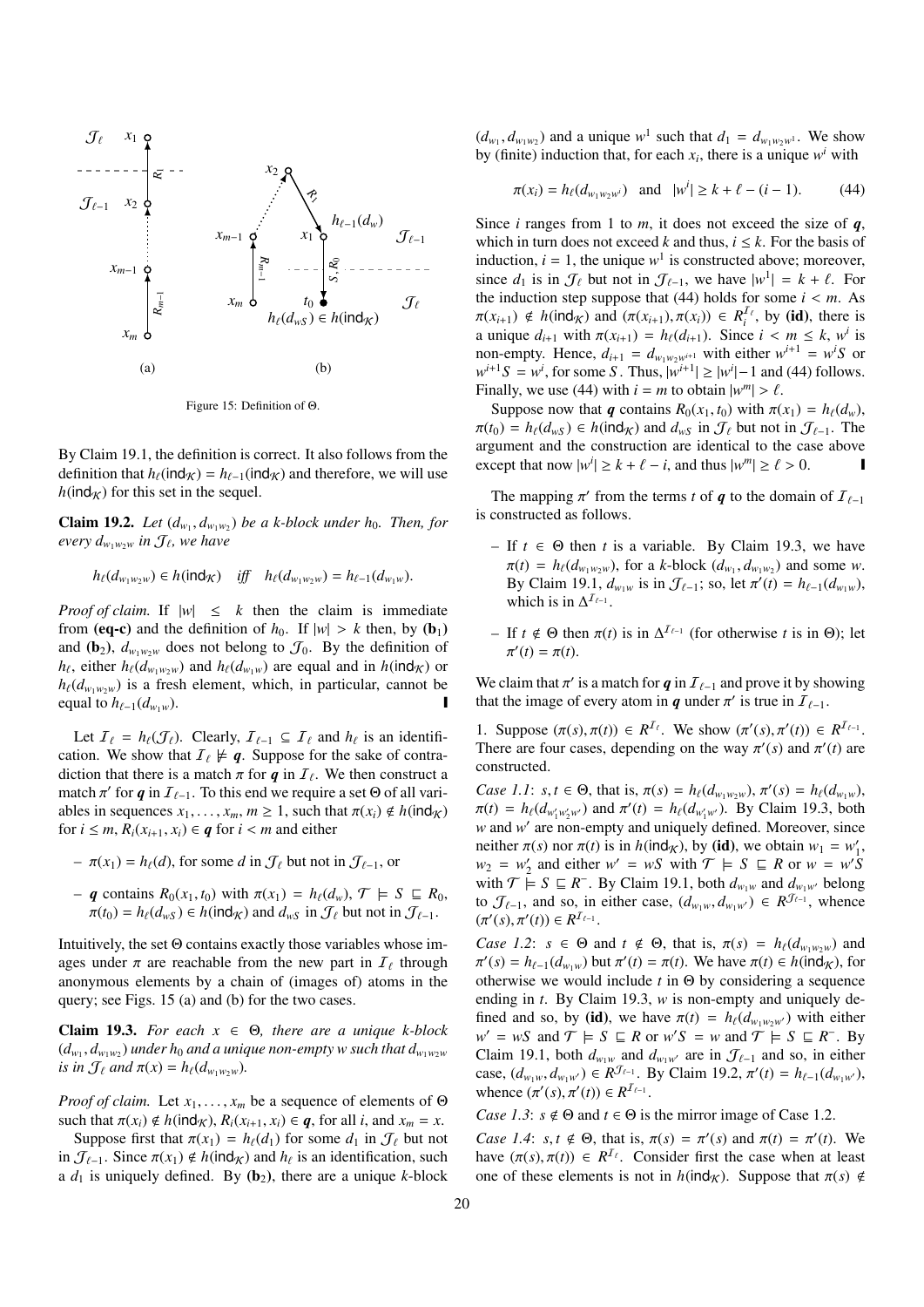$h(\text{ind}_{\mathcal{K}})$  (the other case is symmetric). By (id), either  $\pi(s)$  = *h*(*d<sub>w</sub>*) and  $\pi(t) = h(d_{\text{wS}})$  with  $\mathcal{T} \models S \sqsubseteq R$  or  $\pi(s) = h(d_{\text{wS}})$ and  $\pi(t) = h(d_w)$  with  $\mathcal{T} \models S \sqsubseteq R^-$ . We claim that in either case  $d_{wS}$  (and so  $d_w$ ) belongs to  $\mathcal{J}_{\ell-1}$ . Indeed, in the former case  $d_{wS} = \pi(t)$  cannot be outside  $\mathcal{J}_{\ell-1}$  for otherwise  $\Theta$  would contain *s*. For the same reason,  $d_{wS} = \pi(s)$  cannot be outside  $\mathcal{J}_{\ell-1}$  in the latter case. So, both  $\pi(s)$  and  $\pi(t)$  are in  $\mathcal{J}_{\ell-1}$ , and we obtain  $(\pi'(s), \pi'(t)) \in R^{\mathcal{I}_{\ell-1}}$ .

Otherwise, both  $\pi(s)$  and  $\pi(t)$  are in  $h(\text{ind}_{\mathcal{K}})$ . Suppose for the sake of contradiction that  $(\pi'(s), \pi'(t)) \notin R^{I_{\ell-1}}$ . Then, since  $\mathcal{I}_{\ell} = h_{\ell}(\mathcal{J}_{\ell}), \mathcal{I}_{\ell-1} = h_{\ell-1}(\mathcal{J}_{\ell-1})$  and both  $\mathcal{J}_{\ell}, \mathcal{J}_{\ell-1}$  are trims of  $C_K$ , there are some  $d_{w_1w_2w}$  and  $d_{w_1w_2w'}$ , for a *k*-block  $(d_{w_1}, d_{w_1w_2})$ , with one of them in  $\mathcal{J}_{\ell}$  but not in  $\mathcal{J}_{\ell-1}$  such that  $\pi(s) = h_{\ell}(d_{w_1w_2w})$  and  $\pi(t) = h_{\ell}(d_{w_1w_2w})$  and either  $w' = wS$ with  $\mathcal{T} \models S \sqsubseteq R$  or  $w = w'S$  with  $\mathcal{T} \models S \sqsubseteq R^-$ . By Claim 19.1,  $d_{w_1w}$  and  $d_{w_1w'}$  are in  $\mathcal{J}_{\ell-1}$ , and so, in either case,  $(d_{w_1w}, d_{w_1w'}) \in$ *R*<sup>T<sub>ℓ−1</sub></sup>, whence  $(h_{\ell-1}(d_{w_1w}), h_{\ell-1}(d_{w_1w'}))$  ∈ *R*<sup>I</sup><sub>ℓ−1</sub></sub>. By Claim 19.2,  $h_{\ell}(d_{w_1w_2w}) = h_{\ell-1}(d_{w_1w})$  and  $h_{\ell}(d_{w_1w_2w'}) = h_{\ell-1}(d_{w_1w'})$ . So,  $(\pi'(s), \pi'(t)) \in R^{\mathcal{I}_{\ell-1}}$  contrary to the assumption.

2. Next, suppose  $\pi(s) \in A^{I_{\ell}}$ . We show  $\pi'(s) \in A^{I_{\ell-1}}$ . There are two cases.

*Case 2.1*:  $s \in \Theta$ , that is,  $\pi(s) = h_{\ell}(d_{w_1w_2w})$  and  $\pi'(s) =$ *h*<sub>ℓ−1</sub>( $d_{w_1w}$ ). By Claim 19.3,  $d_{w_1w_2w}$  is uniquely defined. By the definition of  $\Theta$ ,  $h_{\ell}(d_{w_1w_2w}) \notin h(\text{ind}_{\mathcal{K}})$  and so, as  $h_{\ell}$  is an identification, we obtain  $d_{w_1w_2w} \in A^{\mathcal{J}_{\ell}}$ . By Claim 19.1,  $d_{w_1w}$  belongs to  $\mathcal{J}_{\ell-1}$ , and so, by the definition of the canonical interpretation,  $d_{w_1w} \in A^{\mathcal{J}_{\ell-1}}$ , whence  $\pi'(s) \in A^{\mathcal{I}_{\ell-1}}$ .

*Case 2.2*:  $s \notin \Theta$ , that is,  $\pi(s) = \pi'(s)$ . If  $\pi(s) \notin h(\text{ind}_{\mathcal{K}})$  then, since  $h_{\ell}$  is an identification, there is a unique  $d$  in  $\mathcal{J}_{\ell}$  such that  $\pi(s) = h_{\ell}(d)$ . By the first item in the definition of  $\Theta$ , *d* is in fact in  $\mathcal{J}_{\ell-1}$ . Since  $\mathcal{I}_{\ell-1} = h_{\ell-1}(\mathcal{J}_{\ell-1})$ , we obtain  $h_{\ell-1}(d) \in A^{\mathcal{I}_{\ell-1}}$ , whence  $\pi'(s) \in A^{I_{\ell-1}}$ . If  $\pi(s) \in h(\text{ind}_{\mathcal{K}})$  then suppose, for the sake of contradiction, that  $\pi(s) \notin A^{I_{\ell-1}}$ . As  $I_{\ell} = h_{\ell}(\mathcal{J}_{\ell})$  and  $I_{\ell-1} = h_{\ell-1}(\mathcal{J}_{\ell-1})$  and both  $\mathcal{J}_{\ell}, \mathcal{J}_{\ell-1}$  are trims of  $C_K$ , there is  $d_{w_1w_2w}$ , for a *k*-block  $(d_{w_1}, d_{w_1w_2})$ , in  $\mathcal{J}_{\ell}$  but not in  $\mathcal{J}_{\ell-1}$  such that  $\pi(s) = h_{\ell}(d_{w_1w_2w})$ . By Claim 19.1,  $d_{w_1w}$  belongs to  $\mathcal{J}_{\ell-1}$ , and so,  $d_{w_1w} \in A^{\mathcal{J}_{\ell-1}}$ . Hence,  $\pi(s) \in A^{\mathcal{I}_{\ell-1}}$  contrary to the assumption.

3. Finally, suppose  $\pi(s) \neq \pi(t)$ , for an inequality  $s \neq t$  in *q*. We show  $\pi'(s) \neq \pi'(t)$ . Since *q* is *T*-local, either  $\pi(s)$  or  $\pi(t)$ must be in  $h(\text{ind}_{\mathcal{K}})$ , and therefore either *s* or *t* is not in  $\Theta$ , which leaves the following three cases possible.

*Case 3.1*:  $s \in \Theta$  and  $t \notin \Theta$ , that is,  $\pi(s) = h_{\ell}(d_{w_1w_2w})$  and  $\pi'(s) = h_{\ell-1}(d_{w_1w})$  but  $\pi'(t) = \pi(t)$ . By the definition of  $\Theta$ ,  $\pi(s) \notin h(\text{ind}_{\mathcal{K}})$ , whence, by Claim 19.2,  $\pi'(s) \notin h(\text{ind}_{\mathcal{K}})$ . On the other hand, by the observation above,  $\pi'(t) = \pi(t) \in$  $h(\text{ind}_{\mathcal{K}})$ . So,  $\pi'(s) \neq \pi'(t)$ .

*Case* 3.2:  $s \notin \Theta$  and  $t \in \Theta$  is the mirror image of Case 3.1.

*Case 3.3*:  $s, t \notin \Theta$ , that is,  $\pi(s) = \pi'(s)$  and  $\pi(t) = \pi'(t)$ , which, by the assumption, implies  $\pi'(s) \neq \pi'(t)$ .

By induction hypothesis,  $\mathcal{I}_{\ell-1} \not\models q$ , and so  $\mathcal{I}_{\ell} \not\models q$ . Moreover, by repeating the same argument, one can show that  $I_\ell$ satisfies all negative inclusions in  $\mathcal T$  (the negation of a negative inclusion can be regarded as a Boolean CQ with two atoms

and at most three variables, that is, as a  $\mathcal{T}$ -local CQ<sup> $\neq$ </sup> of special form).

To complete the proof, let  $\mathcal J$  be the union of the  $\mathcal J_\ell$  and  $h$ be the union of the  $h_{\ell}$ . It should be clear that in fact  $\mathcal{J} = C_{\mathcal{K}}$ . Consider  $I = h(\mathcal{J})$ . By definition, *I* satisfies the assertions of the ABox  $\mathcal A$  and all positive inclusions in  $\mathcal T$ . Since, by construction, each  $\mathcal{I}_{\ell}$  satisfies all negative inclusions in  $\mathcal{T}$ , we can conclude that I is a model of K (note, however, that  $I_\ell$  may not necessarily be a model of  $\mathcal K$ , for any  $\ell$ ). Finally, by our inductive argument,  $\mathcal{I} \not\models q$ .

Combining Lemmas 18 and 19 and observing that the size of a *k*-certificate can be bounded by an exponential function (in  $|\mathcal{A}|$ ), we obtain the following theorem.

## **Theorem 20.** For any DL-Lite<sub>core</sub> TBox  $\mathcal T$  and any  $\mathcal T$ -local  $CQ^{\neq}$  *q, the problem* CERTAINANSWERS(*q*, *T*) *is decidable.*

The exponential bound on the size of *k*-certificates means that the problem CERTAINANSWERS( $q, \mathcal{T}$ ) for a DL-Lite $_{core}^{\mathcal{H}}$  TBox  $\mathcal T$  and a  $\mathcal T$ -local CQ<sup> $\neq$ </sup> q is in fact in coNExpTIME in data complexity, which leaves an exponential gap with the coNPhardness established in Theorem 16. In case of a single inequality, a *k*-certificate of exponential size can be constructed by a deterministic algorithm. This results in the ExpTime upper data complexity bound, which is again exponentially harder than the P-hardness in Theorem 15.

Finally, we remark that the arguments in the proofs of Lemmas 18 and 19 can be transferred to *unions* of  $T$ -local CQs<sup> $\neq$ </sup>, so Theorem 20 also holds for this extended class of queries.

## 5. Conclusions and Future Work

Our investigation in the OBDA paradigm has made further steps towards a clearer understanding of the impact of extending CQs with different forms of negation. We have shown that in general these extensions lead to a surprisingly significant increase even in the data complexity: e.g., from  $AC^0$  for answering CQs to undecidability when safe negations are allowed. In order to find a way of having efficient query answering in the presence of negation, we have also explored various syntactic restrictions. For example, we have identified a novel class of  $CQs^{\neq}$ , local  $CQs^{\neq}$ , with decidable query answering over DL-Lite $_{\rm core}^{\mathcal{H}}$ .

Our investigation leaves open some important problems for future work, e.g., decidability of answering  $CQs^{-s}$  and  $CQs^*$ over DL-Lite<sub>core</sub>, as well as of answering  $CQs^{-s}$  and local  $CQs^*$ over  $\mathcal{EL}_\perp$ . It also remains open to establish the exact complexity for local  $CQs^{\neq}$  over DL-Lite $_{core}^{\mathcal{H}}$ .

Another interesting problem is to investigate whether the notions of guardedness and locality can be relaxed to increase the expressivity. We note that CQs<sup>#</sup> are not *finite controllable* for ontology languages with inverses, such as  $DL\text{-}Life_{core}$ ,  $DL\text{-}$ Lite $_{core}^{\mathcal{H}}$  and  $\mathcal{ELI}$ , and that our undecidability proofs rely on the encoding of infinite structures. Therefore, our techniques do not apply directly to the finite case. Finally, we believe that other problems, such as query containment, are also worth studying for the ontology languages with decidable query answering.